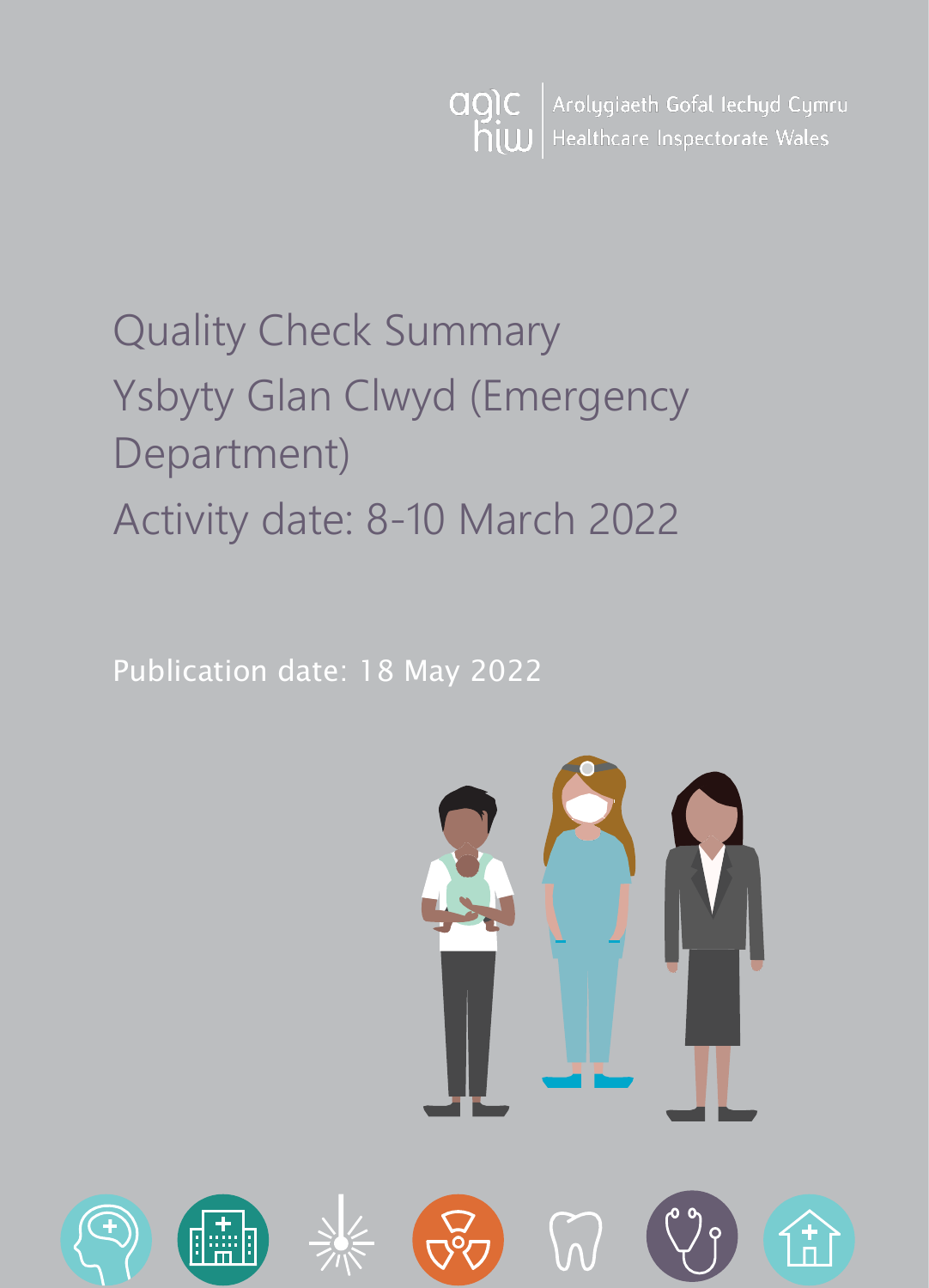This publication and other HIW information can be provided in alternative formats or languages on request. There will be a short delay as alternative languages and formats are produced when requested to meet individual needs. Please contact us for assistance.

Copies of all reports, when published, will be available on our website or by contacting us:

In writing:

Communications Manager Healthcare Inspectorate Wales Welsh Government Rhydycar Business Park Merthyr Tydfil CF48 1UZ

Or via

Phone: 0300 062 8163 Email: [hiw@gov.wales](mailto:hiw@gov.wales) Website: [www.hiw.org.uk](http://www.hiw.org.uk/)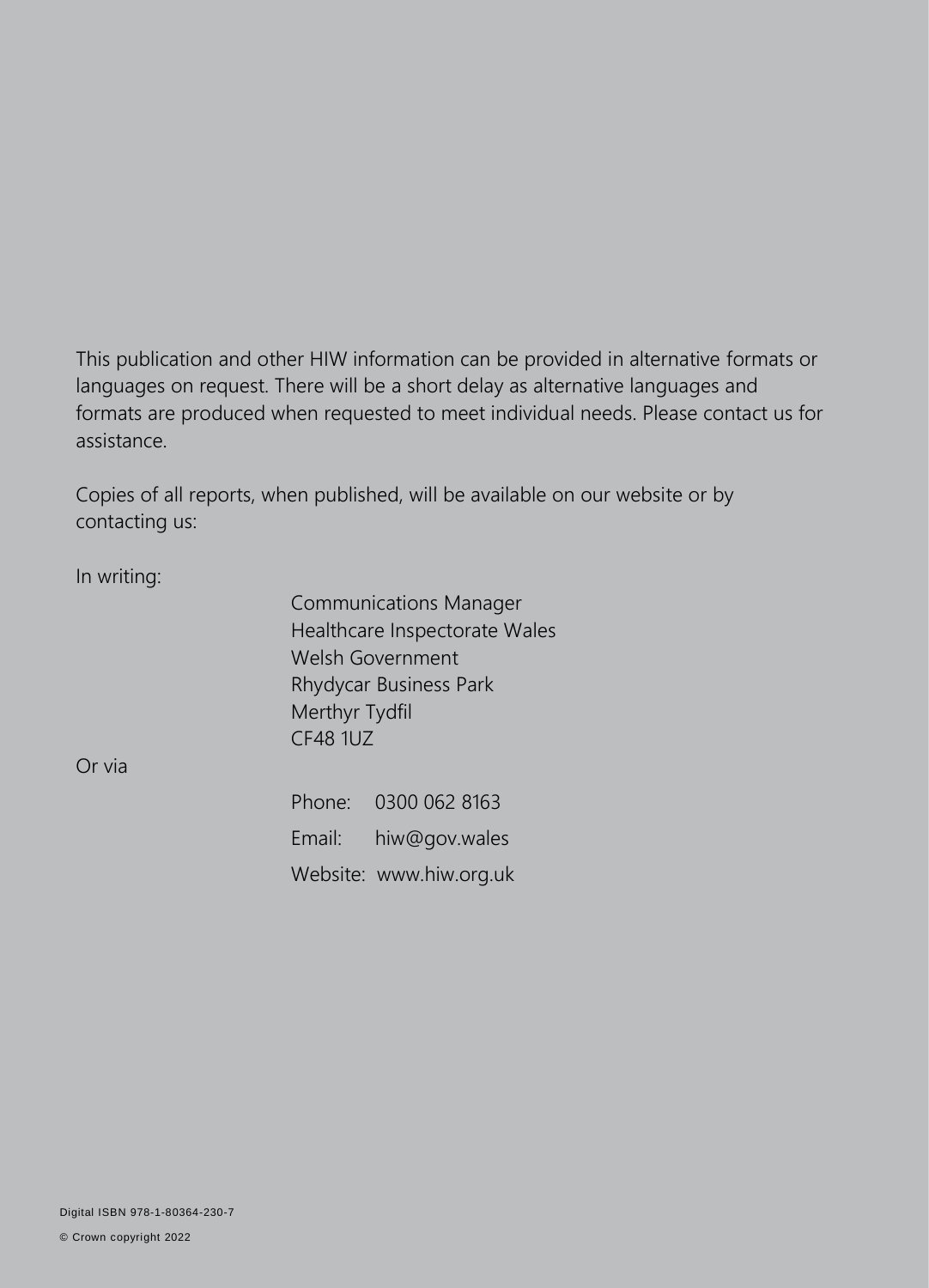## **Quality Check Summary**

## **Our approach**

Healthcare Inspectorate Wales (HIW) undertook a remote quality check of the Ysbyty Glan Clwyd Emergency Department as part of its programme of assurance work. Ysbyty Glan Clwyd forms part of Betsi Cadwaladr University Health Board.

HIW's quality checks form part of a new tailored approach to assurance and are one of a number of ways in which it examines how healthcare services are meeting the Health and Care Standards 2015.

Feedback is made available to service representatives at the end of the quality check, in a way which supports learning, development and improvement at both operational and strategic levels.

Quality checks are a snapshot of the standard of care within healthcare services. They are conducted entirely offsite and focus on three key areas; infection prevention and control, governance (specifically around staffing) and the environment of care. The work explores arrangements put in place to protect staff and patients from COVID 19, enabling us provide fast and supportive improvement advice on the safe operation of services during the pandemic. More information on our approach to assurance and inspections can be found [here.](https://hiw.org.uk/covid-19-response-and-our-approach-assurance-and-inspection)

Where urgent action is required following an NHS quality check, we issue an Immediate Assurance letter to the Chief Executive of the organisation within two working days. This requires the setting to undertake immediate improvements to maintain patient safety.

As part of our Quality Check, we spoke to the Charge Nurse and Matron on the 8<sup>th</sup> March 2022, the Head of Nursing, and Clinical lead on 9<sup>th</sup> March 2022 and Band 5 and 6 department staff on 10<sup>th</sup> March 2022 who provided us with information and evidence about their service. We used the following key lines of enquiry:

- **How do you ensure that the environment is safe for staff, patients and visitors and that it maintains dignity and provides comfort for patients?**
- **How the staff management and governance arrangements ensure that the department is able to provide care that is safe and effective?**
- **How do you ensure that the flow of patients through the department is effective and that patients changing needs are assessed to identify acute illness and keep patients safe?**
- **How do you ensure that patient discharge arrangements are safe, including those patients presenting from vulnerable groups?**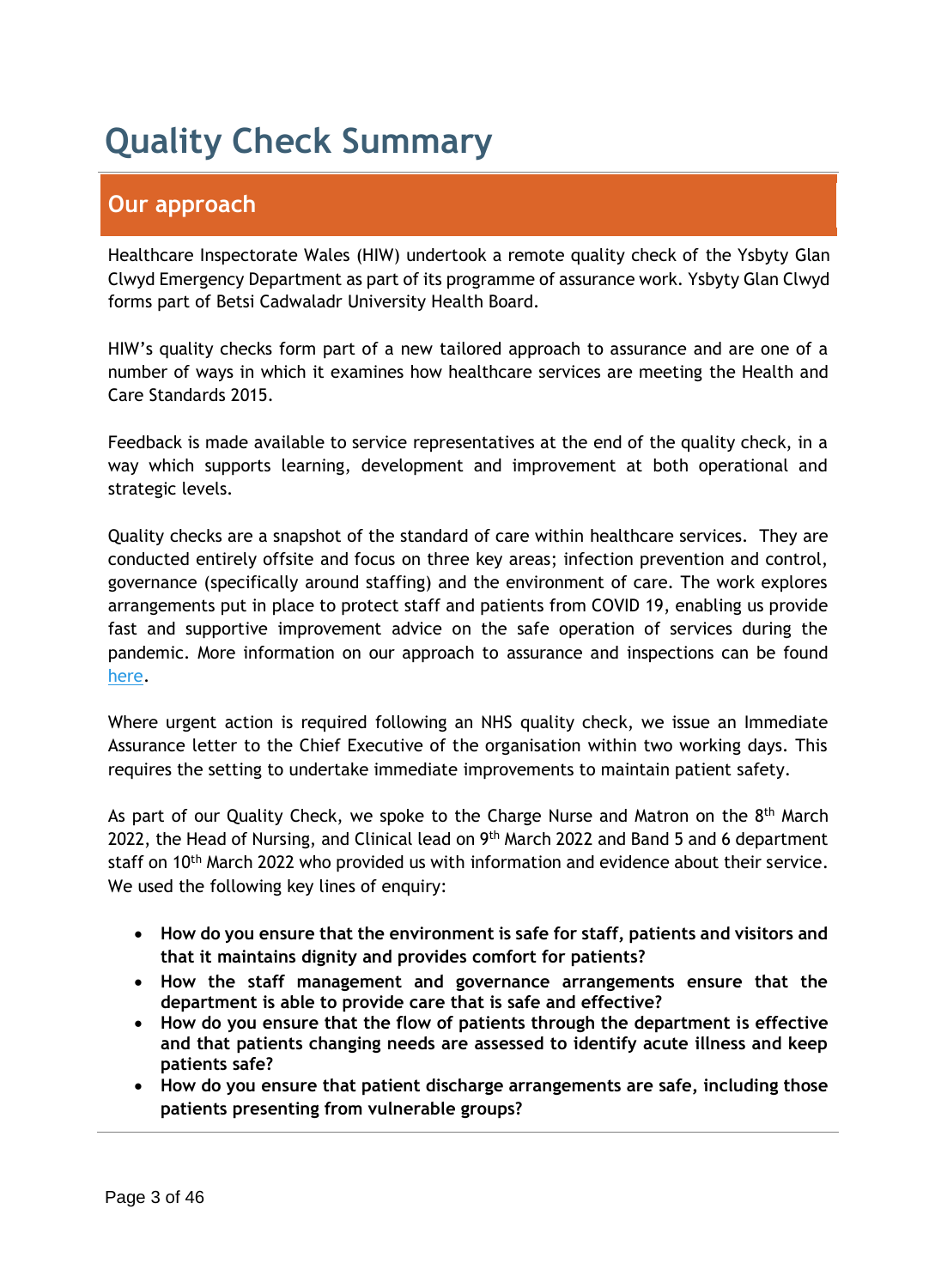We issued an Immediate Assurance letter on 14 March 2022 due to issues listed below. The health board responded on 22 March 2022 with a full action plan to address the issues raised. We acknowledged the progress made to date, but also that some issues would take some time to address. We plan to have regular engagement with the health board as it progresses the actions necessary to ensure patient safety.

## **Environment**

During the quality check, we considered how the service has responded to the challenges presented by COVID-19 and how the service has designed and managed the environment of care to keep it as safe as possible for patients, staff and visitors. To do this we undertook a review of 20 sets of patient clinical records.

We also questioned the service representatives on the changes they have made to make sure patients continue to receive care and treatment according to their needs.

### **The following positive evidence was received:**

We were informed by staff that on entry to the Emergency Department there is a member of security staff alongside a healthcare support worker. The healthcare support worker's role is to screen and swab each patient for COVID-19 before permitting entry into the department. We were told by staff that currently the waiting area has a separate area for those with any COVID-19 symptoms.

The staff informed us they have the ability to allow patients who are being discharged from the department during the hours of 8:00am and 8:00pm to wait for transportation in the discharge lounge, which is located on the hospital premises. However, outside of these hours there is no area in which patients can wait other than within the department.

Staff informed us of arrangements in place for families and carers to support vulnerable patients with their care and treatment when they attend the department. Staff told us that patients who are considered to have a cognitive impairment are permitted to have a family member or carer present with them. We were also informed that the Red Cross are situated within the department and, if capacity allows, they can assist vulnerable patients. The Red Cross also offer soft drinks to patients, and often assist in providing transportation of patients on discharge.

We were informed by staff that each entry door in the department is accessed using a swipe identification card in order to ensure that only people with authorised access can access the clinical areas of the department. Staff also informed us that in order to access the paediatric clinical area there is a separate door which requires staff to again swipe their identification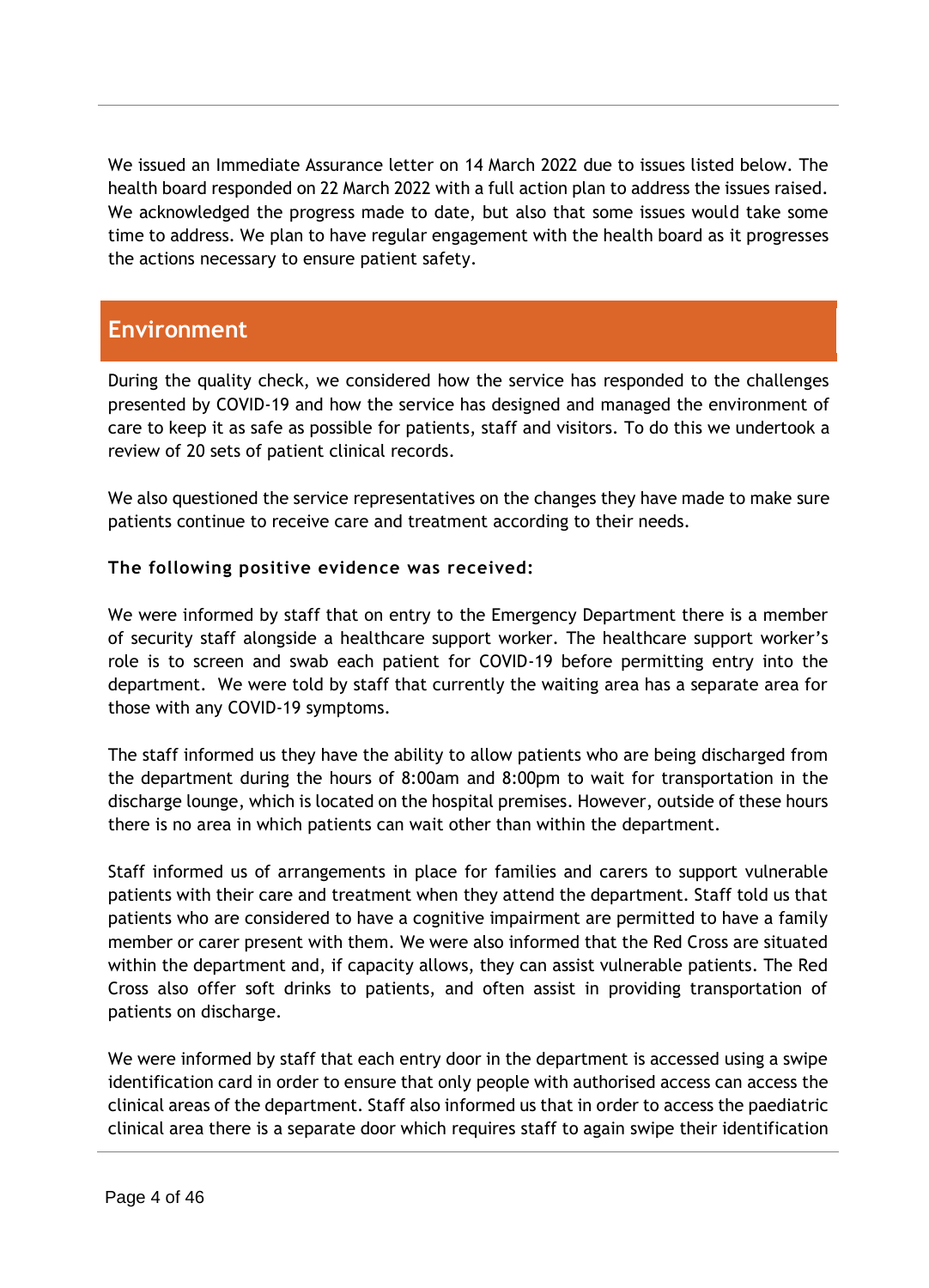card.

## **The following areas for improvement were identified:**

We were informed of the arrangements for monitoring patients within the adult waiting areas. Patients with 'major' presentations (patients who would require a trolley in the majors area if available) were routinely accommodated in the waiting room while waiting to be seen.

These patients were not subject to any consistent or ongoing checks, or monitoring of their condition. This included patients with infections, mental health problems and significant head injuries.

This lack of oversight also meant that high risk patients could leave the waiting area unnoticed. In our review of 20 cases, absence was not noted in several cases until many hours later, at which point the patient may have been at significant risk of deterioration.

There were no clear lines of accountability and responsibility for the waiting areas, with arrangements for checking the area currently being ad-hoc and inadequate.

Overall, the arrangements for monitoring patients in the adult waiting areas were insufficient and meant patients were placed at risk of avoidable harm.

The health board should ensure that robust arrangements are in place to oversee, monitor and escalate patients who are located in the waiting areas. This improvement was raised as an issue requiring immediate assurance from the health board.

## **Infection Prevention & Control**

### Infection Prevention and Control

During the quality check, we considered how the service has responded to the challenges presented by COVID-19, and how well it manages and controls the risk of infection to help keep patients, visitors and staff safe.

The key documents we reviewed included:

- Environmental Infection Prevention Control Audit
- Mandatory Training record
- Hand Hygiene Audit
- COVID screening form.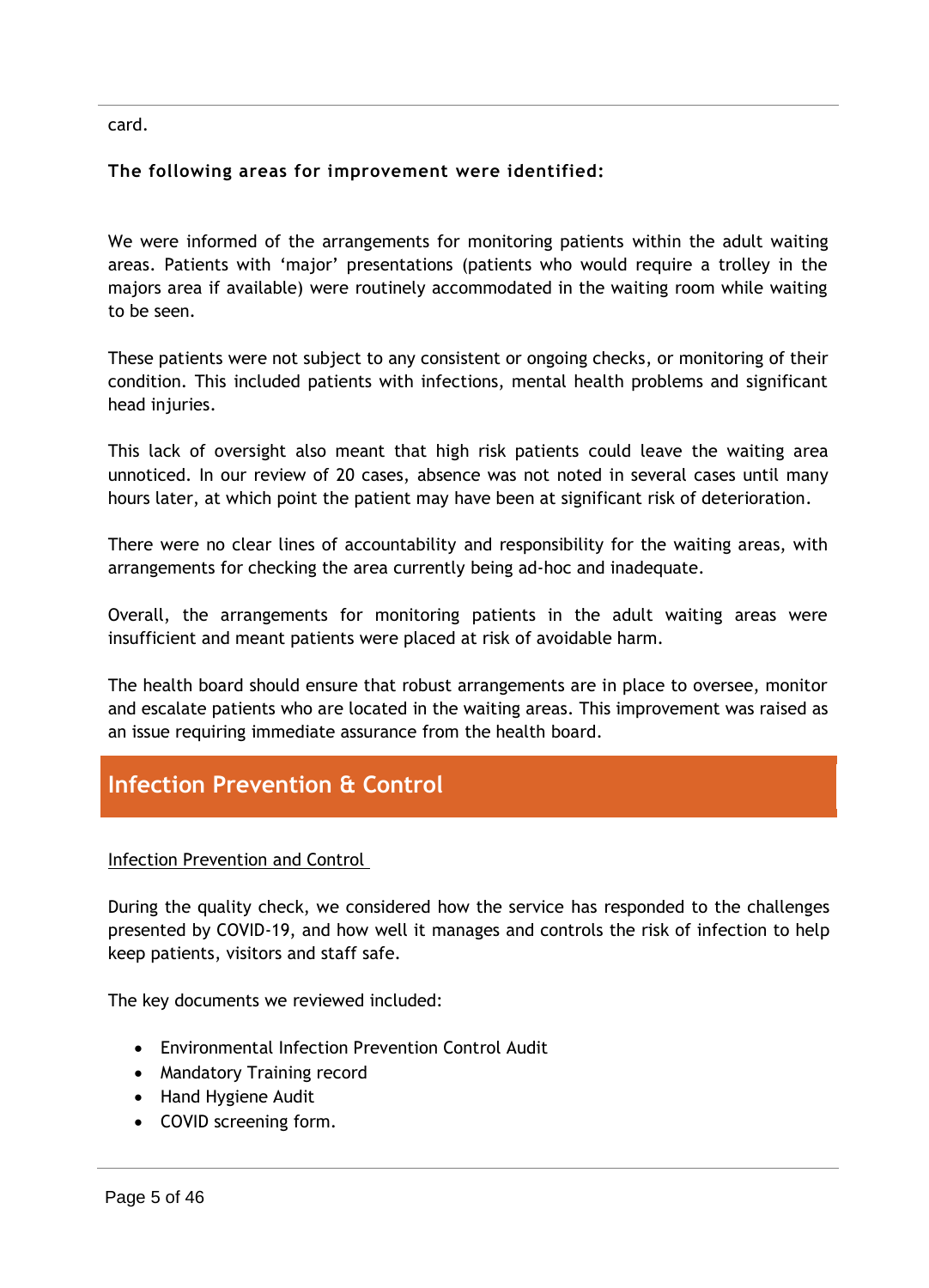#### **The following positive evidence was received:**

Staff informed us of the changes implemented in the department as a result of COVID-19. The department has recently created ten cubicles in the majors area with dedicated hand washing facilities in each cubicle and four cubicles in the resus area, again with dedicated hand washing facilities in each cubicle. We were told that Personal Protective Equipment  $(PE)^1$  is also placed outside each individual cubicle area. We were informed that there were two dedicated waiting areas, a red waiting area for those patients who were confirmed cases of COVID-19 or symptomatic, and a green waiting area for those who tested negative for COVID-19 or were non-symptomatic.

We were told that all staff in the department had undergone training in relation to 'donning and doffing'<sup>2</sup> the relevant PPE. This training has now become part of the mandatory training process along with Infection Prevention and Control (IPC) training.

Even though staff have tried to maintain social distancing whenever possible, they informed us that this is often difficult in busy periods.

We were told that COVID-19 screening would be undertaken on arrival of the patient to the department. A temperature check and COVID-19 swabs would be taken and patients would be signposted to the relevant red or green waiting areas dependent on results and symptoms. We saw evidence of the screening questions that would be asked.

We were also provided with information around the systems in place to ensure IPC measures are effective and up to date in accordance with national COVID-19 policy requirements.

We were told that staff are required to undertake a lateral flow test (LFT) $3$  twice weekly and report positive results to senior staff at their earliest opportunity.

We saw evidence of monthly hand hygiene audits which were undertaken November 2021 to March 2022, which showed 100% compliance in the department.

### **The following areas for improvement were identified:**

We were provided with evidence of an IPC audit which was undertaken in September 2021. This identified immediate improvements were needed in order to achieve a satisfactory status.

 $\overline{a}$ 

<sup>1</sup> PPE- clothing and equipment that is worn or used in order to provide protection against hazardous substances or environments.

<sup>&</sup>lt;sup>2</sup>The term "donning and doffing" is used to refer to the practice of putting on (donning) and taking off (doffing) protective gear, clothing, and uniforms

<sup>3</sup> Lateral flow is an established technology, adapted to detect proteins (antigens) that are present when a person has COVID-19.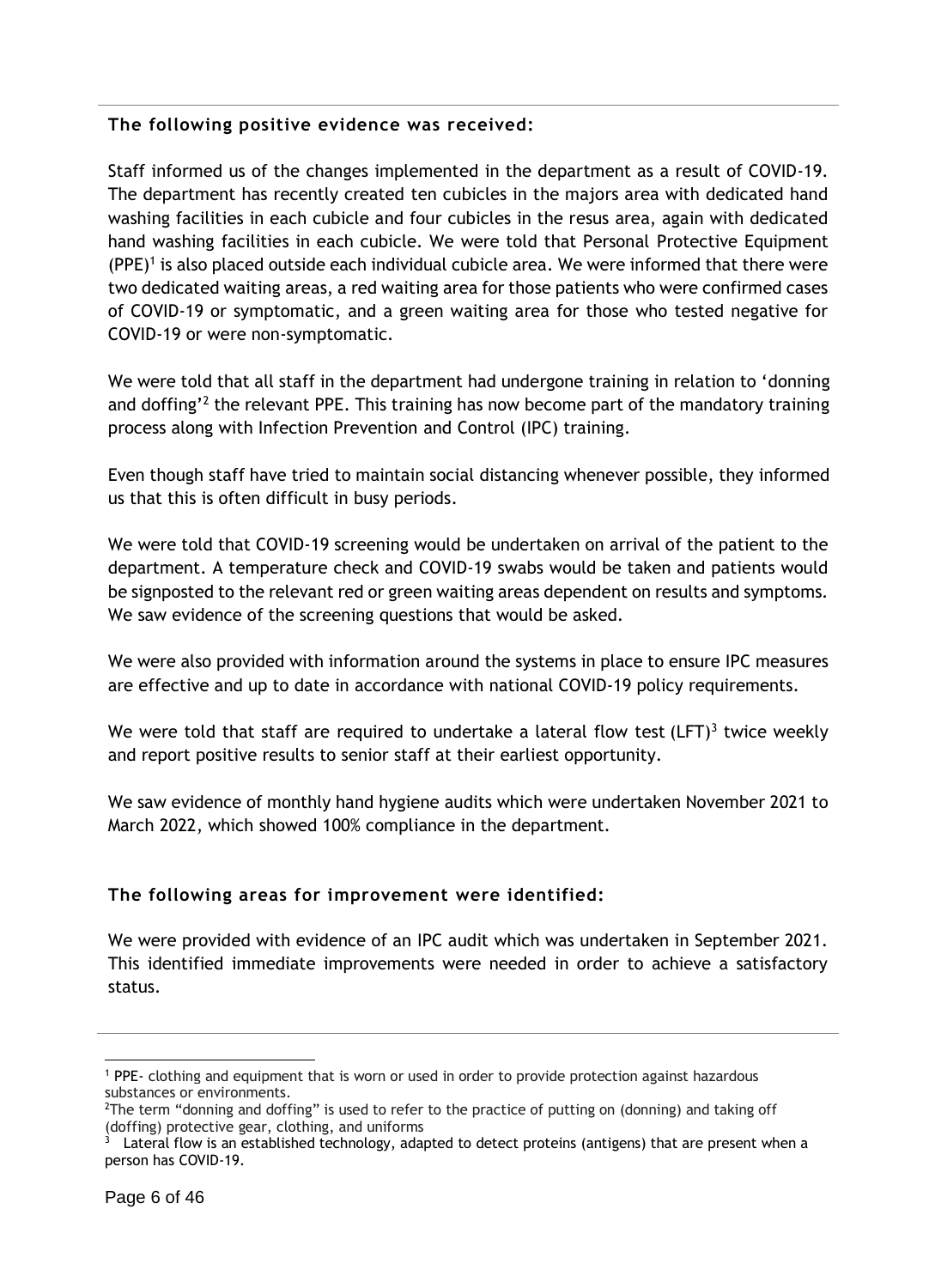The audit documentation noted that the cleaning responsibility framework and cleaning frequencies were not clearly displayed in the department and there was no evidence to confirm compliance.

The generic environment, clinical room, resus equipment, oxygen/suction equipment, manual handling equipment, dirty utility, and ward kitchen was found to be dusty and/or soiled.

The audit documentation noted the sanitary fixtures in the bathroom environment were not in a good state of repair. The audit further identified that clinical rooms and store had some single use equipment being put back into drawers.

Clean linen was being stored on top of the cleaning trolley. Further information from the audit identified that there was inappropriate disposal of waste and sharps. It is recommended that the health board ensure a further IPC audit is undertaken and an action plan is completed in order to improve the IPC status in the department.

We saw further evidence that compliance with mandatory training for IPC Level 1 in nursing staff was below 75% with medical staff compliance falling under 45%. Overall compliance with this training within the whole department fell below the standard expected with only 77% compliance.

It is recommended that the health board ensures that all staff undertake this mandatory training within the department.

## **Safe Care**

As part of this standard, HIW questioned the service representatives about how, in the light of the impact of COVID-19, they have adapted their service. We explored whether management arrangements ensure that there are sufficient numbers of appropriately trained staff on the ward to provide safe and effective care.

The key documents we reviewed included:

- Description/Mapping out of the department, including the number of beds and staffing ratios for each area of the ED
- Management structure
- Current staff vacancies (listed by band)
- Current staff sickness (listed by band)
- Escalation policy
- Number of safeguarding referrals last 3 months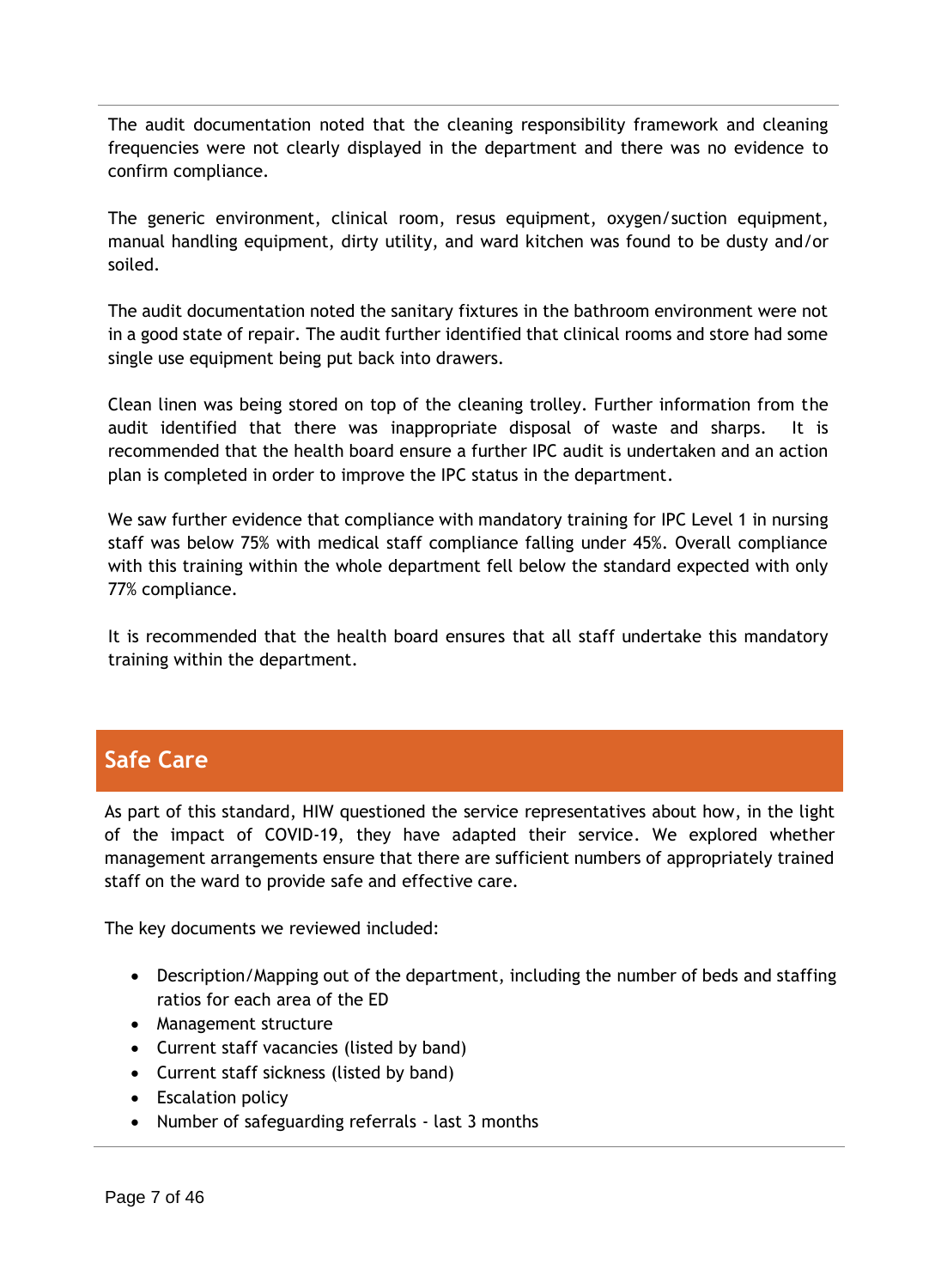- Last four Make it Safe Reviews (specific to vulnerable patients in the Emergency Department)
- Discharge checklist
- Discharge process/pathway
- Audits in relation to RCEM
- Policy/ Process in relation to the management of patients who are intoxicated/ substance use
- Missing Persons Policy/Process
- Mental Capacity Policy/Process
- Example Observation chart
- Information on CAMHS and ED work
- 20 sets of Emergency Department records from the previous 3 months.

### **The following positive evidence was received:**

We saw evidence of a complete current staff vacancy list and a list of all current staff sickness.

Staff told us that sickness absence always creates issues in staffing, but more so since the pandemic, with many staff having to isolate at different periods. All vacant shifts go out to bank and regular agency staff who have been trained to work in this department, and how to use Symphony<sup>4</sup>.

Staff told us they have regular agency workers who fill vacant shifts and these staff know the department well and have access to the digital systems in advance of their shift.

We were told that in addition to the training available through the internal training system, senior staff are aiming to deliver training on different subjects on a weekly basis. There is an intention to have a dedicated study day every six weeks moving forward.

As part of our quality check, we asked staff a number of questions around patient flow. We were told that all admissions are recorded on the WPAS<sup>5</sup> system but this is going to be moved shortly to the Symphony system. WPAS is live and can track a patient's journey through the hospital. Staff informed us they aim to get all patients triaged quickly, however, this isn't always possible, particularly during busy periods.

There is a dedicated triage nurse on shift in the department who is responsible for managing triage. Staff told us that triage can get busy at certain times of the day and sometimes it is necessary to provide an additional triage nurse.

<sup>-</sup><sup>4</sup> Symphony is the clinical system for urgent and emergency care, supporting patient management, tracking and clinical workflow

<sup>5</sup> Welsh Patient Administration System (WPAS)

The Welsh Patient Administration System (WPAS) holds patient ID details, outpatient appointments, letters, and notes.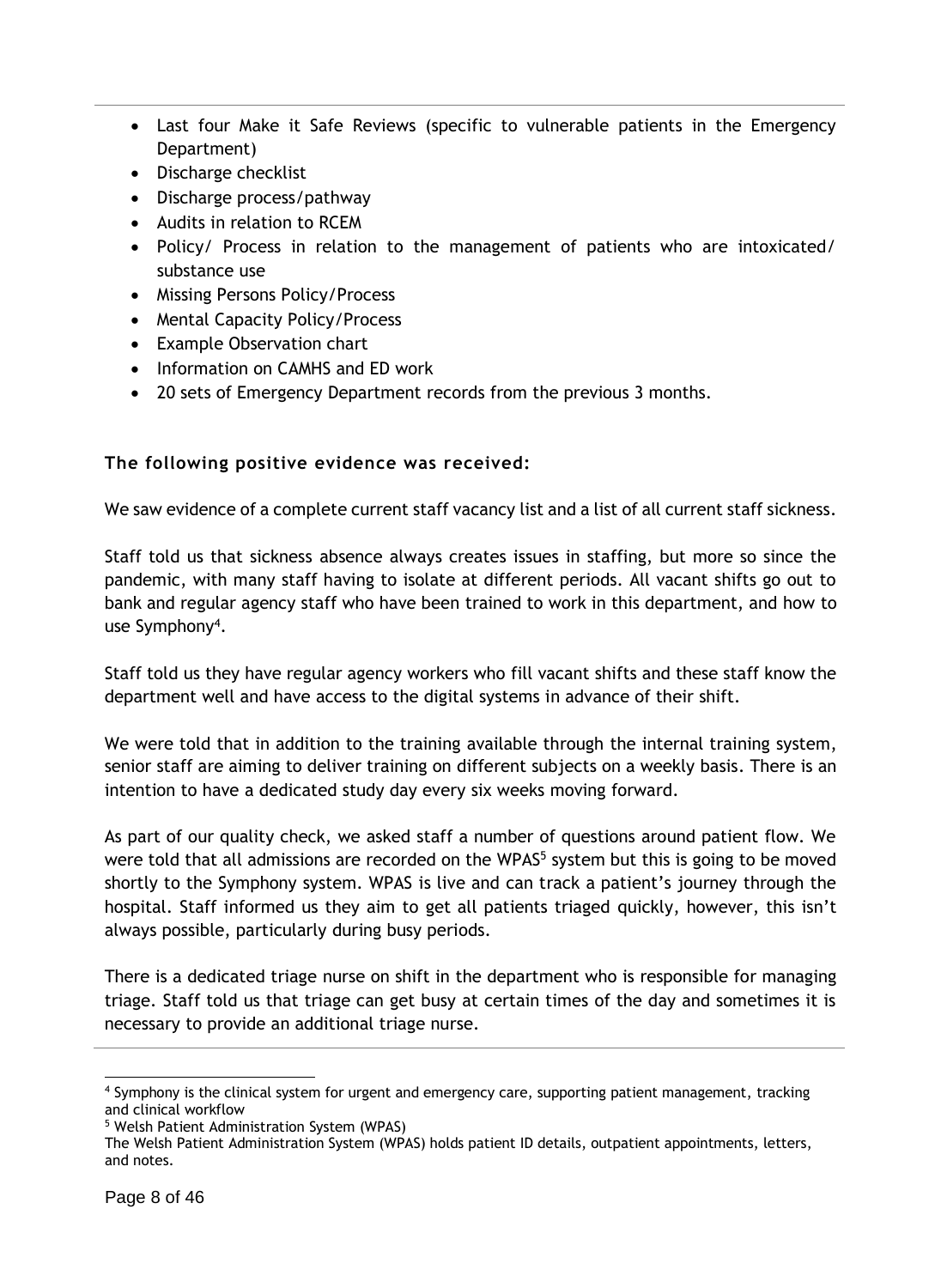We asked staff about the identification and management of any vulnerable patients within the department, including children, patients with learning disabilities, dementia or mental ill-health, palliative care patients and patients with substance or alcohol addictions.

We were told that the department has good communication with nurses specialising in all these groups and if someone came in with complex needs, they would contact the relevant nurse lead to ensure prompt review of the patient and to seek advice on managing the patient in the most appropriate way.

In the event patients are waiting for long periods of time in either the waiting area or main department, staff reported that they have regular help and input from the Red Cross volunteers who assist in ensuring the food trolley also goes round both areas three times a day to provide food and drink for patients.

We were informed medical leaders within the department were effective and supportive in their management of junior doctors. They had worked hard to ensure a culture of learning for staff and support them in their roles. Assessment and treatment from doctors were documented clearly and robustly in most of the 20 cases we checked. The medical plans of care and management advice was evidence based in most cases.

We were informed medical leaders supported junior doctors in their development and learning and ensured protected time for training. They had also made efforts to engage with other departments across the health board to foster learning and collaborative working.

### **The following areas for improvement were identified:**

We reviewed the discharge policy and concluded it was not sufficiently specific to ensure safe discharge of patients from the emergency department. During the quality check call, staff also confirmed that there is currently no internal discharge process in place to help staff discharge patients safely. There was a checklist available for staff to complete. However, through reviewing records and speaking to senior staff we ascertained this was not used consistently.

HIW requires the health board to have an ED specific discharge process in place and ensure all staff are aware of, and are trained in this process, to ensure the safe discharge of patients from this department.

In all 14 records reviewed where the patient was discharged, none contained a completed copy of the department's discharge checklist. In three out of four cases where a patient left against medical advice, the discharge against medical advice form was either not fully completed or absent. In 12 out of 14 cases there was no information recorded by nursing staff relating to the discharge arrangements, checks and safety netting.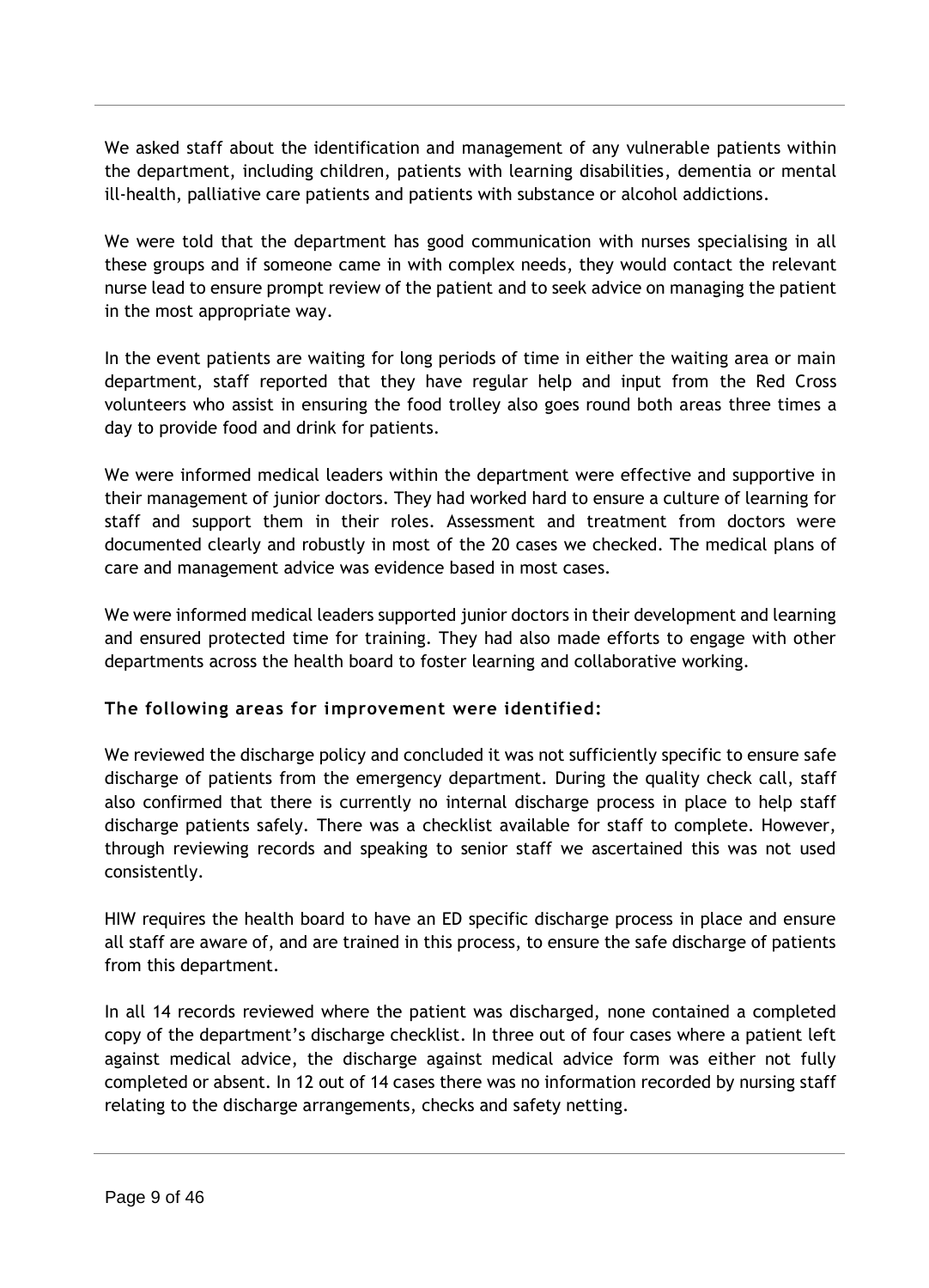This improvement was raised as an issue requiring immediate assurance from the health board.

Arrangements for tracking and monitoring where patients were located within the department were not robust. Records routinely lacked information on where the patient was accommodated. We saw several examples where patient locations were not kept up to date. This had led to confusion and delays in vital care and treatment being provided to patients. Examples included patients who were unwell being placed in the waiting room and staff not being aware they were waiting. In other cases we found that patients had left the department without being seen and were not noted as having left for a number of hours. This exposed patients to risk of harm.

This improvement was raised as an issue requiring immediate assurance from the health board.

Systems for flagging at risk and vulnerable patients were not adequate and meant that staff were not always able to identify where high risk patients were located within the department. This included patients with mental health issues and those at risk of falls.

Through reviews of patient records we identified cases where patients who were vulnerable were placed in areas where they could leave, unseen. In some cases this had occurred and staff were not aware of the absence for long periods. These cases included patients with significant mental health issues and children.

Staff were routinely unaware of the cohort of patients waiting in the waiting room. There was little oversight of this area and patients were not subject to routine or ad hoc checks of their condition and welfare.

This improvement was raised as an issue requiring immediate assurance from the health board.

As part of our quality check, we also asked staff a number of questions around patient flow. We were informed by staff that when they escalated the acuity/status of the department this was not always acted on or was overlooked, as it is regularly noted that the department runs on reduced bed capacity.

The health board should ensure that proactive action is commenced when the bed status/acuity of the department is being escalated.

We were informed by staff that there can be lengthy delays in patients being seen by ED doctors and specialty doctors. Staff told us that communication around this could also be problematic.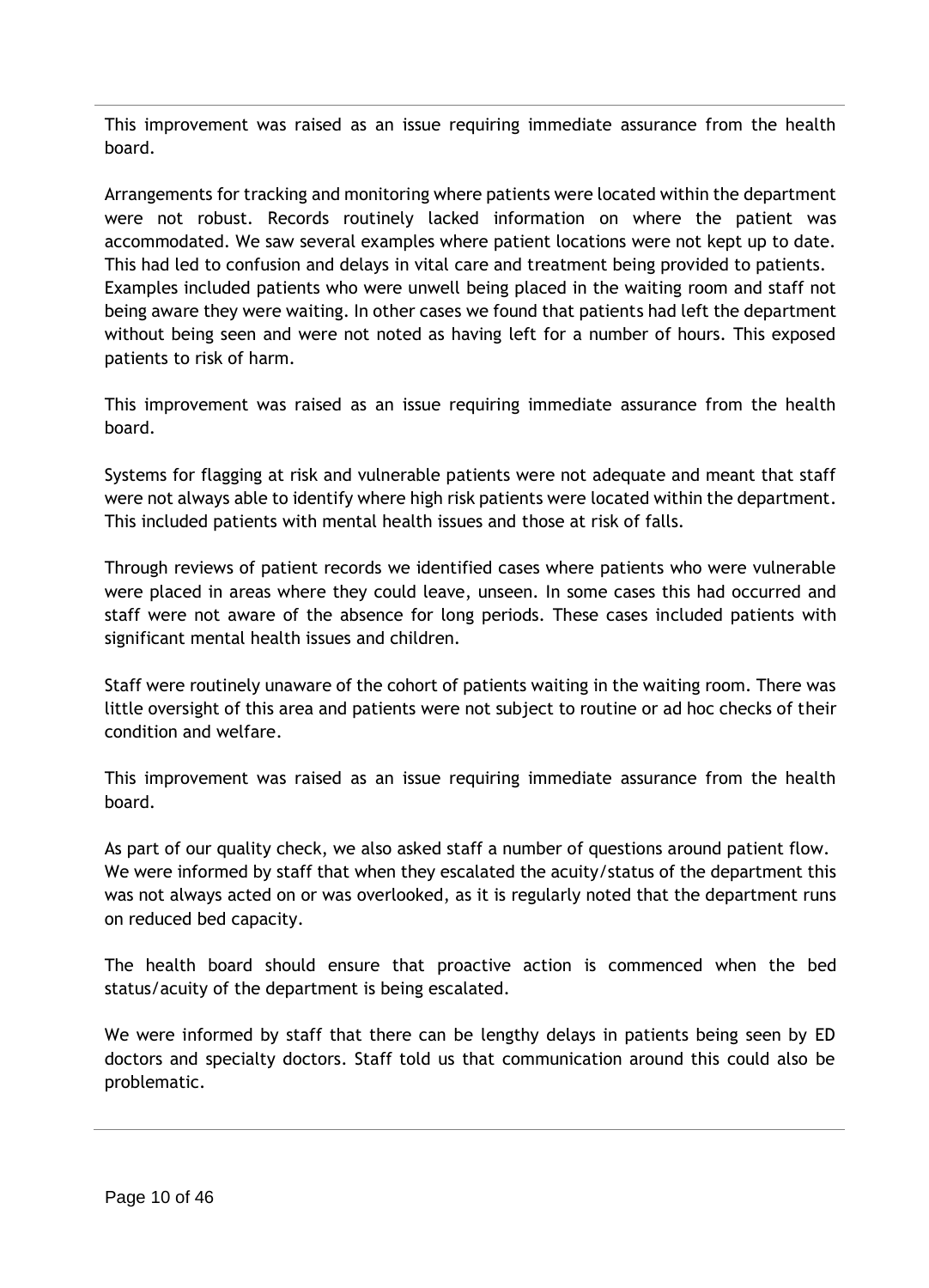The length of time taken for a patient to be reviewed by a doctor was excessive in most cases. This exceeded the time suggested by the assigned triage category in most cases reviewed. In some cases this delay was significant, including in one case where a patient should have been seen within 10 minutes and waited over six hours to see a doctor. This patient subsequently became more unwell. In 14 out of 20 cases, patients were not seen within the recommended time for their triage category.

The health board should ensure that proactive action is commenced when a patient requires urgent assessment by a doctor. This improvement was raised as an issue requiring immediate assurance from the health board.

We were further informed by staff that patients requiring specialty review often encountered delays in being seen by specialty clinicians. For some cases we reviewed the wait was more than 12 hours. The health board should ensure that there is an appropriate pathway of escalation if a patient is not seen within a reasonable timescale by a specialty clinician.

We saw evidence of the observation documentation used within the department. We also saw evidence from a review of clinical records of inconsistencies in recording of physiological observations and NEWS<sup>6</sup> scoring.

In 15 out of 16 cases where physiological observations were indicated, they were not undertaken at a frequency to identify changes or deterioration in the patient's condition and allow for early identification of deterioration. In some of these cases, observations showed a deterioration when rechecked after a significant period of time. This posed a risk that patients could deteriorate unnoticed and not receive time critical interventions.

In some cases observations were not repeated before the patient left the department. This meant there was no accurate record of their clinical condition prior to leaving.

This improvement was raised as an issue requiring immediate assurance from the health board.

We identified that there is a lack of documentation to evidence that there were sufficient processes and arrangements in place to monitor and observe patients presenting with mental health issues.

We observed that there was no consideration given to the high risk nature of these patients and the very specific risks associated with their presentation. This included patients who presented with suicidal ideations and attempts being placed in areas which were not visible to staff.

-

<sup>6</sup> NHS Early Warning Score (NEWS) tool is a scoring system used to alert clinicians to signs of deteriorating health in an adult patient**.**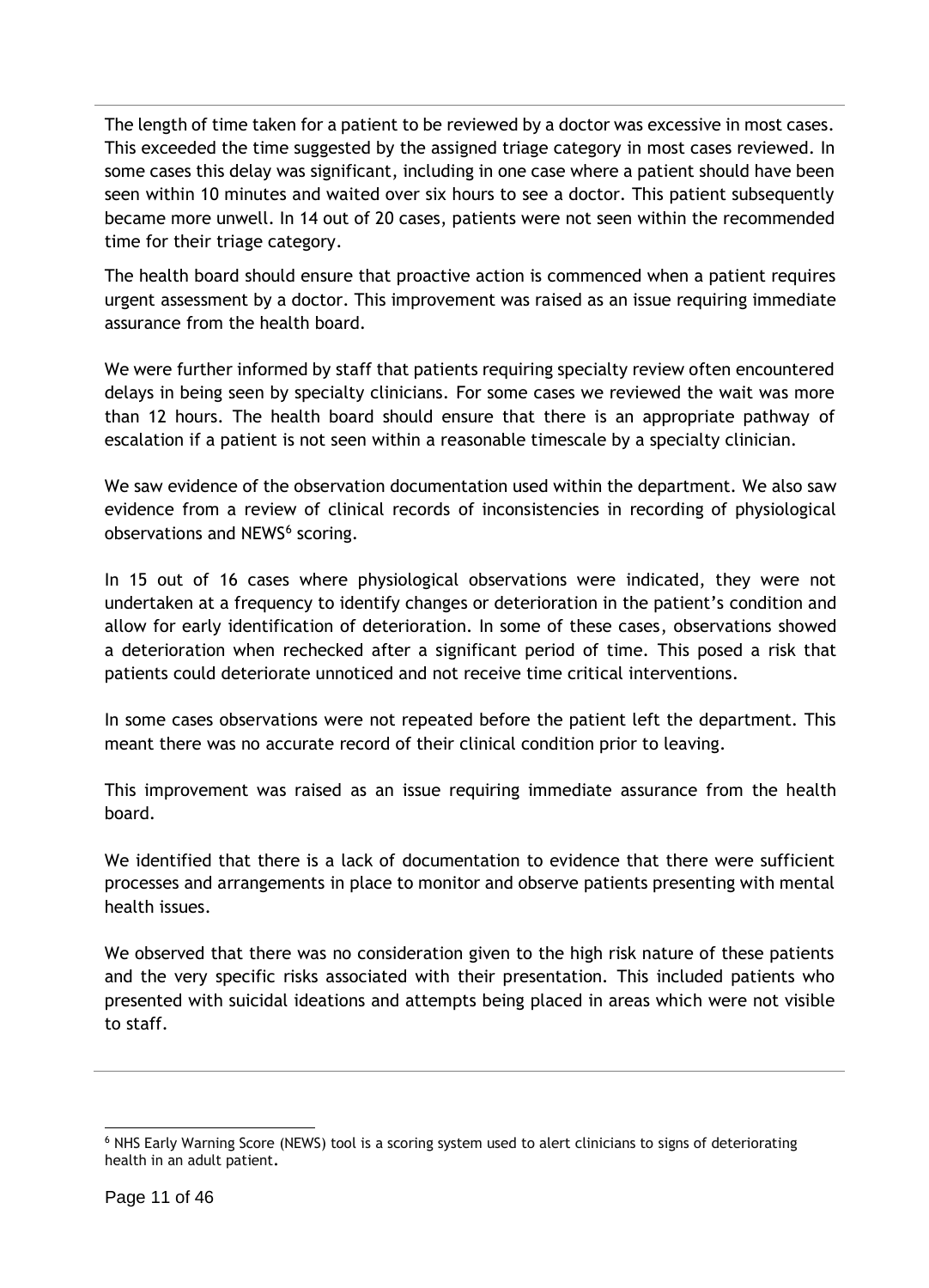In some cases these patients left the department unnoticed and in some cases no attempts were made to locate the patient. Risk assessments and tools for the assessments of patients presenting with mental health conditions were not routinely used.

Arrangements for assessing which patients may require one to one support were also insufficient and inconsistent. This presented a risk to patient safety. This improvement was raised as an issue requiring immediate assurance from the health board.

Evidence based pathways, risk assessments and guidelines were not being used consistently. Examples of guidelines not being used included those issued by NICE<sup>7</sup>, RCEM<sup>8</sup> and RCS<sup>9</sup>. This posed a risk to patient safety. In all cases reviewed, standard risk assessments were either not completed fully or absent. These included risk assessments on self harm and suicide, falls risk and pressure damage.

HIW is not assured that there are sufficient risk assessment processes in place to protect patients from avoidable harm. This improvement was raised as an issue requiring immediate assurance from the health board.

In one case it was deemed that a patient who had presented with a potentially lethal overdose of paracetamol was not managed effectively in the department. Our peer reviewer noted that blood results were not documented (paracetamol level, liver function tests and INR<sup>10</sup>) and the clinical peer reviewer was unable to determine if the medical assessment was reasonable. The documentation lacked any detail of the patient's mental capacity or mental state. The patient discharged themselves against medical advice and the form to facilitate this discharge was not completed fully. This was not in line with local or national guidelines. Furthermore, there was no evidence that a paracetamol leaflet was provided as follow up advice.

Important aspects of investigation and checks of patient conditions were either not undertaken or not documented in most cases. This included a patient presenting with a very high heart rate and staff not undertaking an important investigation to check their heart (ECG). In another case a patient presented with abnormal blood test results and these were not noted or actioned by the department.

Patient mental capacity was not considered or documented in 13 of 20 cases reviewed. In these records there was no record of findings that suggested that the patient may lack capacity or that a mental capacity assessment has been carried out in line with RCEM and MCA guidance.

-

 $<sup>7</sup>$  The National Institute for Health and Care Excellence (NICE) is the independent organisation responsible for</sup> providing national guidance and advice on promoting good health and preventing and treating ill health. <sup>8</sup> RCEM- The Royal College of Emergency Medicine. The College is established to advance education and research in Emergency Medicine

<sup>9</sup> The royal college of surgeons- A Professional Body Working To Advance Surgical Practice & Patient Care <sup>10</sup> An INR (**international normalized ratio**) is a type of calculation based on PT test results. Prothrombin is a protein made by the liver. It is one of several substances known as clotting (coagulation) factors.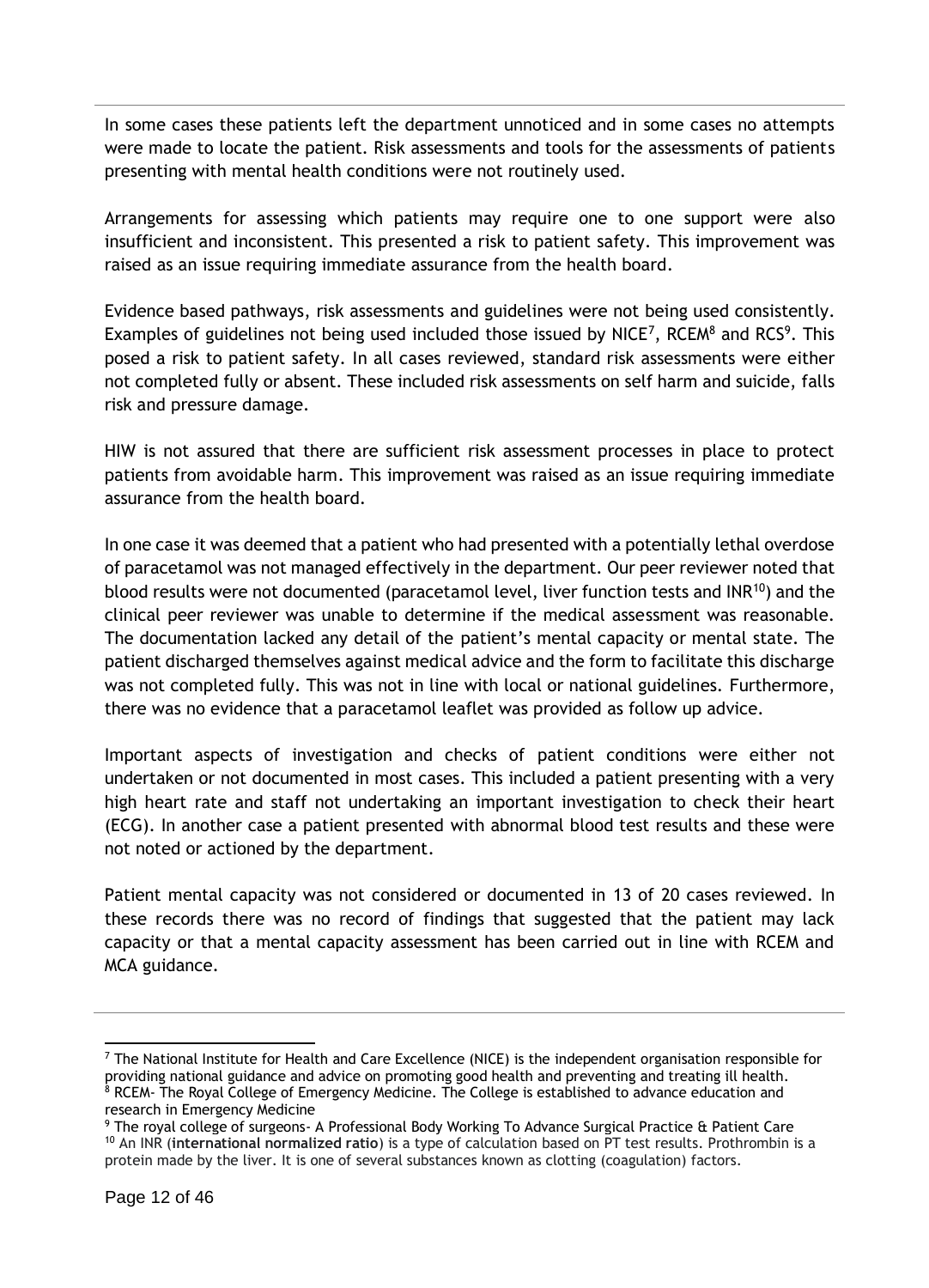None of the 20 cases were assessed under the Mental Health Act. This was further evidenced in the RCEM audit undertaken 2019/20 'Assessing Cognitive Impairment in older people'. The audit identified that in 131 eligible patients only 1 had been considered for cognitive assessment.

Safeguarding arrangements were not robust and documentation for the assessment of safeguarding risks was not routinely considered. Safeguarding checklists and prompts were not completed in 18 out of 20 cases.

This improvement was raised as an issue requiring immediate assurance from the health board.

The risk of sepsis was not routinely considered and despite the department having sepsis screening tools, these were not utilised in any cases we reviewed. In some cases, patients showed significant signs of infection and possible sepsis, and in all cases they were not screened or treated in line with the health board's or national guidelines on the assessment and management of sepsis.

Further evidence was provided in the form of Severe Sepsis and Septic Shock 2016/17 audit, which identified that the department fell below the national standard that states that Respiratory Rate, Oxygen Saturations (SaO2), Supplemental Oxygen Requirement, Temperature, Blood Pressure, Heart Rate, Level of Consciousness (AVPU or GCS) and Capillary Blood Glucose should be recorded on arrival. This posed a risk that patients may not receive time critical interventions when required.

This improvement was raised as an issue requiring immediate assurance from the health board.

The management of patients presenting with possible or confirmed alcohol withdrawal was not in line with health board policy or national guidelines. The issues predominantly related to the assessment and monitoring of this group of patients by nursing staff. The Clinical Institute Withdrawal Assessment (CIWA)<sup>11</sup> scoring was not routinely undertaken or monitored. Observation of these patients while waiting to see a doctor did not meet the required standards in all cases reviewed. This included lack of scoring, lack of documented observation and lack of escalation. This posed a risk, as this group of patients have the potential to become very unwell, quickly.

This improvement was raised as an issue requiring immediate assurance from the health board.

-

<sup>&</sup>lt;sup>11</sup> The Clinical Institute Withdrawal Assessment Alcohol Scale Revised (CIWA-AR) is an instrument used by medical professionals to assess and diagnose the severity of alcohol withdrawal.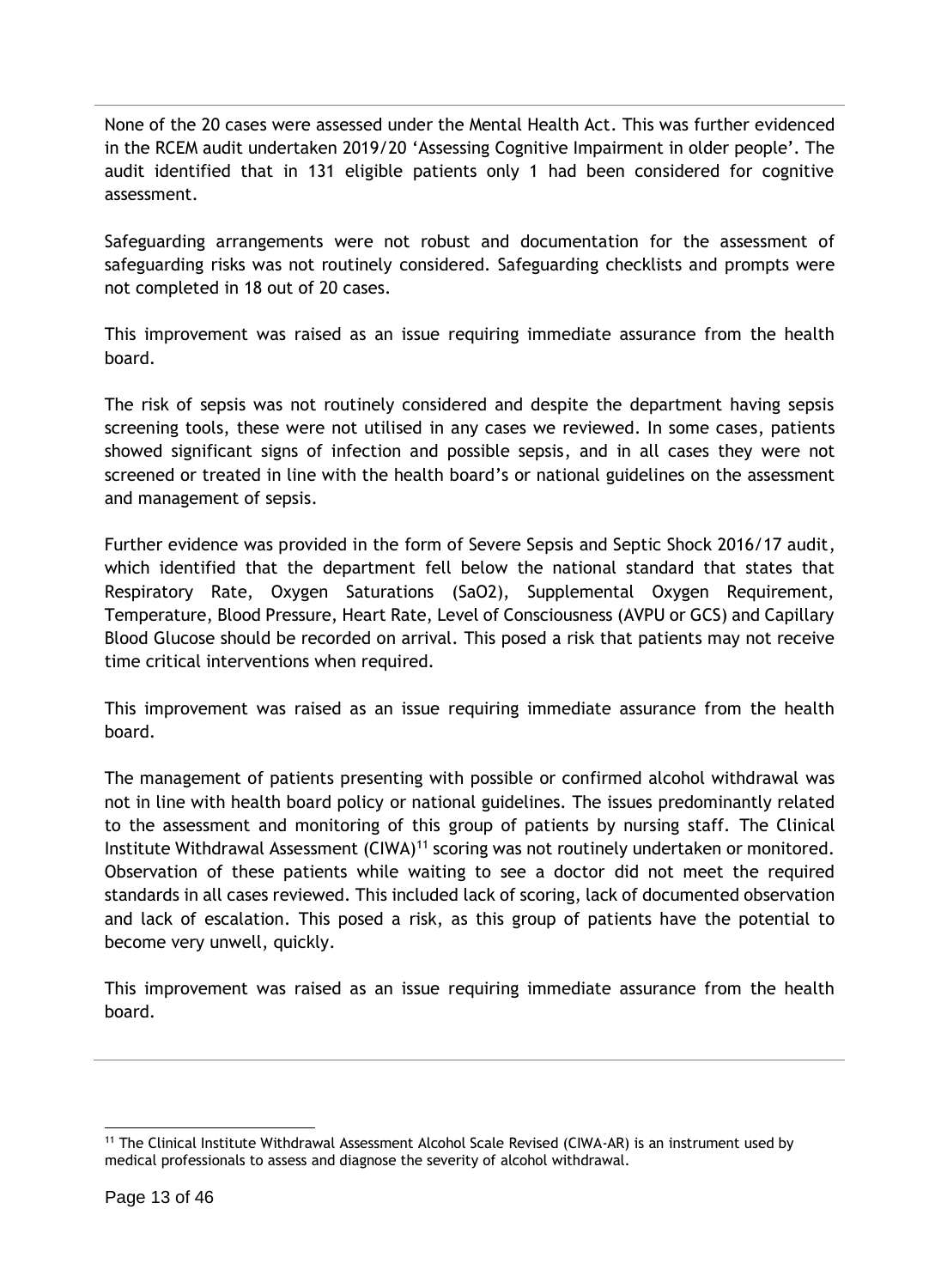Patients presenting with mental health issues and self harm were not routinely assessed for their risk of further harm. This had resulted in several patients leaving the department without being seen and in some cases returning after further self harming.

HIW was not assured that staff were recording and documenting the care and treatment they provide. This was further illustrated by evidence provided of RCEM Mental Health (self-harm) QIP 2019/20 audit, which identified that improvements should be undertaken in relation to close observations of patients in the department who are deemed medium or high risk of suicide. In addition a clinician reviewing a patient presenting with self-harm or a primary mental health problem, should have a recorded brief risk assessment of suicide or further self-harm. There should also be written evidence that patients have had an assessment for cognitive impairment during their visit to the department using a validated nationally or locally developed tool.

This improvement was raised as an issue requiring immediate assurance from the health board.

In all cases reviewed, the standard of nursing documentation fell far below the expected standard and did not include significant information required. This included the complete absence of documentation in some instances. This was despite some patients being present in the department for in excess of eight hours and requiring nursing care.

The documentation in all cases was missing important information and assessments. This included documentation of checks and monitoring, risk assessment, general condition updates, communication and specific needs such as food and drink.

This improvement was raised as an issue requiring immediate assurance from the health board.

In one instance it was evident from the records review that there was a failure to provide complete records and recognise unscheduled re-attendance requiring Consultant Sign-Off in line with June 2016 - RCEM - Quality in Emergency Care Committee Standard. We saw further evidence of this in the RCEM audits provided which was undertaken in 2016/17, this audit identified that only 14% of patients were identified as reviewed by consultants under this standard. Further to this, there was one instance from the records review that also identified a patient who was brought into the department in police custody was not assessed in line with RCEM Best Practice Guideline - Emergency Department Patients in Police Custody - June 2016 and was discharged at triage.

#### **Governance & Staffing**

HIW was not assured that there was a supportive culture which promoted accountability and safe patient care. We found that senior nursing staff had raised concerns with middle management and these concerns had not been acted on. Senior staff told us that they were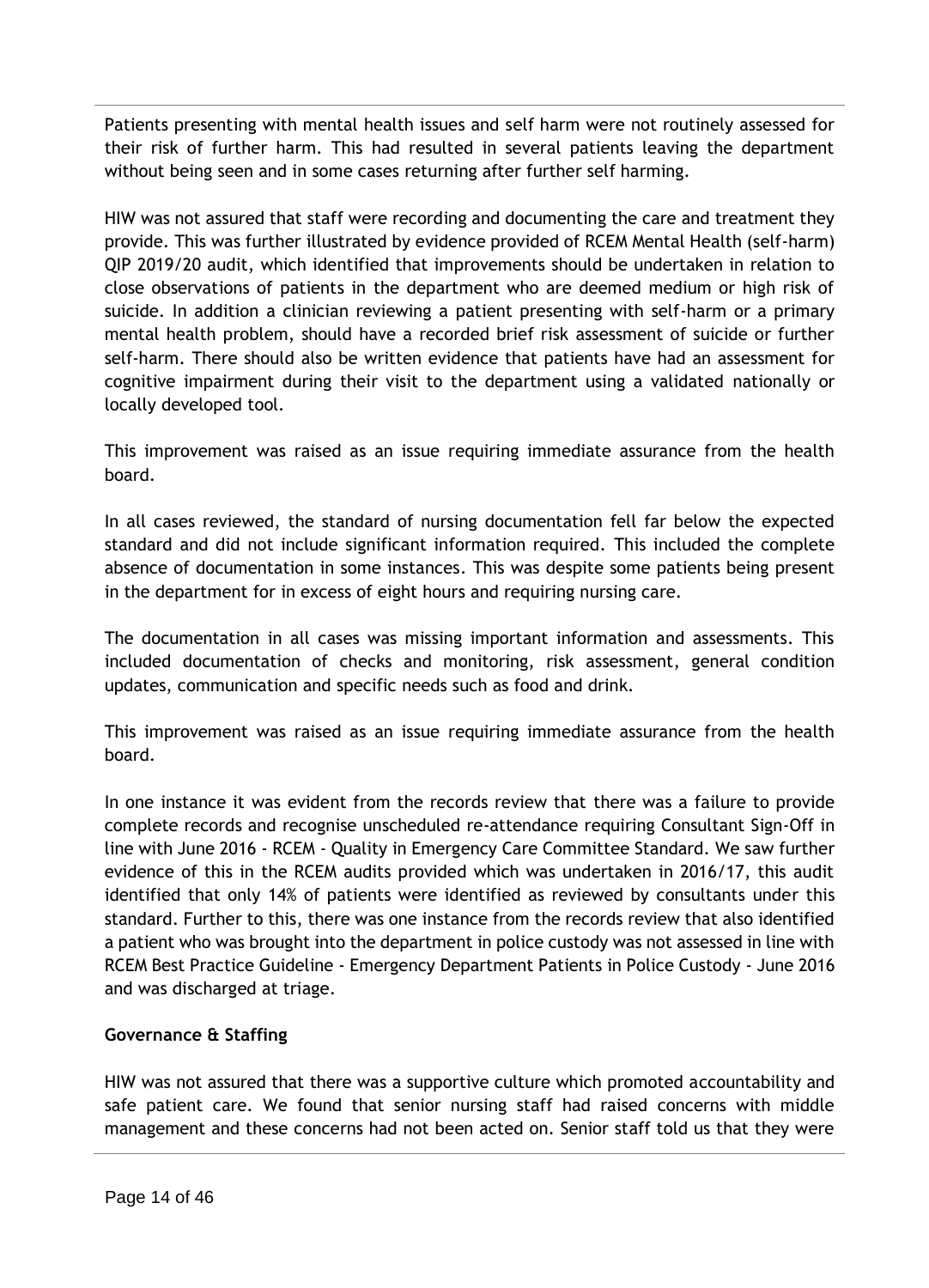aware of a number of the issues identified but could not tell us what they had done to remedy these and safeguard patients.

We were told by staff that senior operational and nursing leadership was inconsistent and did not always support the staff within the department to deliver safe and effective care.

This improvement was raised as an issue requiring immediate assurance from the health board.

We found that the culture within the department lacked accountability and did not encourage nursing staff to deliver evidence based, safe care. The department was routinely operating at a high level of escalation. We found that due to this, staff were not always escalating their concerns, or reporting patient safety issues and incidents. This meant key lessons were not always learned and posed a risk of reoccurrence.

This improvement was raised as an issue requiring immediate assurance from the health board.

It was accepted by managers that the department operated at a very high occupancy /acuity level. As a result staff within the ED and senior leaders were not following the health board escalation policy fully. This led to the approach to managing patient flow becoming sometimes chaotic and ineffective at all levels.

This improvement was raised as an issue requiring immediate assurance from the health board.

Medical staff appeared to be well supported and did attempt to hold staff to account. The medical leadership within the department was effective and supportive for junior doctors. However, we found that due to the deficits in the nursing care, documentation and escalated nature of the department this presented significant barriers to medical staff being able to undertake their roles effectively.

This improvement was raised as an issue requiring immediate assurance from the health board.

We found that there had been an unstable senior nursing leadership situation for a number of months in the more senior lines of leadership and management. This had resulted in several interim positions and a feeling of instability and change fatigue within the department and management structure. Leaders within the department were not aware of some of the issues identified, and where they were aware, had not recognised the gravity and seriousness of the issues.

Leaders for the department had attempted to raise concerns about several issues of patient safety. However, these had not been listened to or acted on. Leaders acknowledged that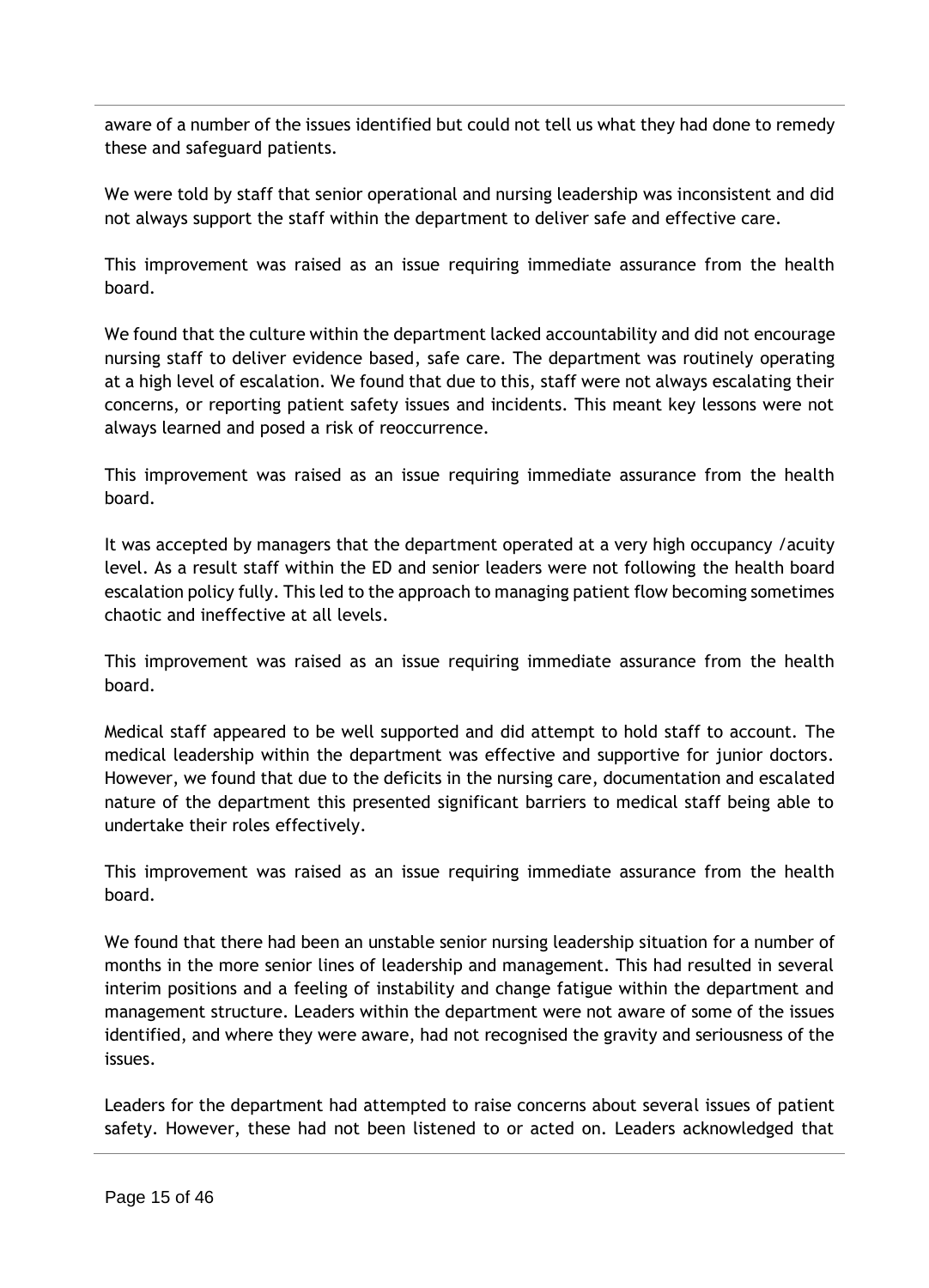significant cultural change was required to make the department a safe and effective environment for patients and staff.

This improvement was raised as an issue requiring immediate assurance from the health board.

The management of incident investigations was not robust and failed to identify key safety issues and ensure robust remedial action was taken. This meant that patients were exposed to risk of harm. In one example we found that key issues around patient triage had not been identified and addressed.

This improvement was raised as an issue requiring immediate assurance from the health board.

We found that repeated issues were present in several of the make it safe reviews we reviewed. This included lack of risk assessment, lack of observations and poor documentation. Despite these issues persisting throughout several incidents over a period of months, senior staff could not tell us what had been done to escalate these risks and address them at a senior level.

This improvement was raised as an issue requiring immediate assurance from the health board.

We were told by staff that learning from incidents is not something which is regularly shared across Betsi Cadwaladr University Health Board hospital sites. The health board should ensure that there are robust mechanisms in place to share learning from incidents.

This improvement was raised as an issue requiring immediate assurance from the health board.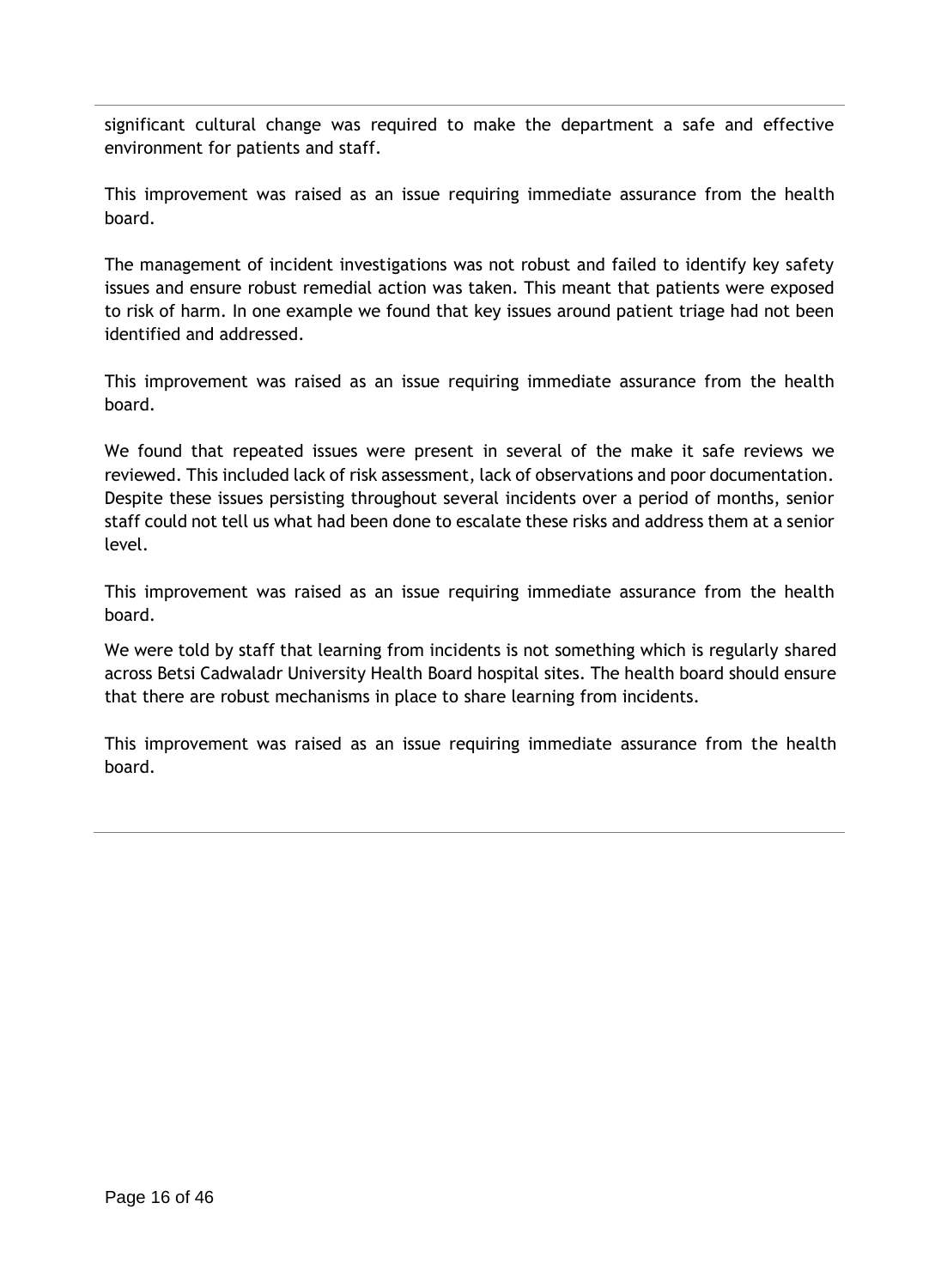## **What next?**

Where we have identified areas for improvements during our quality check and require the service to tell us about the actions taken to address these, an improvement plan providing details will be provided at the end of this quality check summary.

Where an improvement plan is required, it should:

- Ensure actions taken in response to the issues identified are specific, measurable, achievable, realistic and timed
- Include enough detail to provide HIW and the public with assurance that the areas for improvements identified will be sufficiently addressed
- Ensure required evidence against stated actions is provided to HIW within three months of the quality check.

As a result of the findings from this quality check, the service should:

- Ensure that the areas for improvements are not systemic across other areas within the wider organisation
- Provide HIW with updates where actions remain outstanding and/or in progress, to confirm when these have been addressed.

The improvement plan, once agreed, will be published on HIW's website.

If no areas for improvement were identified during this quality check, an improvement plan will not be required, and only the quality check summary report will be published on HIW's website.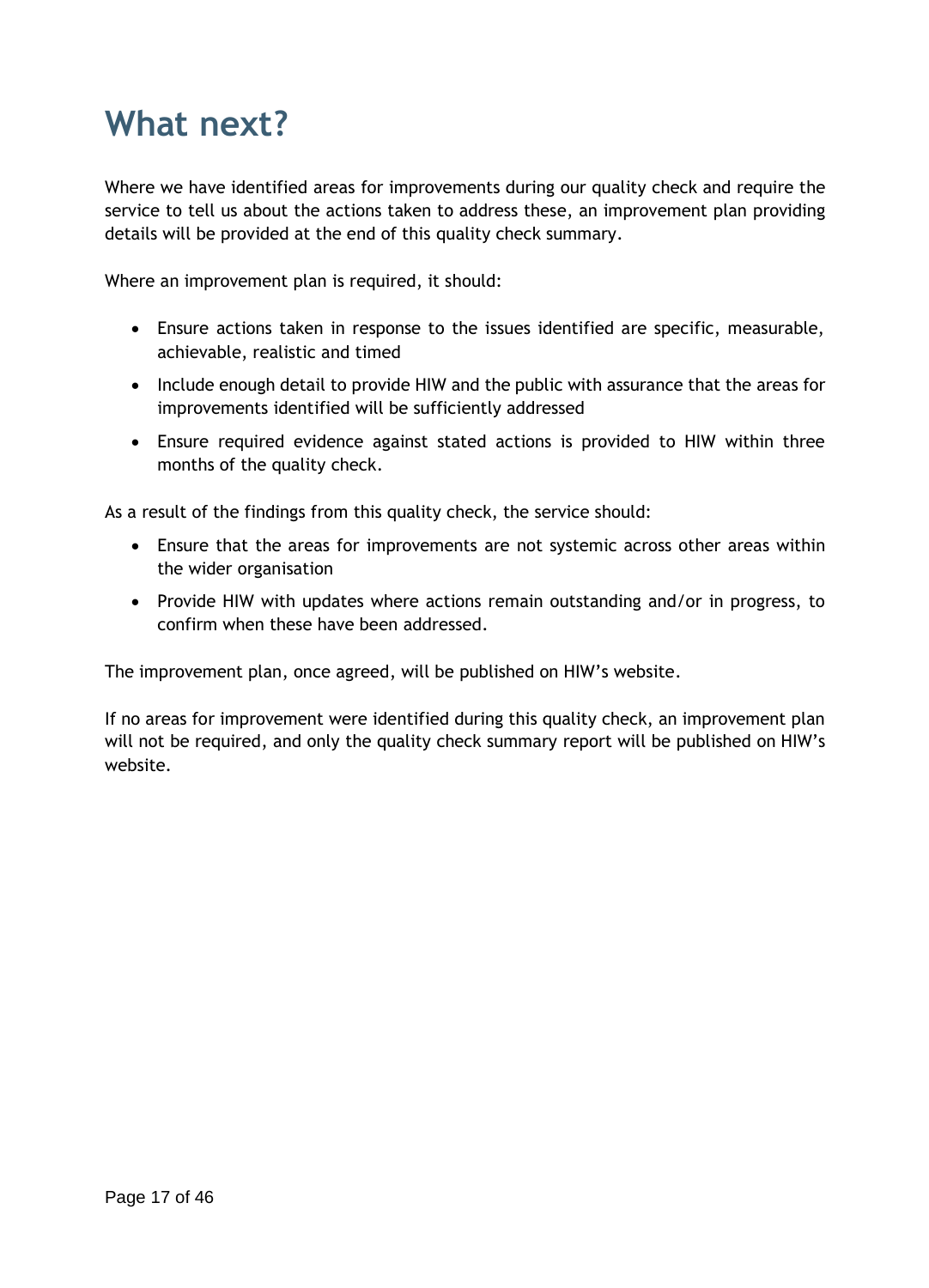## **Immediate improvement plan**

| Service:            | Ysbyty Glan Clwyd           |
|---------------------|-----------------------------|
| Area:               | <b>Emergency Department</b> |
| Date of Inspection: | 8th - 10th March 2022       |

| Improvement needed                                                                                                                                                                                                                                                                                                                                                                                                                                                                                                                                                                                                                                                                                                                                                                                                                                                                                                                                                                                                                                                                                  | <b>Regulation/</b><br>Standard | <b>Service action</b> | <b>Responsible Timescale</b><br>officer |  |
|-----------------------------------------------------------------------------------------------------------------------------------------------------------------------------------------------------------------------------------------------------------------------------------------------------------------------------------------------------------------------------------------------------------------------------------------------------------------------------------------------------------------------------------------------------------------------------------------------------------------------------------------------------------------------------------------------------------------------------------------------------------------------------------------------------------------------------------------------------------------------------------------------------------------------------------------------------------------------------------------------------------------------------------------------------------------------------------------------------|--------------------------------|-----------------------|-----------------------------------------|--|
|                                                                                                                                                                                                                                                                                                                                                                                                                                                                                                                                                                                                                                                                                                                                                                                                                                                                                                                                                                                                                                                                                                     |                                |                       |                                         |  |
| Healthcare Inspectorate Wales (HIW) undertook an announced remote quality check of the Emergency Department at Ysbyty Glan Clwyd<br>from 8 <sup>th</sup> -10th March 2022. A clinical review of 16 case records was undertaken and the following immediate assurances were found.                                                                                                                                                                                                                                                                                                                                                                                                                                                                                                                                                                                                                                                                                                                                                                                                                   |                                |                       |                                         |  |
| HIW is not assured that the current arrangements for discharging vulnerable patients from the emergency department are safe and<br>robust, to prevent risk of harm.<br>Increasingly staff working within the emergency department are discharging patients with complex and varied needs. We observed<br>this through our review of records and through staff dialogue. Therefore, it is of utmost importance that staff working within the<br>department consider all aspects of discharge to ensure patients are safe when leaving the department<br>Within our review of records we found several records which indicated that discharges were not being undertaken consistently, and<br>basic checks were not documented as being undertaken in all cases. These checks included making sure vulnerable patients had<br>access to their property and were haemodynamically stable prior to discharge<br>There were significant gaps in the documentation of discharge arrangements. This meant in some cases it was not possible to<br>identify what happened to the patient or where they went |                                |                       |                                         |  |
| In all 14 records reviewed where the patient was discharged, none contained a completed copy of the departments discharge<br>checklist                                                                                                                                                                                                                                                                                                                                                                                                                                                                                                                                                                                                                                                                                                                                                                                                                                                                                                                                                              |                                |                       |                                         |  |

Page 18 of 46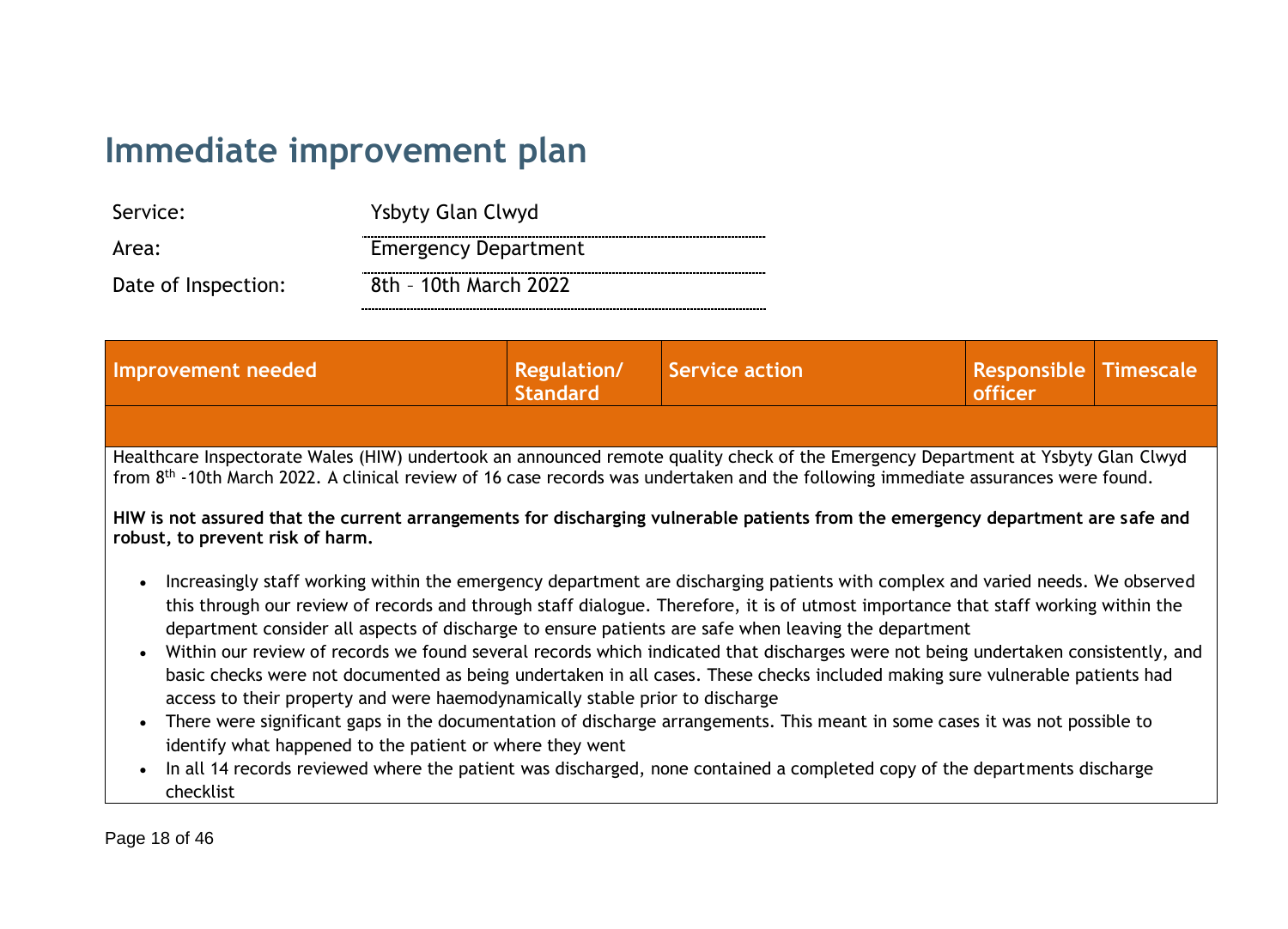| Improvement needed                                                                                                                                            | <b>Regulation/</b><br><b>Standard</b> | Service action | <b>Responsible Timescale</b><br>officer |  |
|---------------------------------------------------------------------------------------------------------------------------------------------------------------|---------------------------------------|----------------|-----------------------------------------|--|
| In three out of four cases where a patient left against medical advice, the discharge against medical advice form was either not<br>fully completed or absent |                                       |                |                                         |  |
| <u>la 49 avit af 44 saasa thaga waa ga information gaagdad by gwysigo staff galation ta tha disebegge aggenomenta shaelys and safaty.</u>                     |                                       |                |                                         |  |

- In 12 out of 14 cases there was no information recorded by nursing staff relating to the discharge arrangements, checks and safety netting
- In one case, although there were some notes on discharge, these were not sufficient and did not take account of all factors to facilitate a safe and effective discharge, placing patients at significant risk of harm.

**HIW is not assured that the arrangements for monitoring, observing and tracking patients throughout the department are sufficient to protect patients from avoidable harm.** 

#### **Waiting areas**

- The arrangements for monitoring patients within the adult waiting areas were insufficient and meant patients were placed at risk of avoidable harm. Patients with 'major' presentations (patients who would require a trolley in the Majors area if available) were routinely accommodated in the waiting room while waiting to be seen. These patients were not subject to any consistent or ongoing checks or monitoring of their condition, potentially leading to deterioration of their condition by the time they were seen by a doctor. This included patients with infections, mental health problems and significant head injuries
- In one significant case a patient was placed in the waiting room with a suspected bowel perforation. They were later transferred to intensive care and sadly died the waiting room is not a suitable placement for a patient who has the potential to deteriorate rapidly and catastrophically.
- The lack of oversight of the waiting area meant that high risk patients were able to leave the waiting area unnoticed. In several cases their absence was not noted until many hours later, at which point the patient may have been exposed to significant risk. Examples included a child who had attempted suicide, patients who had attempted self-harm and suicide, and patients who had signs of alcohol withdrawal and abnormal physiological observations
- In some cases observations were not repeated before the patient left the department. This meant there was no accurate record of their clinical condition prior to leaving
- There were no clear lines of accountability and responsibility for the waiting areas, with arrangements for checking the area adhoc and inadequate
- In 14 out of 16 cases, patients were not seen within the recommended time for their triage category.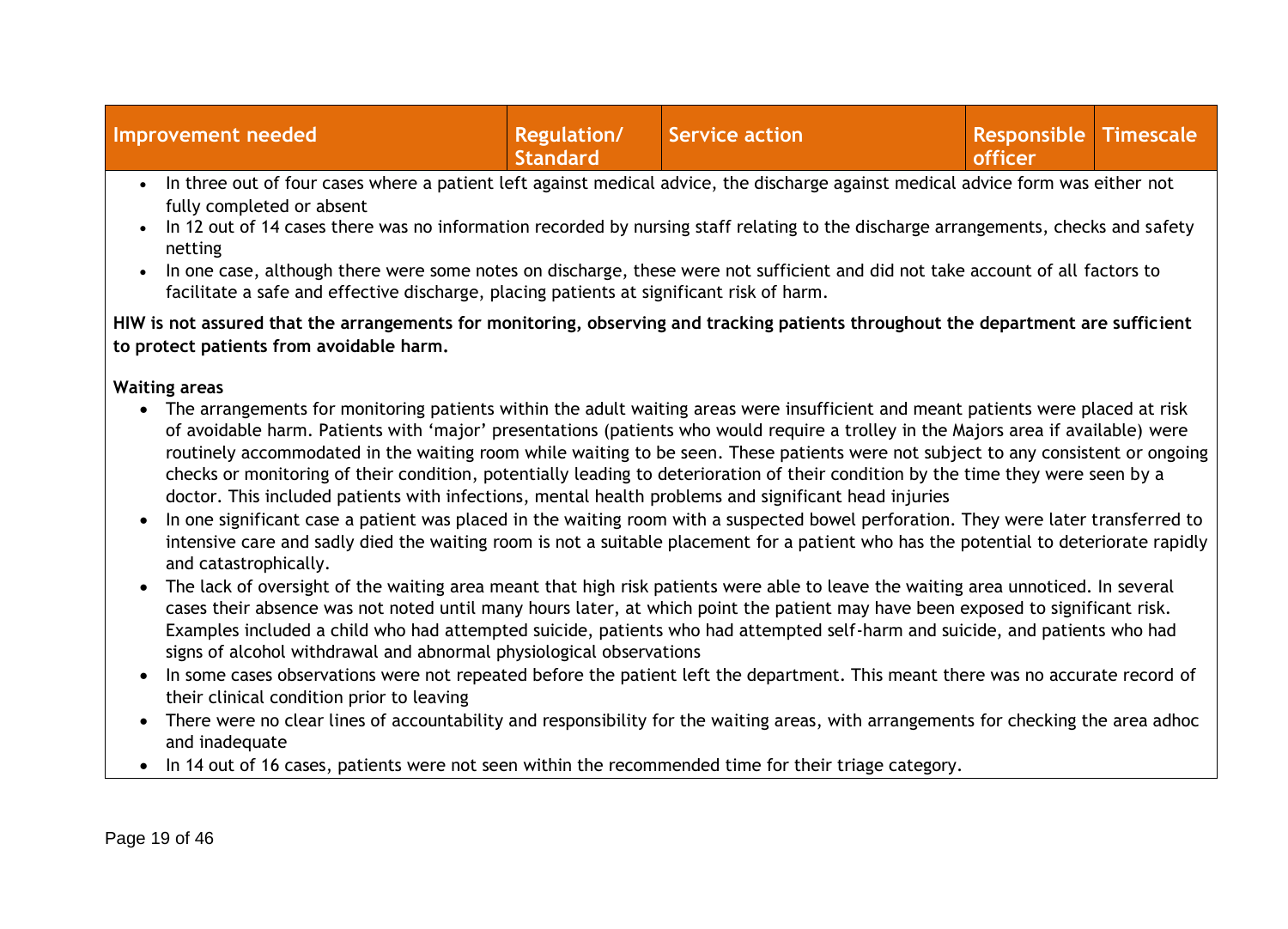| Improvement needed                                                                                                            | <b>Regulation/</b><br><b>Standard</b> | Service action | <b>Responsible Timescale</b><br><b>officer</b> |  |
|-------------------------------------------------------------------------------------------------------------------------------|---------------------------------------|----------------|------------------------------------------------|--|
| The length of time to review by a doctor was excessive in most cases. This exceeded the time suggested by the assigned triage |                                       |                |                                                |  |

- Dy a doctor was excessive in most cases. This exceeded the time suggested by the assigned triage category. In some cases this delay was significant including in one case where a patient should have been seen within 10 minutes and waited over six hours to see a doctor. This patient subsequently became critically ill
- There were insufficient processes and arrangements to monitor and observe patients presenting with mental health issues. We observed that there was no consideration given to the high risk nature of these patients and the very specific risks associated with their presentation
- Arrangements for assessing which patients may require one to one support were insufficient and inconsistent.

#### **All areas of the department**

- Physiological observations and visual checks of patients throughout the department were not undertaken consistently or at a frequency to enable effective identification of deterioration or changes to a patient's condition and we found an inconsistent approach to the monitoring and recording of observations and early warning scores
- In 15 out of 16 cases where physiological observations were indicated, they were not undertaken at a frequency to identify changes or deterioration in the patient's condition:
	- o In one example a patient who had suffered a seizure and head injury had infrequent observations and did not include neurological parameters
	- o In one example a patient presented with a significantly raised pulse rate following suspected substance misuse. This parameter was not checked for a number of hours, which is not in line with RCEM guidelines on the observations taking
	- o In another case a patient was noted to be critically ill and requiring urgent surgery. This patient had significant hypotension, but despite this, there is no record of their observations being repeated for a number of hours
- Arrangements for tracking and monitoring where patients were located within the department were not robust. Records routinely lacked information as to where the patient was accommodated. We also saw several examples where patient locations were not kept up to date. This had led to confusion and delays in vital care and treatment being provided. In one case it appears to have led to a significant delay in a patient receiving surgical review. The patient sadly continued to deteriorate during the time they were not able to be located, and later required surgery and died
- Systems for flagging at risk and vulnerable patients were not adequate and meant that staff were not always able to identify where high risk patients were. This included patients with mental health issues and falls risks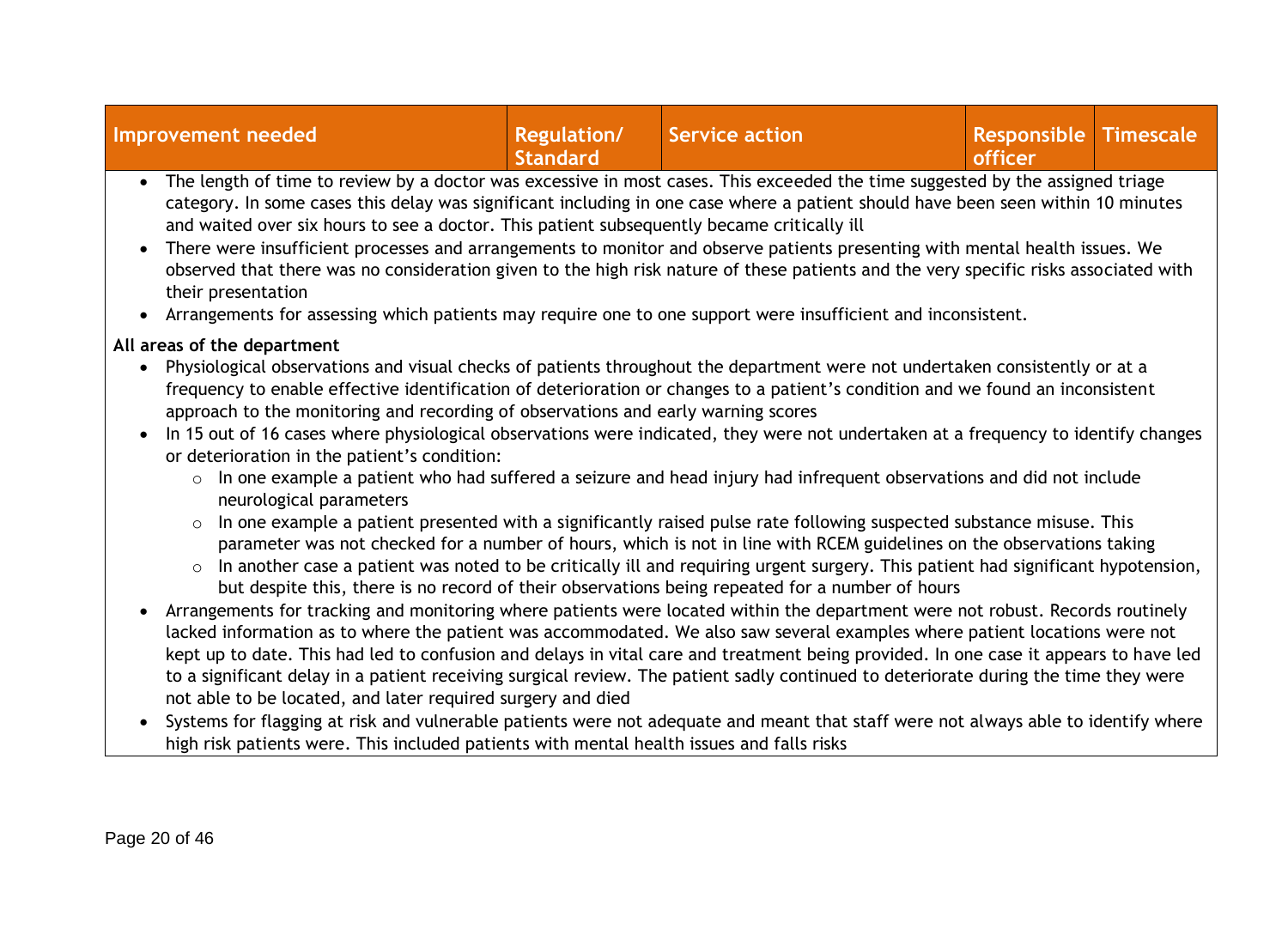| <b>Improvement needed</b>                                                                                                                                                                                                                                                                                                                                                                                                                                                                                                                                                                                                                                                                                                                                                                                                                                                                                                                                                                                                                                                                                                                                                                                                                                                                                                                                                                                                                                                                                                                                                                                                                         | <b>Regulation/</b><br><b>Standard</b> | <b>Service action</b>                                                                                                                                                                                                                                                                                                                                                                                                                                                              | <b>Responsible Timescale</b><br>officer |  |
|---------------------------------------------------------------------------------------------------------------------------------------------------------------------------------------------------------------------------------------------------------------------------------------------------------------------------------------------------------------------------------------------------------------------------------------------------------------------------------------------------------------------------------------------------------------------------------------------------------------------------------------------------------------------------------------------------------------------------------------------------------------------------------------------------------------------------------------------------------------------------------------------------------------------------------------------------------------------------------------------------------------------------------------------------------------------------------------------------------------------------------------------------------------------------------------------------------------------------------------------------------------------------------------------------------------------------------------------------------------------------------------------------------------------------------------------------------------------------------------------------------------------------------------------------------------------------------------------------------------------------------------------------|---------------------------------------|------------------------------------------------------------------------------------------------------------------------------------------------------------------------------------------------------------------------------------------------------------------------------------------------------------------------------------------------------------------------------------------------------------------------------------------------------------------------------------|-----------------------------------------|--|
| Despite the department having a system for intentional rounding, this was not routinely undertaken or documented. This included<br>$\bullet$<br>patient groups who may have been at higher risk of developing pressure damage. Consistent rounding or checks were not evident in<br>any of the cases reviewed.<br>Evidence based pathways and guidelines were not being used consistently. Examples of guidelines not being used included those<br>issued by NICE, RCEM and RCS. This posed a significant risk to patient safety:<br>$\circ$<br>NICE on the management of head injuries.                                                                                                                                                                                                                                                                                                                                                                                                                                                                                                                                                                                                                                                                                                                                                                                                                                                                                                                                                                                                                                                          |                                       | This included an example where a patient had suffered a head injury with a loss of consciousness. This patient had no<br>documented checks or observations for a six hour period after presentation. This is not in line with guidance from RCEM or                                                                                                                                                                                                                                |                                         |  |
| HIW is not assured that sufficient risk assessment processes are in place to protect patients from avoidable harm.<br>In all 16 reviewed cases, core and relevant risk assessments were absent or incomplete. This included risk assessments on falls,<br>$\bullet$<br>pressure area damage and bed rails. This meant that staff were potentially unsighted on the individual risks for each patient and<br>therefore these risks may not have been mitigated<br>Safeguarding checklists and prompts were not completed in 15 out of 16 cases. This included the domestic violence checklist for<br>$\bullet$<br>adults and the safeguarding children's checklist:<br>$\circ$<br>• We saw that in some cases the absence of risk assessment and associated mitigations had potentially led to patients suffering harm.<br>In one case a patient attended with a cerebral bleed following a fall. Despite this, no falls risk assessment was completed. The<br>patient suffered two falls and sustained further injuries while in the department<br>In another case a patient presented with seizures. Despite this there were no risk assessments present for any risks including bed<br>rails and falls. The patient was subsequently found on the floor following a seizure and sustained further injuries<br>Despite the department implementing a safety checklist for all patients, this was consistently missing or not completed. This meant<br>$\bullet$<br>key aspects of patient safety were not considered, identified or managed.<br>Patient risk of pressure damage was routinely not assessed in the cases we reviewed<br>$\bullet$ |                                       | In one case a child had presented with issues which would have prompted a safeguarding referral. Despite this the<br>safeguarding checklist was not completed. A referral to the hospital liaison nurse was completed later, however, no efforts<br>were made to safeguard the child in the immediate term. No contact was made with social services for advice or guidance.<br>This was despite the child self-harming, appearing withdrawn and going missing from the department |                                         |  |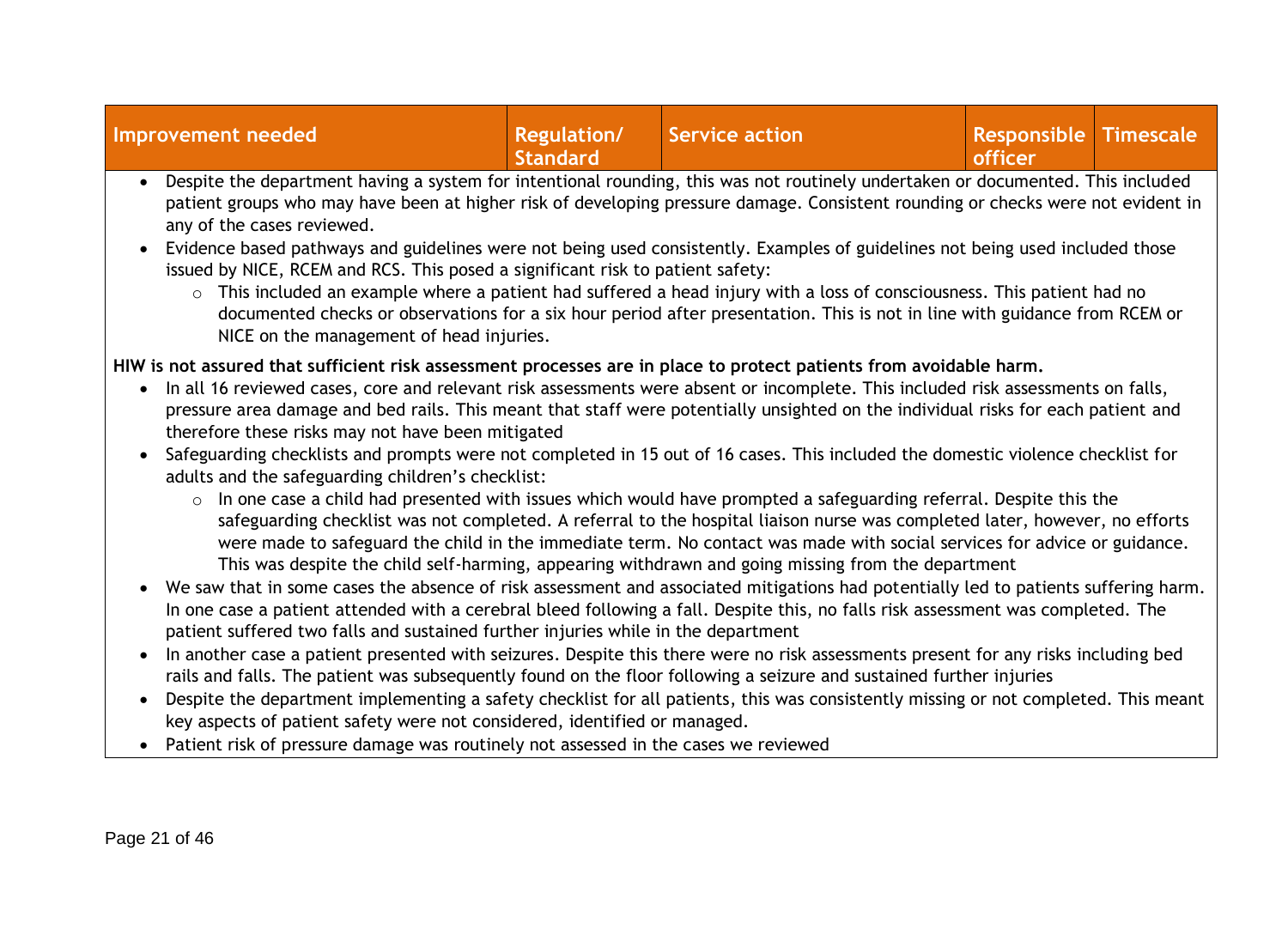| <b>Improvement needed</b>                                                                                                                                                                                                                                                                                                                                                                                                                                                                                                                                                                                                                                                                                                                                                                                                                                                                                                                                                                                                                                                                                                                                                                                                                                                                                                                                                                   | Regulation/<br><b>Standard</b> | <b>Service action</b> | <b>Responsible Timescale</b><br>officer |  |
|---------------------------------------------------------------------------------------------------------------------------------------------------------------------------------------------------------------------------------------------------------------------------------------------------------------------------------------------------------------------------------------------------------------------------------------------------------------------------------------------------------------------------------------------------------------------------------------------------------------------------------------------------------------------------------------------------------------------------------------------------------------------------------------------------------------------------------------------------------------------------------------------------------------------------------------------------------------------------------------------------------------------------------------------------------------------------------------------------------------------------------------------------------------------------------------------------------------------------------------------------------------------------------------------------------------------------------------------------------------------------------------------|--------------------------------|-----------------------|-----------------------------------------|--|
| We were not assured that risk of sepsis was routinely considered. Despite the department having sepsis screening tools these were<br>not utilised. In some cases patients showed significant signs of infection and possible sepsis and were not screened or treated in line<br>with the health board's, or national, guidelines<br>The management of patients presenting with alcohol withdrawal was not in line with the health board policy and national<br>$\bullet$<br>guidelines. The issues predominantly related to the assessment and monitoring of this group of patients by nursing staff. Clinical<br>Institute Withdrawal Assessment for Alcohol (CIWA) scoring was not routinely undertaken or monitored and observation of these<br>patients while waiting to see a doctor was inadequate in all cases reviewed. This posed a significant risk as this group of patients<br>have the potential to become very unwell quickly<br>Patients presenting with mental health issues and having self-harmed were not routinely assessed for their risk of further harm.<br>This had resulted in several patients leaving the department without being seen and in some cases returning after further self-<br>harming.                                                                                                                                                              |                                |                       |                                         |  |
| HIW is not assured that nursing staff are adequately recording and documenting the care and treatment they provide. This poses a<br>significant risk to patient safety.<br>In all cases reviewed the standard of documentation fell far below the expected standard and did not include significant<br>$\bullet$<br>information required. Record keeping was consistently poor and lacked significant detail<br>In 13 out of 16 cases reviewed this include lack of any nursing documentation. This meant it was unclear from the documentation<br>$\bullet$<br>whether the patient had received any nursing care or input<br>Key areas which were routinely not completed included risk assessments, documentation of care provided, checks and observations<br>$\bullet$<br>and mental capacity assessments<br>In seven out of nine cases where the patient presented with a history which could indicate dysfunction of the mind, no mental<br>capacity assessment was documented for key decisions. This included patients deciding to leave the department against medical<br>advice<br>In the other two cases capacity was documented, but did not meet the standard for documentation of this in line with national<br>$\bullet$<br>standards.<br>HIW was not assured that there is a supportive culture which promoted accountability and safe patient care. Senior operational and |                                |                       |                                         |  |
| nursing leadership was inconsistent and did not always support the staff within the department to deliver safe and effective care.                                                                                                                                                                                                                                                                                                                                                                                                                                                                                                                                                                                                                                                                                                                                                                                                                                                                                                                                                                                                                                                                                                                                                                                                                                                          |                                |                       |                                         |  |
|                                                                                                                                                                                                                                                                                                                                                                                                                                                                                                                                                                                                                                                                                                                                                                                                                                                                                                                                                                                                                                                                                                                                                                                                                                                                                                                                                                                             |                                |                       |                                         |  |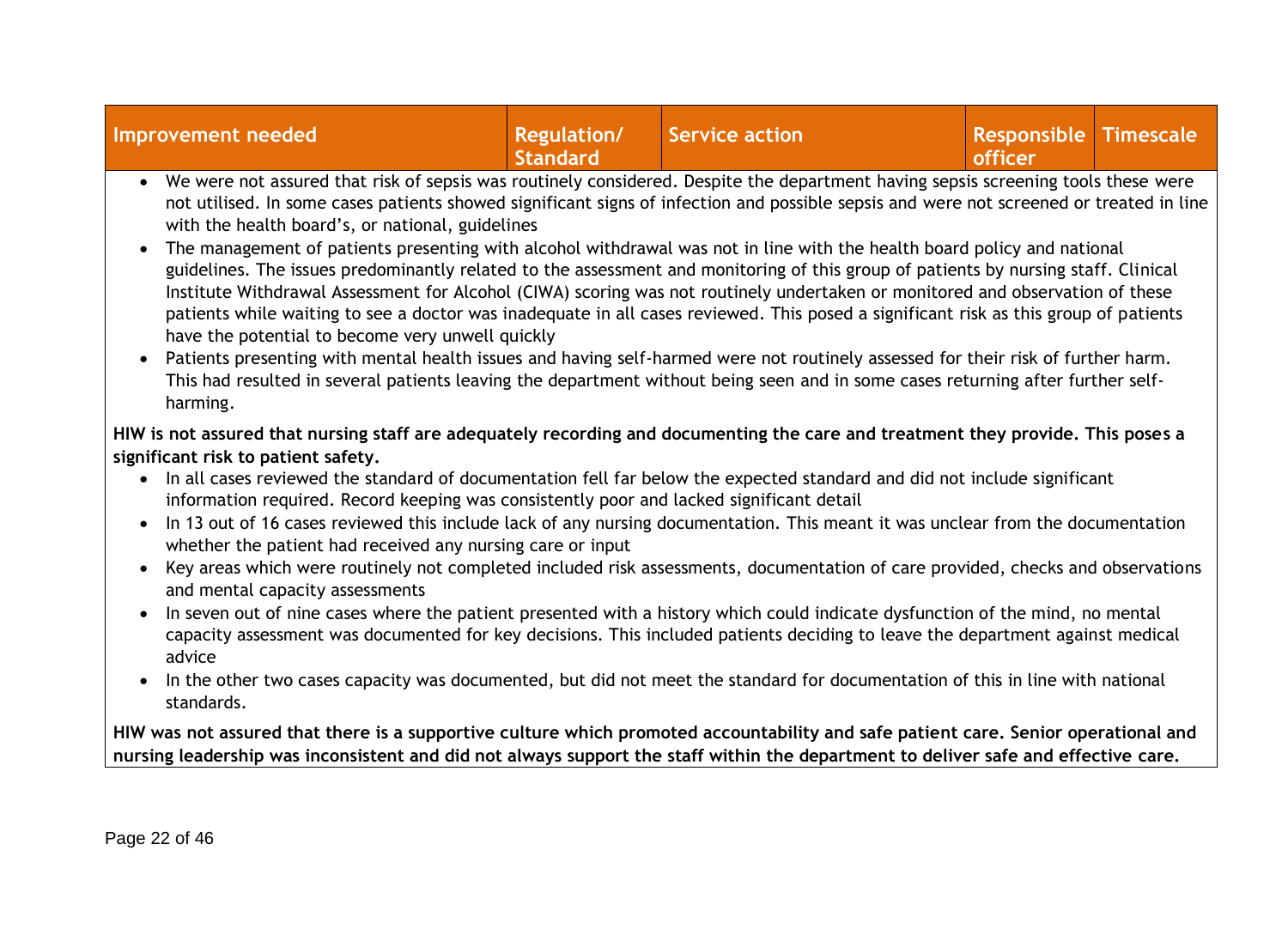| Improvement needed                                                                                                                                                                                                                                                                                                                                                                                                                                                                                                                                                                                                                                                                                                                                                                                                                                                                                                                                                                                                                                                                                                                                                                                                                  | <b>Regulation/</b><br><b>Standard</b> | <b>Service action</b>                                                                          | <b>Responsible Timescale</b><br>officer |                          |  |
|-------------------------------------------------------------------------------------------------------------------------------------------------------------------------------------------------------------------------------------------------------------------------------------------------------------------------------------------------------------------------------------------------------------------------------------------------------------------------------------------------------------------------------------------------------------------------------------------------------------------------------------------------------------------------------------------------------------------------------------------------------------------------------------------------------------------------------------------------------------------------------------------------------------------------------------------------------------------------------------------------------------------------------------------------------------------------------------------------------------------------------------------------------------------------------------------------------------------------------------|---------------------------------------|------------------------------------------------------------------------------------------------|-----------------------------------------|--------------------------|--|
| • We found a culture in the department which did not encourage staff to deliver evidence based, safe care, with poor accountability<br>for individual actions.<br>The department was routinely operating at a high level of escalation. We found that due to this, staff were not always escalating<br>their concerns, or reporting patient safety issues and incidents. This meant key lessons were not always learned and posed a risk of<br>reoccurrence<br>It was accepted that the department operated at a very high occupancy /acuity level. As a result staff within the ED and senior<br>$\bullet$<br>leaders were not following the health board escalation policy. The led to the approach to managing patient flow becoming<br>sometimes chaotic and ineffective at all levels<br>We found that there had been an unstable senior leadership position for a number of months in the more senior lines of leadership<br>and management. This had resulted in several interim positions and a feeling of instability and change fatigue within the<br>department and management structure<br>Leaders within the department were not aware of some of the issues identified, and where they were aware, had not recognised |                                       |                                                                                                |                                         |                          |  |
| the gravity and seriousness of the issues.<br>Leaders for the department had attempted to raise concerns about several issues of patient safety. However, we were told that<br>these had not been listened to or acted on<br>Leaders acknowledged that significant cultural change was required to make the department a safe and effective environment for                                                                                                                                                                                                                                                                                                                                                                                                                                                                                                                                                                                                                                                                                                                                                                                                                                                                         |                                       |                                                                                                |                                         |                          |  |
| patients and staff<br>The management of incident investigations was not robust and failed to identify key safety issues and ensure robust remedial action<br>was taken. This meant that patients were exposed to risk of harm. In one example we found that key issues around the patient<br>triage had not been identified and addressed<br>We found that repeated issues were present in several of the make it safe reviews we reviewed. This included lack of risk<br>$\bullet$<br>assessment, lack of observations and poor documentation. Despite these issues persisting throughout several incidents over a period<br>of months, senior staff could not tell us what had been done to escalate these risks and address them at a senior level.                                                                                                                                                                                                                                                                                                                                                                                                                                                                              |                                       |                                                                                                |                                         |                          |  |
| HIW requires the health board to have an ED<br>specific discharge process in place and ensure<br>all staff are aware of and trained in this process,                                                                                                                                                                                                                                                                                                                                                                                                                                                                                                                                                                                                                                                                                                                                                                                                                                                                                                                                                                                                                                                                                | Standard 5.1<br><b>Timely Access</b>  | Daily spot checks of the ED<br>Discharge Checklist will be<br>undertaken manually for admitted | Head of<br>Nursing and                  | Immediate<br>and ongoing |  |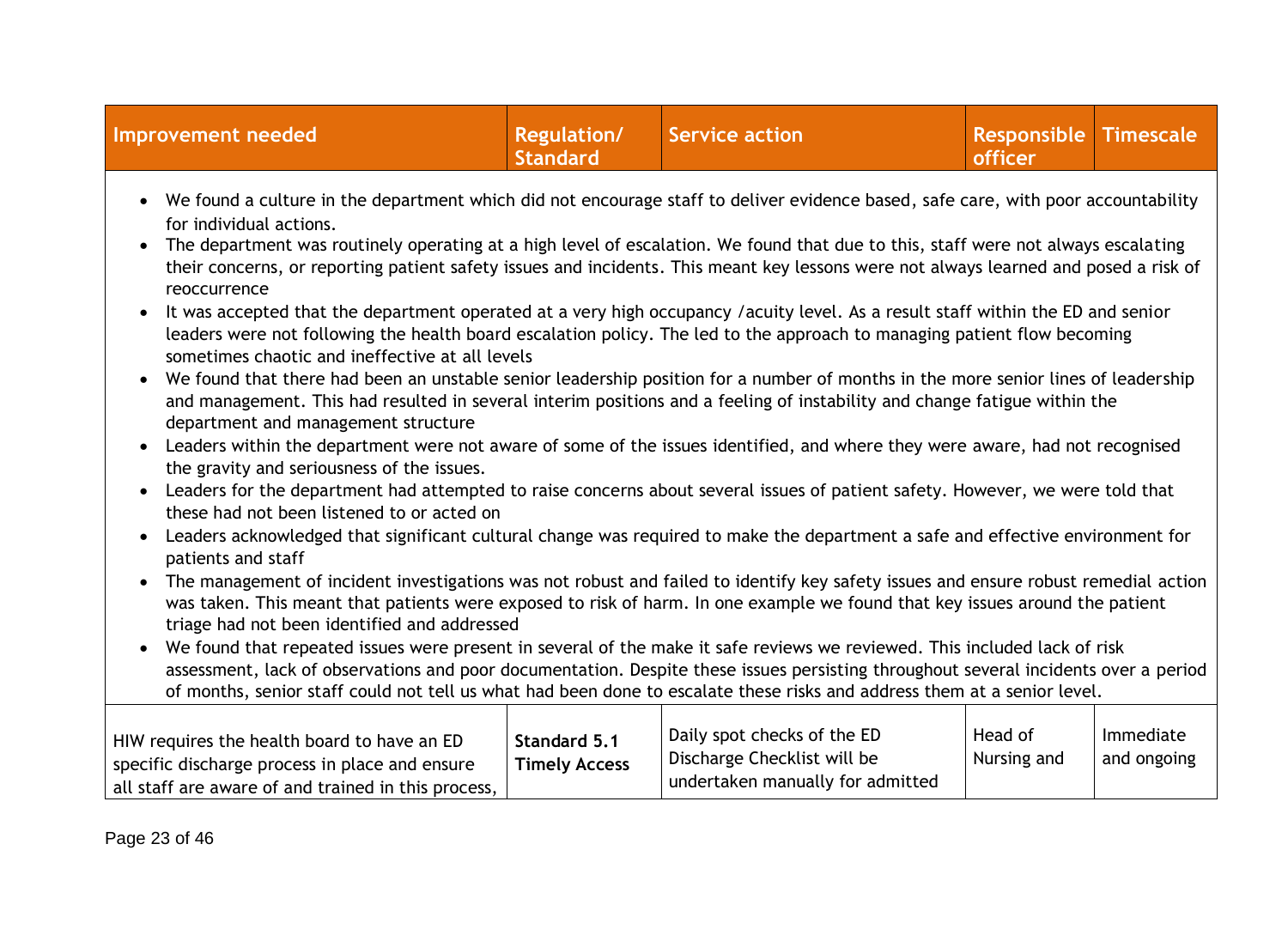| <b>Improvement needed</b>                                                                                                                                                  | <b>Regulation/</b><br><b>Standard</b> | <b>Service action</b>                                                                                                                                                                                                                                                                                                                                                                                                                                                                 | Responsible<br><b>officer</b> | <b>Timescale</b>               |
|----------------------------------------------------------------------------------------------------------------------------------------------------------------------------|---------------------------------------|---------------------------------------------------------------------------------------------------------------------------------------------------------------------------------------------------------------------------------------------------------------------------------------------------------------------------------------------------------------------------------------------------------------------------------------------------------------------------------------|-------------------------------|--------------------------------|
| to ensure the safe discharge of patients from<br>this department.<br>HIW requires the health board to have an ED                                                           |                                       | and non-admitted patients (until<br>the symphony system is embedded,<br>which will enable the automated<br>pull of the information.) The results<br>from this will be extended to<br>include Minor Injuries Units (MIUs)<br>and will be presented to the HMT on                                                                                                                                                                                                                       | Clinical<br>Director          |                                |
| specific discharge process in place and ensure<br>all staff are aware of and trained in this process,<br>to ensure the safe discharge of patients from<br>this department. |                                       | a weekly basis to provide oversight<br>of the discharge process.<br>The ED Leadership has requested<br>(through the BCU wide symphony<br>user group) that the Discharge<br>Checklist is made mandatory for all<br>patients. Currently it is only<br>mandatory for patients where a<br>decision to admit has been made.<br>Symphony goes live at YGC on the<br>30 <sup>th</sup> March 2022 and we are seeking<br>assurance that this programming<br>change is achievable by this date. | Directorate<br>Manager ED     | 30 <sup>th</sup> March<br>2022 |
|                                                                                                                                                                            |                                       | It has been agreed by ED leads to<br>include extra fields to the<br>mandatory checklist, including<br>safeguarding prompts, concerns and<br>mental capacity. This will be                                                                                                                                                                                                                                                                                                             | ED Leadership<br>team         | 30 <sup>th</sup> March<br>2022 |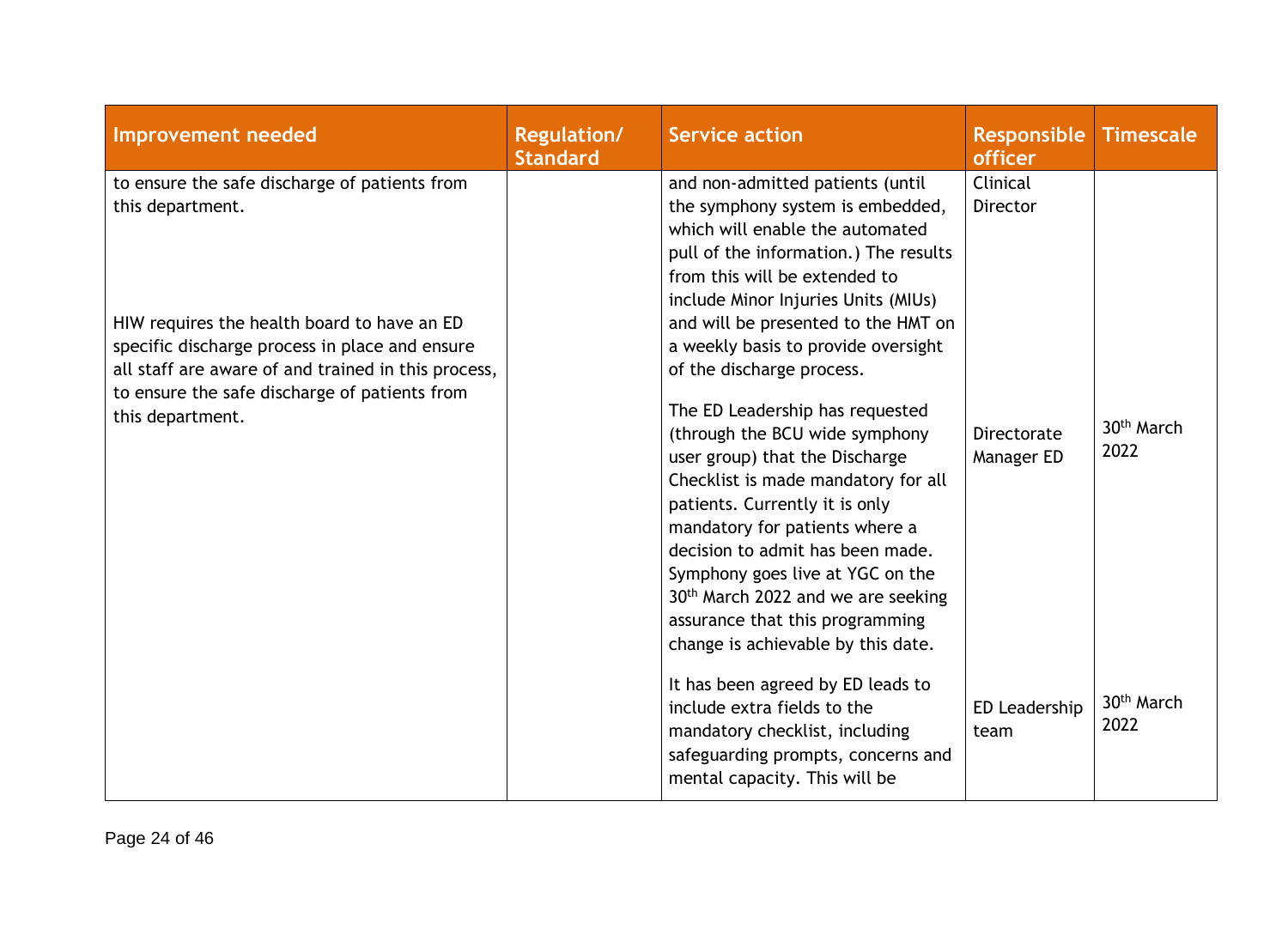| <b>Improvement needed</b>                                                                                                                                                                                                 | <b>Regulation/</b><br><b>Standard</b> | <b>Service action</b>                                                                                                                                                                                                                                                                | <b>Responsible</b><br><b>officer</b>                                                                                                   | <b>Timescale</b>  |
|---------------------------------------------------------------------------------------------------------------------------------------------------------------------------------------------------------------------------|---------------------------------------|--------------------------------------------------------------------------------------------------------------------------------------------------------------------------------------------------------------------------------------------------------------------------------------|----------------------------------------------------------------------------------------------------------------------------------------|-------------------|
| HIW requires the health board to have an ED<br>specific discharge process in place and ensure<br>all staff are aware of and trained in this process,<br>to ensure the safe discharge of patients from<br>this department. |                                       | applied to all admitted and non-<br>admitted patients<br>The BCUHB wide Discharge Policy is<br>being reviewed and will include<br>specific ED discharge elements. The<br>policy will be in place from early<br>May 2022 and a roll out process will<br>be implemented with ED staff. | Deputy Chief<br>Executive and<br>Executive<br>Director of<br>Nursing and<br>Midwifery,<br>and Assistant<br>Director of<br>Central Area | Early May<br>2022 |
|                                                                                                                                                                                                                           |                                       | Whilst awaiting the updated<br>Discharge Policy, all EDs have been<br>instructed to use the BCU wide<br>discharge checklist, and the<br>applicability of the MIUs is being<br>assessed                                                                                               | Deputy Chief<br>Executive and<br>Executive<br>Director of<br>Nursing and<br>Midwifery                                                  | Immediate         |
| HIW requires the health board to have an ED<br>specific discharge process in place and ensure                                                                                                                             |                                       | Professional accountability is being<br>reinforced via the ED leadership,<br>supported by the HMT (who will<br>personally undertake random spot                                                                                                                                      | Head of<br>Nursing /<br>Clinical<br>Director and<br><b>HMT</b>                                                                         | Immediate         |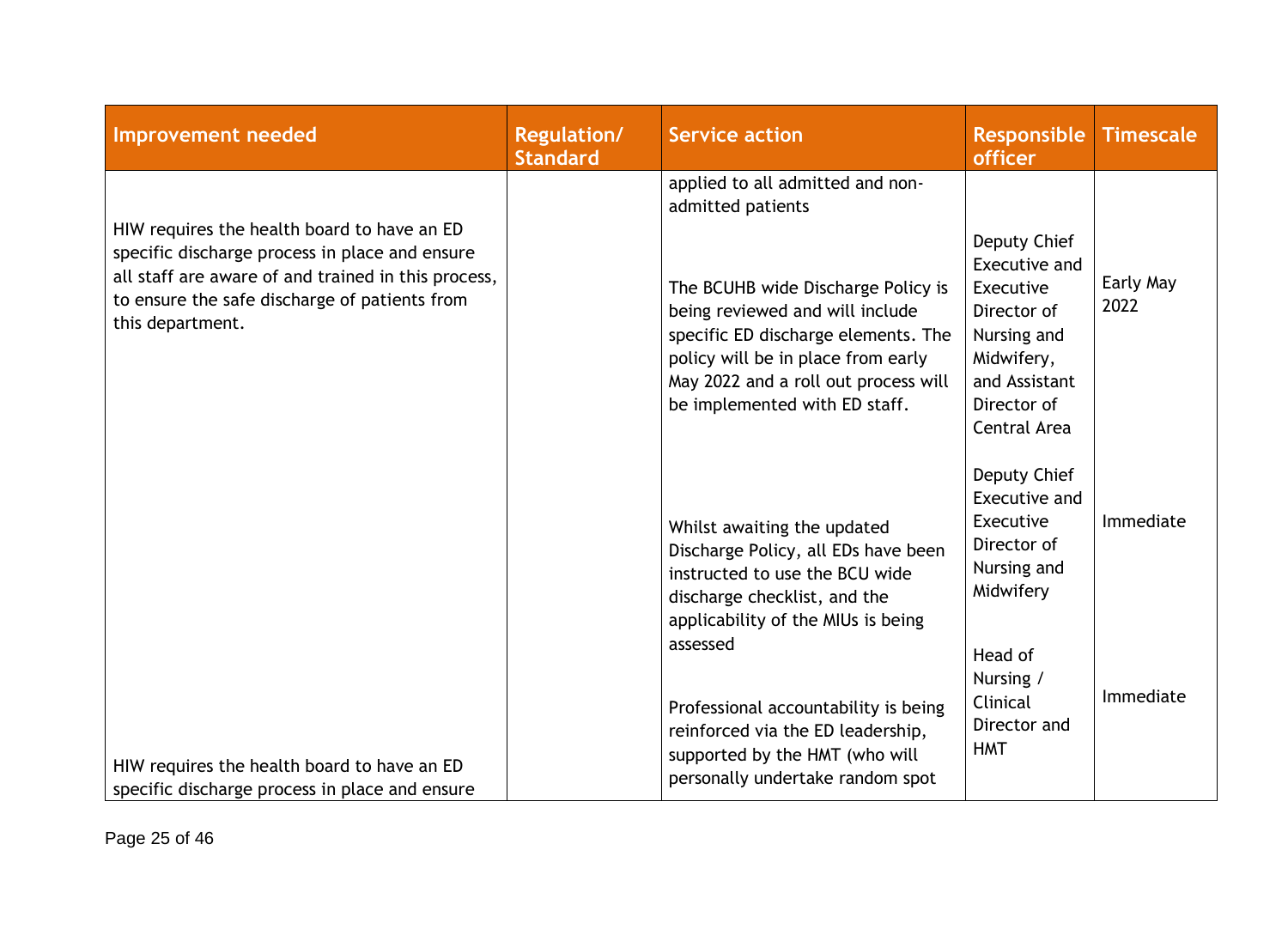| Improvement needed                                                                                                       | <b>Regulation/</b><br><b>Standard</b> | <b>Service action</b>                                                                                                                                                                                                                                                                                                                                                                                                                                                                                                                                                                                                                             | Responsible<br>officer                                                       | <b>Timescale</b>                                                                                          |
|--------------------------------------------------------------------------------------------------------------------------|---------------------------------------|---------------------------------------------------------------------------------------------------------------------------------------------------------------------------------------------------------------------------------------------------------------------------------------------------------------------------------------------------------------------------------------------------------------------------------------------------------------------------------------------------------------------------------------------------------------------------------------------------------------------------------------------------|------------------------------------------------------------------------------|-----------------------------------------------------------------------------------------------------------|
| all staff are aware of and trained in this process,<br>to ensure the safe discharge of patients from<br>this department. |                                       | checks) in relation to the<br>responsibility and accountability<br>when discharging patients from ED<br>by strengthening processes,<br>improving oversight and introducing<br>spot checks, further training and<br>reinforcing professional<br>expectations.<br>Educational sessions regarding<br>professional regulation and record<br>keeping have already commenced<br>for all registered nursing staff. The<br>importance of quality checks will<br>feature within this, including<br>safeguarding, pressure ulcers, falls<br>and identification of infection risk<br>and sepsis. This will be extended to<br>all clinical and support staff. | Head of<br>Nursing / AHP<br>Lead /<br>Clinical<br><b>Director</b><br>Head of | Commenced<br>10 <sup>th</sup> March,<br>due for<br>completion<br>by 24 <sup>th</sup> April<br>2022 in YGC |
|                                                                                                                          |                                       | Prior to the next version of the rota,<br>we will ensure an experienced Band<br>6 is available to lead on all shifts<br>24/7, if there is not a Band 7 not                                                                                                                                                                                                                                                                                                                                                                                                                                                                                        | Nursing /<br>Matron                                                          | 16 <sup>th</sup> March<br>2022                                                                            |
|                                                                                                                          |                                       | already rostered.<br>A band 7 senior leadership meeting<br>has been undertaken (16 <sup>th</sup> March                                                                                                                                                                                                                                                                                                                                                                                                                                                                                                                                            | Head of<br>Nursing /<br>Matron                                               | 8 <sup>th</sup> May 2022                                                                                  |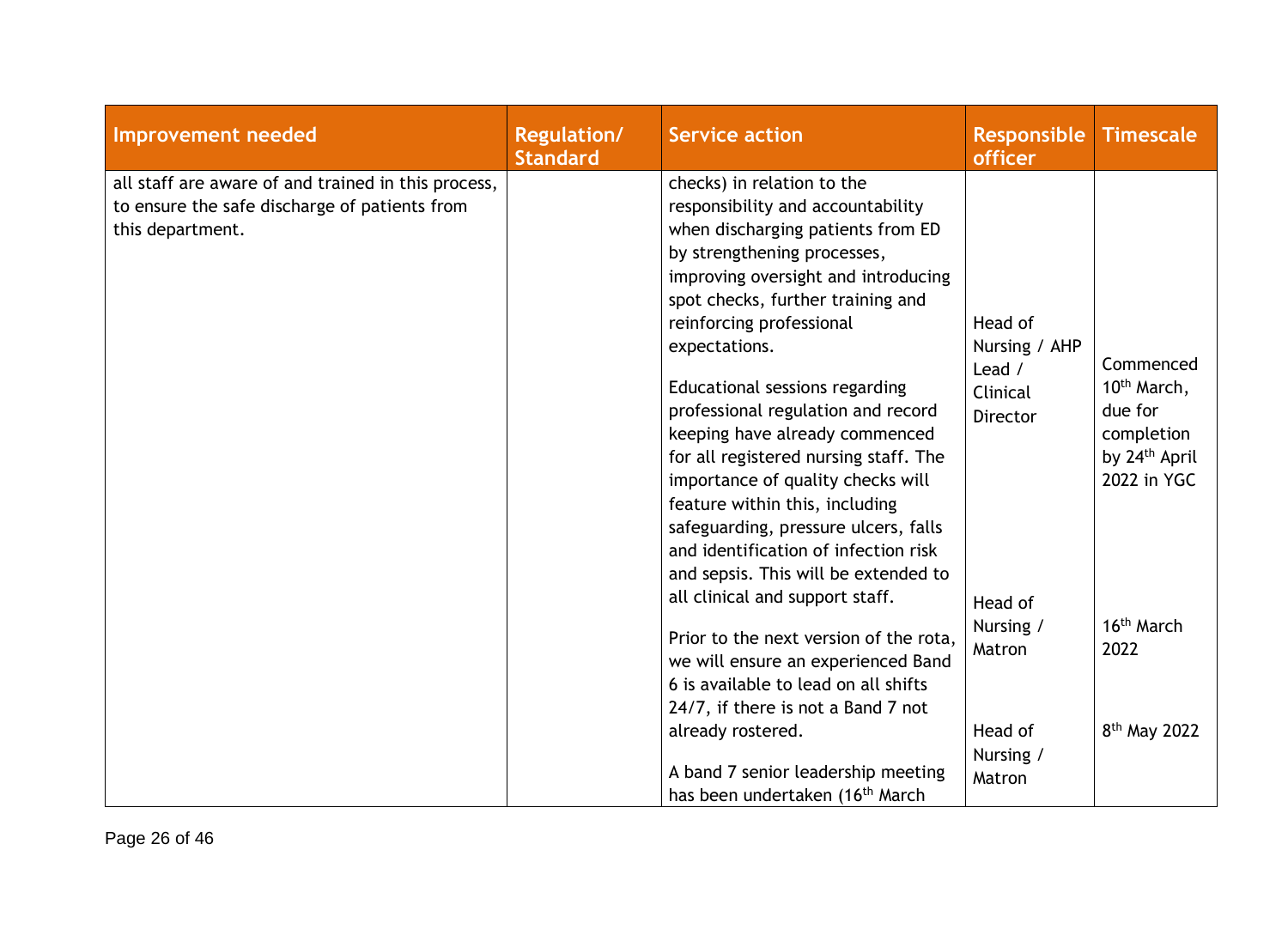| <b>Improvement needed</b> | <b>Regulation/</b><br><b>Standard</b> | <b>Service action</b>                                                                                                                                                                                                                                                                                                                                                                                                                                                                                                                                                                                                                                                                                                                                                                                                                         | <b>Responsible</b><br>officer                                           | <b>Timescale</b>                                                                                   |
|---------------------------|---------------------------------------|-----------------------------------------------------------------------------------------------------------------------------------------------------------------------------------------------------------------------------------------------------------------------------------------------------------------------------------------------------------------------------------------------------------------------------------------------------------------------------------------------------------------------------------------------------------------------------------------------------------------------------------------------------------------------------------------------------------------------------------------------------------------------------------------------------------------------------------------------|-------------------------------------------------------------------------|----------------------------------------------------------------------------------------------------|
|                           |                                       | 2022) to feedback the key findings<br>from the HIW report. It has been<br>agreed that there will be a band 7<br>on duty 24/7 to ensure senior<br>oversight of the department. This<br>will take effect from the next<br>version of the rota, which is from 8th<br>May.<br>ED Safety Huddles will be<br>undertaken every 2 hours to provide<br>oversight of any patient safety,<br>quality, experience and concerns,<br>and the safety of the department.<br>Key areas will include managing a<br>deteriorating patient, as well as<br>managing associated risk.<br>An SOP describing this approach<br>(incorporating the roles and<br>responsibilities of the HMT, the<br>senior doctor and nurse on duty at<br>every shift) in order to manage<br>whole site and system risk will be<br>rolled out for implementation by<br>25th March 2022. | Head of<br>Nursing /<br>Matron<br><b>HMT</b><br>Head of<br>Nursing/Head | 16 <sup>th</sup> March<br>2022<br>25 <sup>th</sup> March<br>2022<br>22 <sup>nd</sup> March<br>2022 |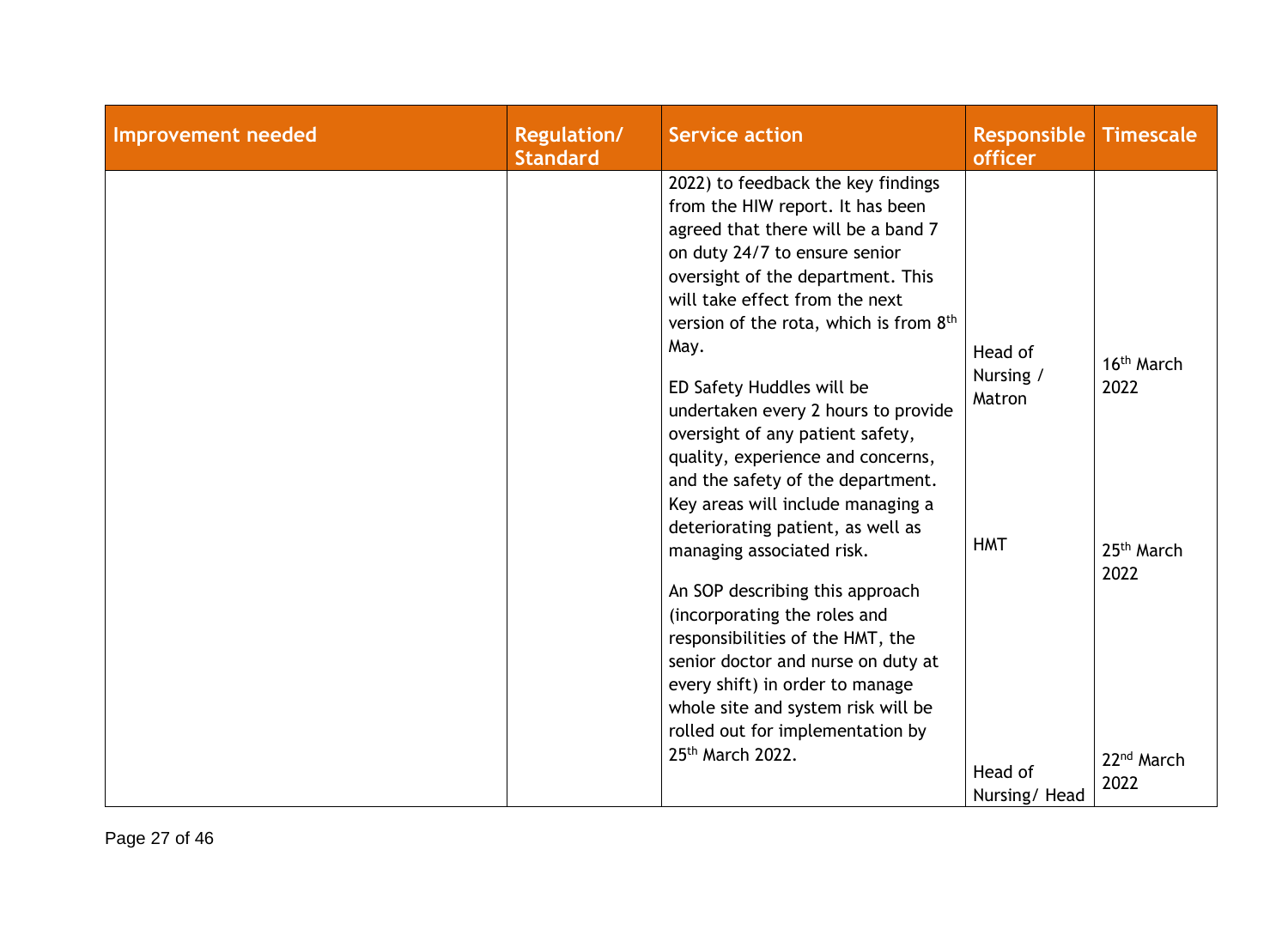| Improvement needed | <b>Regulation/</b><br><b>Standard</b> | <b>Service action</b>                                                                                                                                                                                                                                                                                                                                                                                                                                                                                                                                                                                                                                                                                                                                                                                              | <b>Responsible</b><br>officer                                                                                                 | <b>Timescale</b>               |
|--------------------|---------------------------------------|--------------------------------------------------------------------------------------------------------------------------------------------------------------------------------------------------------------------------------------------------------------------------------------------------------------------------------------------------------------------------------------------------------------------------------------------------------------------------------------------------------------------------------------------------------------------------------------------------------------------------------------------------------------------------------------------------------------------------------------------------------------------------------------------------------------------|-------------------------------------------------------------------------------------------------------------------------------|--------------------------------|
|                    |                                       | A series of steps have been agreed<br>around roles and responsibilities<br>that will enhance oversight of<br>patient safety and quality, whilst<br>ensuring that the ED nurse in charge<br>can be entirely focused on patient<br>safety quality and experience.<br>These steps are commencing on the<br>22 <sup>nd</sup> March and include:<br>i) A further CSM based within the EQ<br>throughout the daytime<br>ii) Move from EQ based huddles to<br>ED safety huddles with a defined<br>SOP on the key areas of focus<br>iii) The flow responsibilities that<br>currently sit within the Nurse in<br>charge role will move to an ED<br>Clinical Flow co-ordinator.<br>Volunteers will be requested to<br>focus on ensuring patients are<br>offered food and drinks and that<br>contact with families/friends and | of Site /<br>Directorate<br>Manager /<br>Matron<br>Head of<br>Nursing/Head<br>of Site /<br>Directorate<br>Manager /<br>Matron | 25 <sup>th</sup> March<br>2022 |
|                    |                                       |                                                                                                                                                                                                                                                                                                                                                                                                                                                                                                                                                                                                                                                                                                                                                                                                                    |                                                                                                                               | 1st April 2022                 |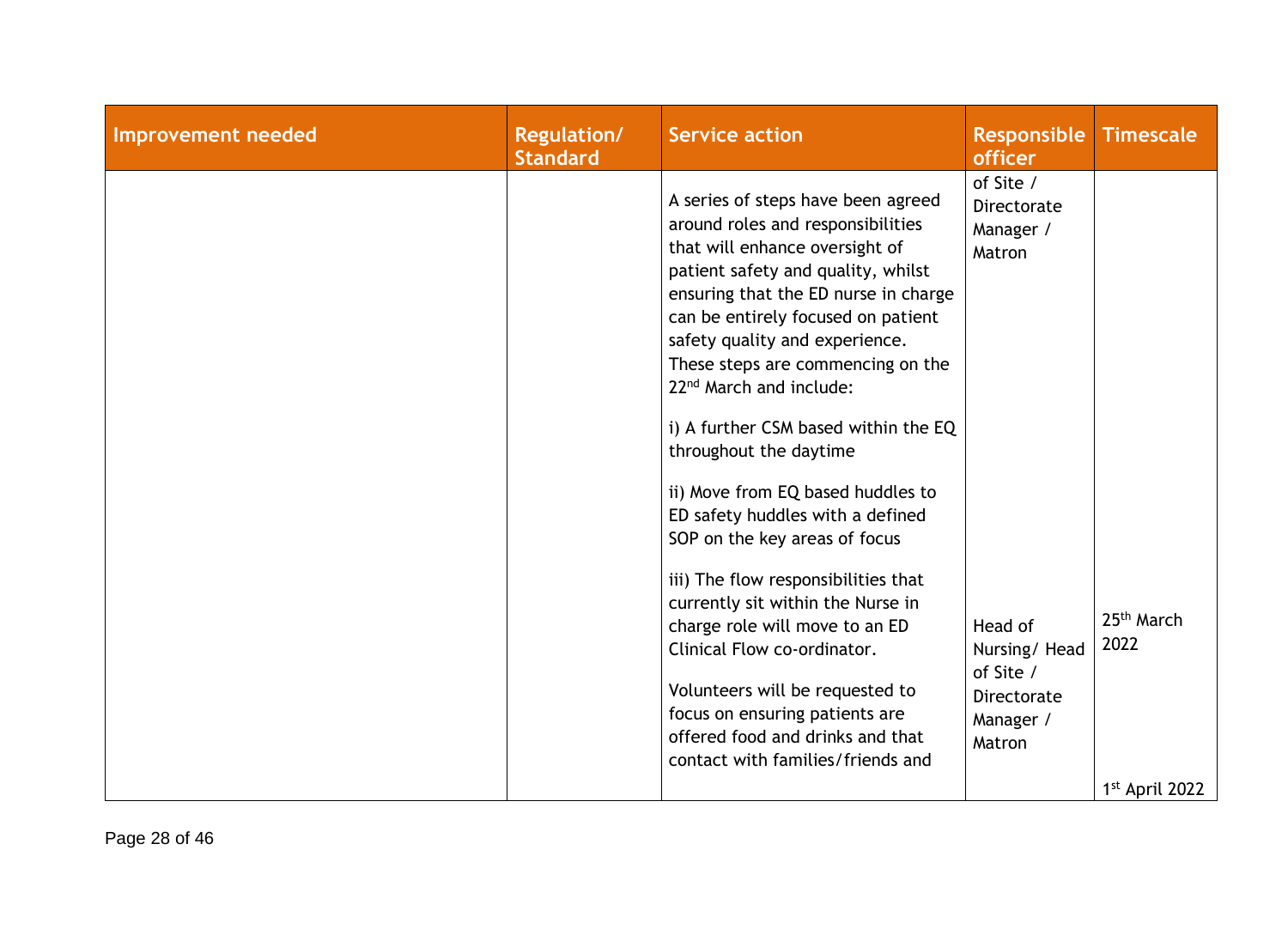| Improvement needed                                                                                                                                                                            | <b>Regulation/</b><br><b>Standard</b> | <b>Service action</b>                                                                                                                                                                                                                                                                                                                                                                                                  | <b>Responsible</b><br><b>officer</b>                                                                                      | <b>Timescale</b>                                        |
|-----------------------------------------------------------------------------------------------------------------------------------------------------------------------------------------------|---------------------------------------|------------------------------------------------------------------------------------------------------------------------------------------------------------------------------------------------------------------------------------------------------------------------------------------------------------------------------------------------------------------------------------------------------------------------|---------------------------------------------------------------------------------------------------------------------------|---------------------------------------------------------|
|                                                                                                                                                                                               |                                       | carers can be maintained,<br>escalating as appropriate<br>Discharge planning will commence<br>from the point of arrival. All<br>patients of any age or with any type<br>of vulnerability to be raised at ED<br>safety huddle prior to discharge, to<br>ensure that relevant risk<br>assessments have been undertaken.                                                                                                  | Head of<br>Nursing/Head<br>of Site /<br>Directorate<br>Manager /<br>Matron                                                |                                                         |
| HIW requires details of how the health board<br>will ensure that all staff are aware of their duty<br>to maintain accurate, up-to-date, complete and<br>contemporaneous records at all times. | Standard 3.5<br><b>Record Keeping</b> | Educational sessions regarding<br>professional regulation and record<br>keeping have commenced for<br>registered nurses and support staff,<br>and will be rolled out to include<br>medical and AHPs. This will be<br>augmented by clinical audit support<br>from corporate teams, which will be<br>part of a broader cycle of audits<br>undertaken. This will also include<br>the implementation of CIWA<br>guidelines | Head of<br>Nursing /<br>Clinical<br>Director / ED<br>Practice<br>Development<br>Nurse /<br>Corporate<br>Education<br>Team | Commenced<br>10 <sup>th</sup> March<br>2022/<br>ongoing |
|                                                                                                                                                                                               |                                       | The HIW report has been shared<br>with the senior nursing and medical                                                                                                                                                                                                                                                                                                                                                  | Clinical<br>Director / ED                                                                                                 | Commenced<br>16 <sup>th</sup> March                     |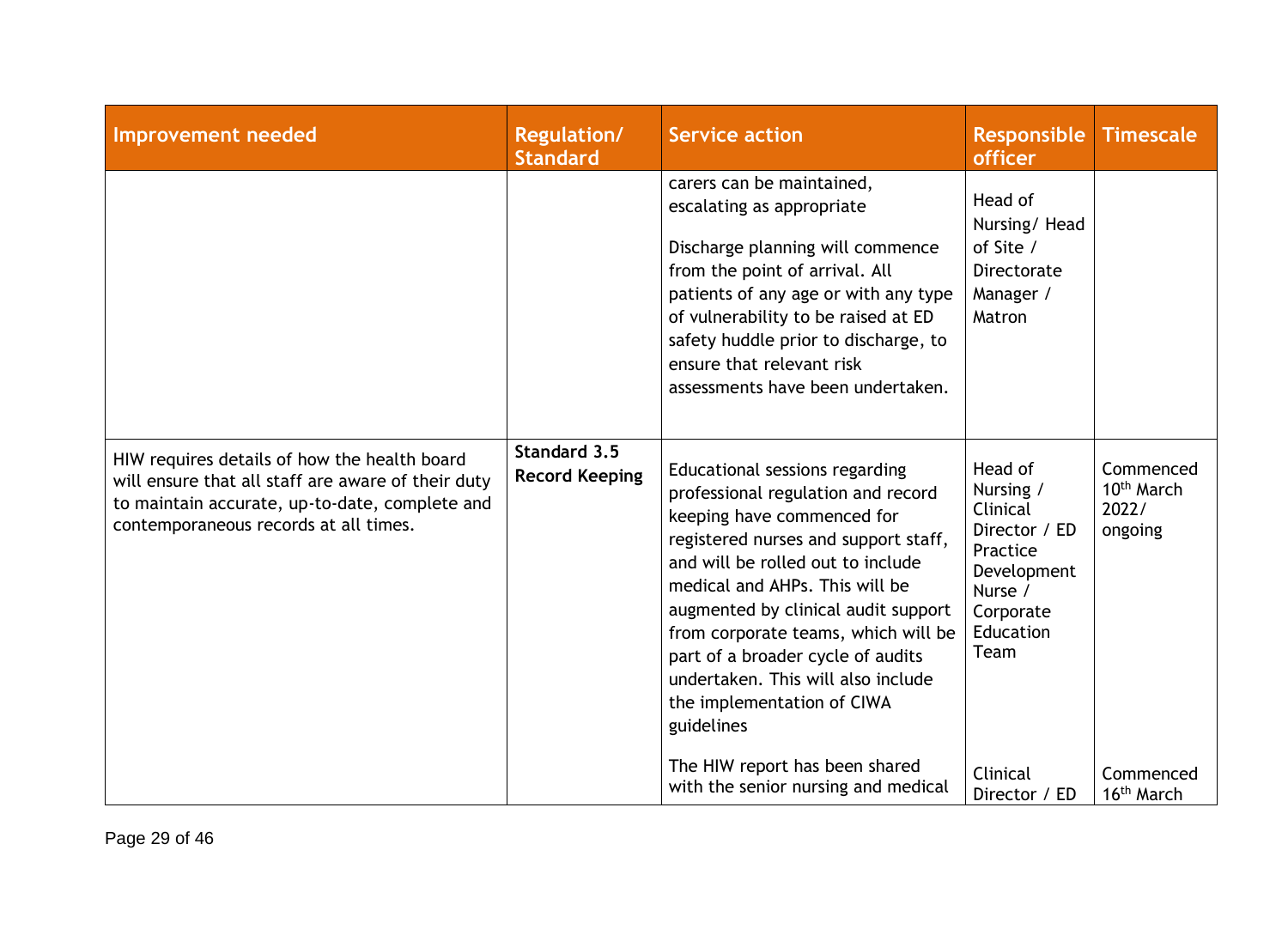| Improvement needed | <b>Regulation/</b><br><b>Standard</b> | <b>Service action</b>                                                                                                                                                                                                                                                                                                                                                                                 | <b>Responsible</b><br>officer                                           | <b>Timescale</b>                            |
|--------------------|---------------------------------------|-------------------------------------------------------------------------------------------------------------------------------------------------------------------------------------------------------------------------------------------------------------------------------------------------------------------------------------------------------------------------------------------------------|-------------------------------------------------------------------------|---------------------------------------------|
|                    |                                       | teams. A daily spot check of record<br>keeping will be undertaken<br>(incorporating input from HMT) and<br>findings reported to the governance<br>meeting                                                                                                                                                                                                                                             | Matron / ED<br>Nurse in<br>Charge                                       | 2022/<br>ongoing                            |
|                    |                                       | The BCU Clinical Executive Directors<br>have indicated to all clinicians the<br>importance of the professional<br>standards, in relation to maintaining<br>appropriate and comprehensive<br>reports.                                                                                                                                                                                                  | Clinical<br>Executive<br><b>Directors</b>                               | Commenced<br>17 <sup>th</sup> March<br>2022 |
|                    |                                       | Following acceptance of this<br>improvement plan by HIW, the<br>report will be shared across the site<br>and the importance of the findings.<br>Once the report has been submitted<br>and approved this will be formally<br>shared through site PSQ, the Clinical<br>Director Forum and other forms.<br>Learning will also be shared across<br>sites through the North Wales<br>Emergency Care Forum. | <b>HMT</b>                                                              | Commenced1<br>0 <sup>th</sup> March<br>2022 |
|                    |                                       | We have commenced NMC record<br>keeping and accountability training<br>sessions specifically for ED staff.<br>This is being led by Associate<br>Director of Professional Regulation<br>and Education.                                                                                                                                                                                                 | Associate<br>Director of<br>Professional<br>Regulation<br>and Education | End of April<br>2022                        |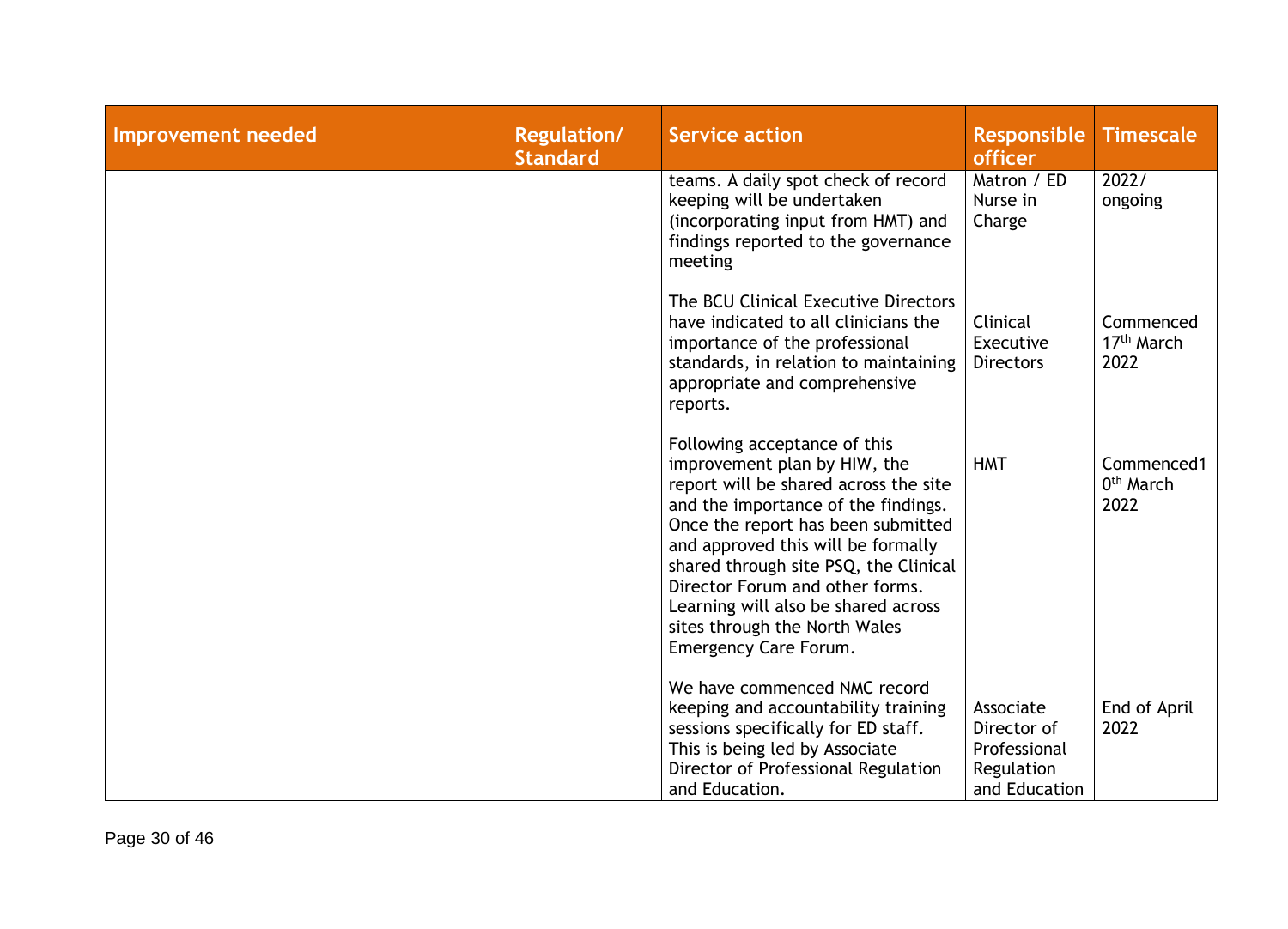| <b>Improvement needed</b> | <b>Regulation/</b><br><b>Standard</b> | <b>Service action</b>                                                                                                                                                                                                                                                                                                                                                                                                                                                                                      | <b>Responsible</b><br><b>officer</b>                                             | <b>Timescale</b>               |
|---------------------------|---------------------------------------|------------------------------------------------------------------------------------------------------------------------------------------------------------------------------------------------------------------------------------------------------------------------------------------------------------------------------------------------------------------------------------------------------------------------------------------------------------------------------------------------------------|----------------------------------------------------------------------------------|--------------------------------|
|                           |                                       | We are undertaking a review of<br>PADR compliance, preceptorship<br>arrangement for new qualified staff<br>and induction programmes for all<br>registered and support staff<br>(medical and nursing). This will<br>inform any gaps in knowledge and<br>will include contemporary record<br>keeping standards. General training<br>has already commenced. In order to<br>address any gaps in knowledge<br>around record keeping we will<br>implement a tailored training plan<br>based on individual needs. | Head of<br>Nursing/<br>Clinical<br><b>Director</b>                               | 25 <sup>th</sup> March<br>2022 |
|                           |                                       | All registrants will be issued a<br>formal notification with regard to<br>their roles and responsibilities as a<br>registrant. The letter will contain<br>their job description, NMC/GMC<br>code of Professional Conduct and<br>how to mitigate or escalate any<br>actual or potential concerns whilst<br>on shift and beyond. Staff side and<br>HR engagement is already underway<br>with agreement in place.                                                                                             | Clinical<br>Director /<br>Head of<br>Nursing / AHP<br>Lead / Chief<br>Pharmacist | 25 <sup>th</sup> March<br>2022 |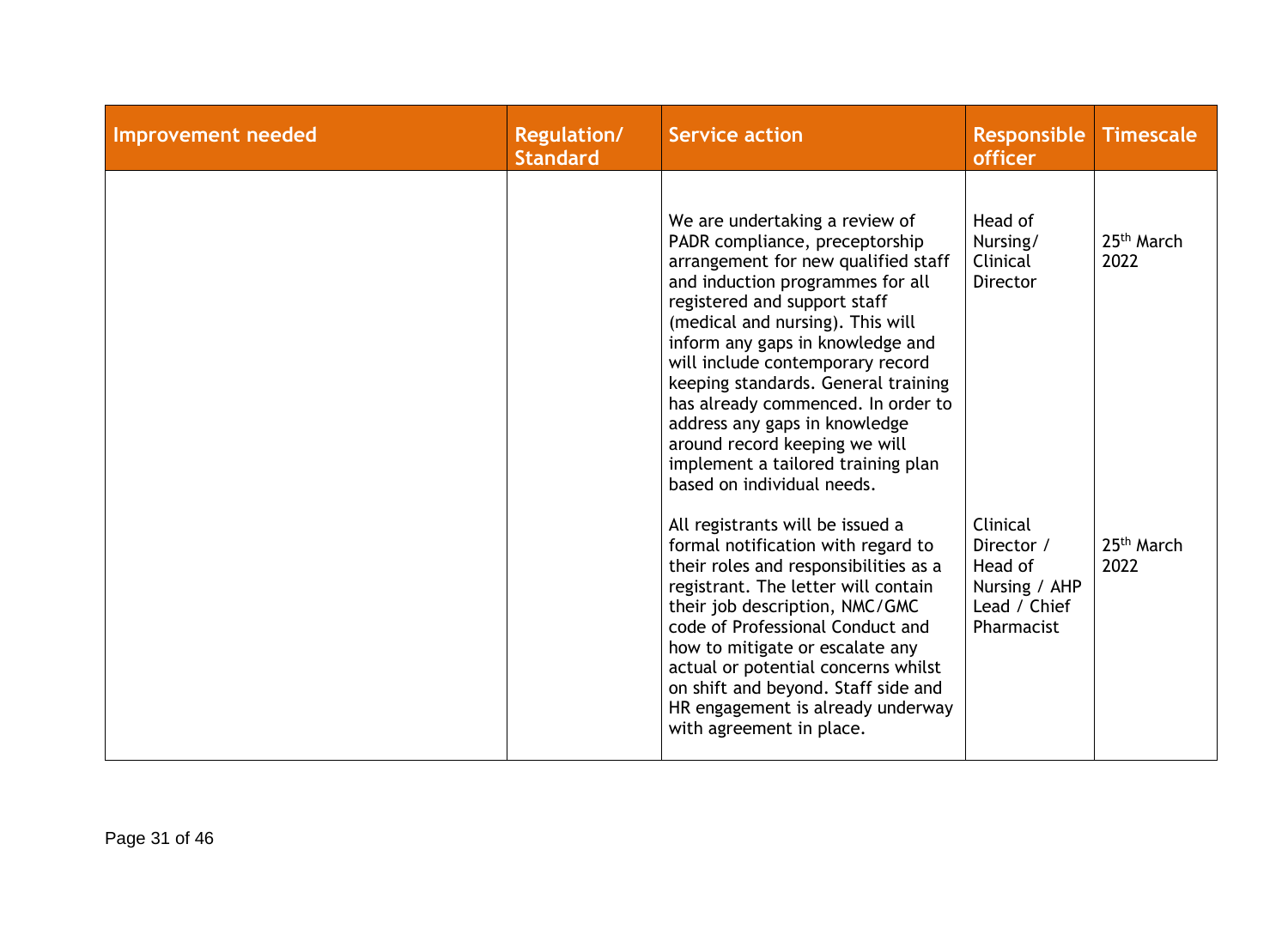| <b>Improvement needed</b>                                                                                                                                                                                                                            | <b>Regulation/</b><br><b>Standard</b>                                         | <b>Service action</b>                                                                                                                                                                                                                                                                                                                                 | <b>Responsible</b><br>officer                                    | <b>Timescale</b>               |
|------------------------------------------------------------------------------------------------------------------------------------------------------------------------------------------------------------------------------------------------------|-------------------------------------------------------------------------------|-------------------------------------------------------------------------------------------------------------------------------------------------------------------------------------------------------------------------------------------------------------------------------------------------------------------------------------------------------|------------------------------------------------------------------|--------------------------------|
| HIW requires details of how the health board<br>will ensure that there are measures in place to<br>ensure patients accommodated in all areas of<br>the department, including the waiting room, are<br>observed and monitored to ensure their safety. | Standard 2.1<br><b>Managing Risk</b><br>and Promoting<br>Health and<br>Safety | In order to enhance the current<br>Manchester triage review<br>arrangements, the nurse in charge<br>will ensure that a dynamic risk<br>assessment of the waiting areas,<br>including ambulances will take<br>place every 30 minutes.                                                                                                                  | ED Nurse in<br>Charge                                            | 25 <sup>th</sup> March<br>2022 |
| HIW requires details of how the health board<br>will ensure that there are measures in place to<br>ensure risks to patient safety are assessed and<br>mitigated.                                                                                     |                                                                               | The nurse in charge will redeploy<br>additional staff when required to<br>mitigate any risks. An SOP is being<br>developed to outline the roles and<br>responsibilities of the registered<br>nurses and HCAs that are<br>accountable for the waiting areas<br>on a shift by shift basis - and this<br>will be in place by 25 <sup>th</sup> March 2022 | ED Nurse In<br>Charge and<br><b>Clinical Flow</b><br>coordinator | 25 <sup>th</sup> March<br>2022 |
| The health board must provide HIW with details<br>of the action to be taken to ensure consistent<br>monitoring and recording of visual observations,<br>physiological observations and NEWS scoring for<br>all patients.                             |                                                                               | Reinforcement of Intentional<br>rounding and clinical observations<br>processes will be reflected in the<br>safety huddles and escalated to the<br>nurse in charge where indicated.                                                                                                                                                                   | ED Nurse In<br>Charge                                            | 25 <sup>th</sup> March<br>2022 |
|                                                                                                                                                                                                                                                      |                                                                               | This will be validated on a daily<br>basis and the results reported to<br>HMT on a weekly basis.                                                                                                                                                                                                                                                      | Head of<br>Nursing / ED<br>Matron /                              | 25 <sup>th</sup> March<br>2022 |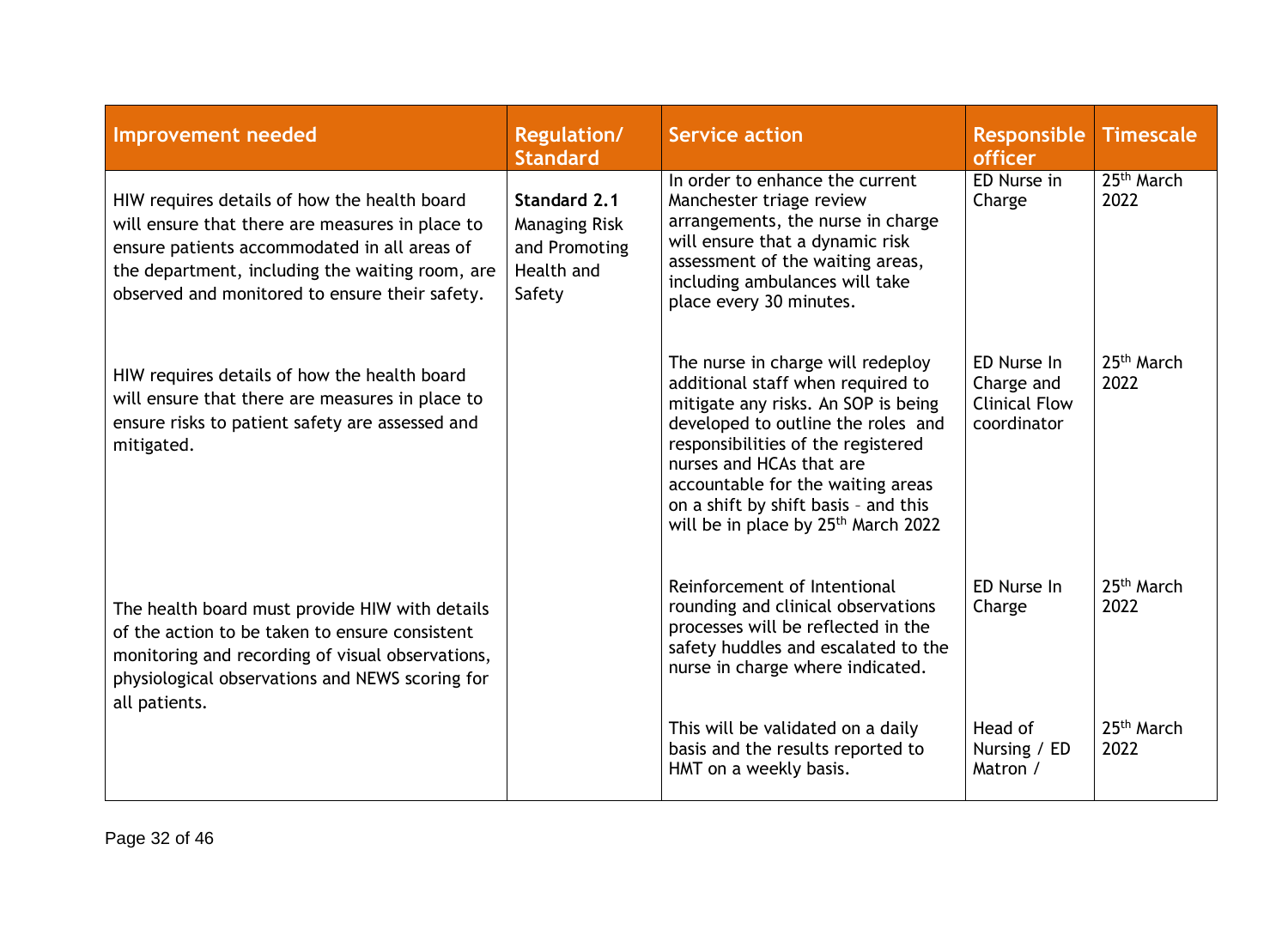| <b>Improvement needed</b> | <b>Regulation/</b><br><b>Standard</b> | <b>Service action</b>                                                                                                                                                                                                                                                                                                                         | <b>Responsible</b><br>officer              | <b>Timescale</b>               |
|---------------------------|---------------------------------------|-----------------------------------------------------------------------------------------------------------------------------------------------------------------------------------------------------------------------------------------------------------------------------------------------------------------------------------------------|--------------------------------------------|--------------------------------|
|                           |                                       | HMT to implement Health Board<br>workforce recommendations,<br>ensuring refresh of plans in line with<br>professional standards, ensuring all<br>gaps are in the process of being<br>recruited to.                                                                                                                                            | Matron of the<br>Day<br><b>HMT</b>         | Immediate                      |
|                           |                                       | Roster compliance will be<br>strengthened to ensure compliance<br>with KPIs. This will be validated for<br>approval by the HoN and Clinical<br>Lead prior to every roster sign off.                                                                                                                                                           | Head of<br>Nursing and<br><b>ED Matron</b> | 23rd March<br>2022             |
|                           |                                       | In addition to the above, real-time<br>staffing levels for the ED are<br>monitored via the Safe Care systems<br>twice daily meeting between the<br>matron of the day and the HoN. Any<br>actual or potential issues are<br>mitigated/escalated via staff<br>movement or bank or agency, or<br>escalated to HMT/silver or gold out<br>of hours | Head of<br>Nursing and<br><b>ED Matron</b> | 23rd March<br>2022             |
|                           |                                       | Nurse in charge and Clinical Flow<br>Coordinator to ensure that all<br>patients in ED are accounted for at<br>all times. A roll call will take place                                                                                                                                                                                          | Head of<br>Nursing /                       | 15 <sup>th</sup> April<br>2022 |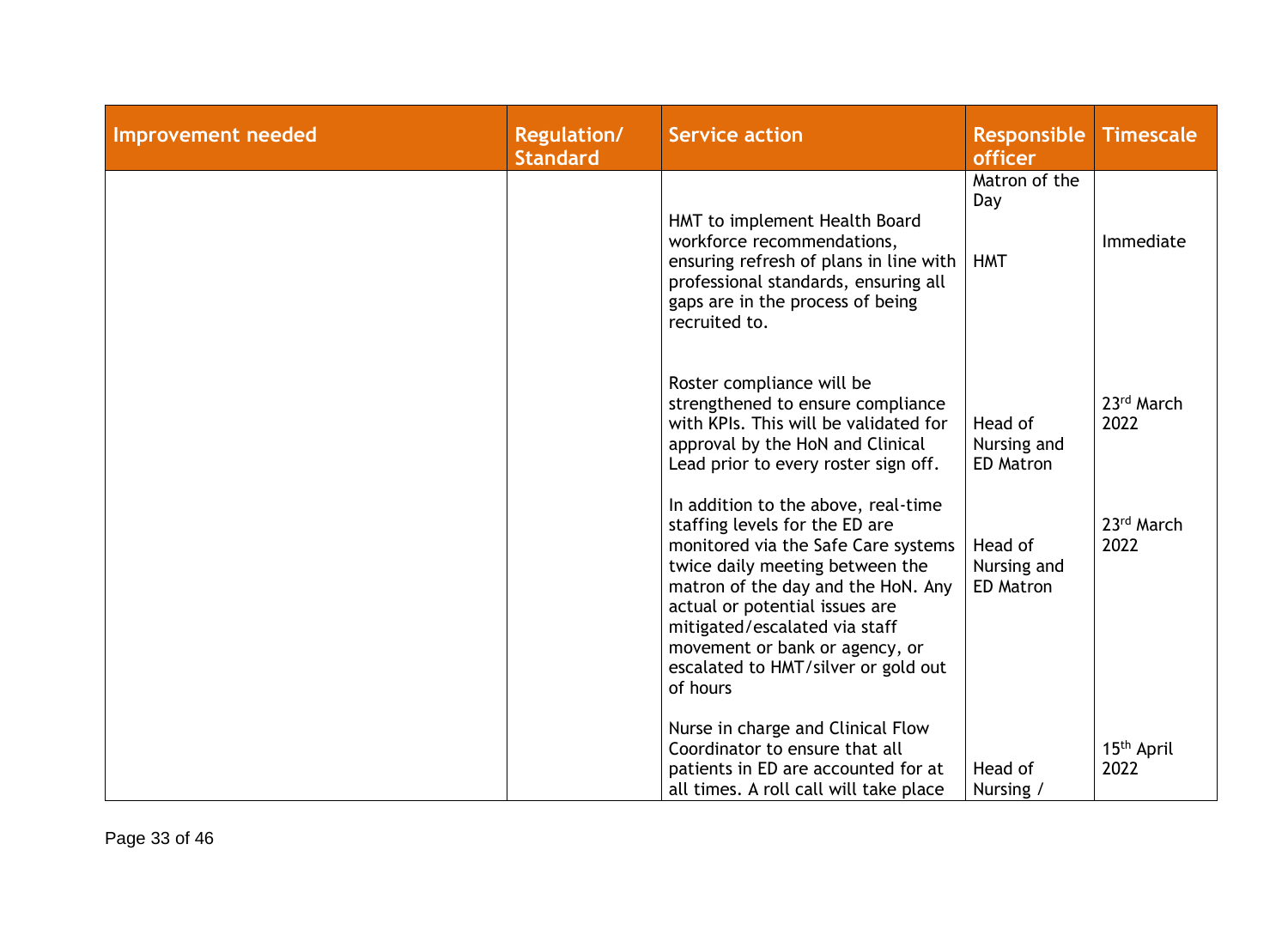| Improvement needed | Regulation/<br><b>Standard</b> | <b>Service action</b>                                                                                                                                                                                                                                                                                                                                                                                                                                                                                                                                                                                                                                                  | <b>Responsible</b><br><b>officer</b>                                                                                          | <b>Timescale</b>               |
|--------------------|--------------------------------|------------------------------------------------------------------------------------------------------------------------------------------------------------------------------------------------------------------------------------------------------------------------------------------------------------------------------------------------------------------------------------------------------------------------------------------------------------------------------------------------------------------------------------------------------------------------------------------------------------------------------------------------------------------------|-------------------------------------------------------------------------------------------------------------------------------|--------------------------------|
|                    |                                | before every 2 hourly safety huddle<br>and any concerns escalated. Spot<br>checks of the safety huddles will<br>take place to ensure compliance<br>with process. If a patient leaves<br>without being seen, there are clear<br>posters in place stating that they<br>must make the receptionist aware.<br>Where this happens, this will be<br>escalated to the nurse in charge<br>immediately.<br>Safeguarding team are providing<br>training on the process of<br>identifying vulnerable<br>patients/children in ED.<br>This process will also be cross -<br>referenced in the Discharge Policy,<br>which will also include the<br>management of vulnerable patients. | Directorate<br>General<br>Manager<br>Safeguarding<br>Deputy Chief<br>Executive/<br>Executive<br>Director of<br><b>Nursing</b> | Early May<br>2022              |
|                    |                                | All staff have been reminded of<br>their professional responsibilities to<br>escalate concerns.<br>HMT and ED leadership will increase<br>their visibility in clinical areas by<br>undertaking the safety huddles, and<br>undertaking walkabouts,<br>particularly in times of high<br>escalation                                                                                                                                                                                                                                                                                                                                                                       | <b>HMT</b>                                                                                                                    | 30 <sup>th</sup> March<br>2022 |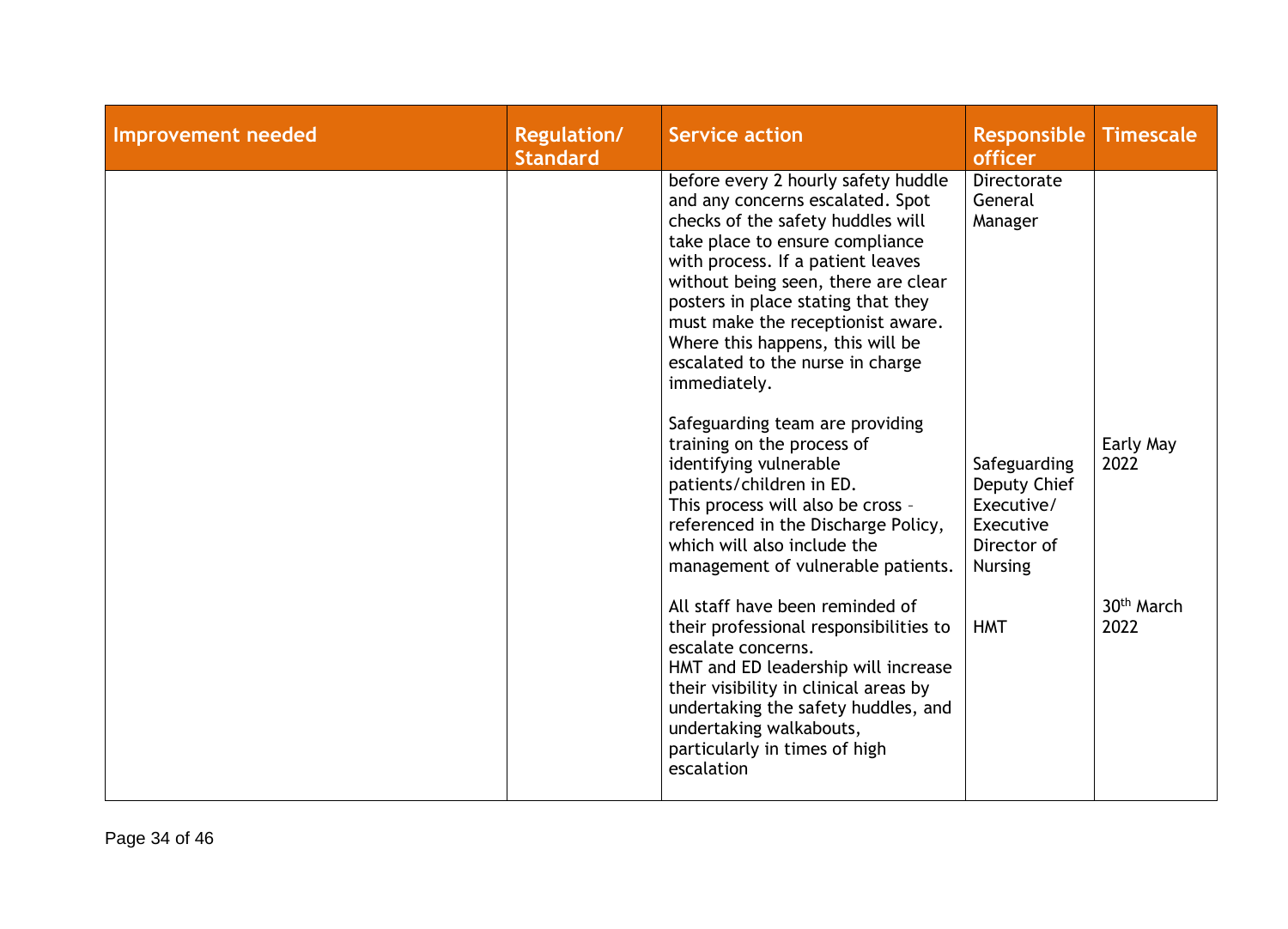| <b>Improvement needed</b> | <b>Regulation/</b><br><b>Standard</b> | <b>Service action</b>                                                                                                                                                                                                       | <b>Responsible</b><br>officer                       | <b>Timescale</b>               |
|---------------------------|---------------------------------------|-----------------------------------------------------------------------------------------------------------------------------------------------------------------------------------------------------------------------------|-----------------------------------------------------|--------------------------------|
|                           |                                       | This will be underpinned by an<br>escalation plan to be devised that<br>outlines what key actions need to<br>take place as the acuity and volume<br>in the department increases.                                            | Head of<br>Nursing / ED<br>Matron                   | 30 <sup>th</sup> April<br>2022 |
|                           |                                       | All band 5 and band 6 Registrants<br>will undertake the RCN Emergency<br>Nurse management competencies<br>which include taking observations<br>and how to escalate and manage<br>risks where appropriate                    | <b>ED Matron</b>                                    | September<br>2022              |
|                           |                                       | A gap analysis will be undertaken<br>with regard to band 6 and 7 clinical<br>and leadership skills that will lead<br>to generic and bespoke training to<br>meet the clinical and leadership<br>requirements of their roles. | Head of<br>Nursing /<br>Clinical<br><b>Director</b> | End of April<br>2022           |
|                           |                                       | KPIs will be set for all roles                                                                                                                                                                                              | Head of<br><b>Nursing</b>                           | End of April<br>2022           |
|                           |                                       | A Foundation for Emergency Nursing<br>Course will be implemented on a<br>rolling basis to include all band 5<br>RN's.                                                                                                       | Head of<br><b>Nursing</b>                           | End of April<br>2022           |
|                           |                                       | <b>Emergency Department Discharge</b><br>checklist to be amended so that all<br>patients receive a final set of                                                                                                             | Head of<br>Nursing /                                | End of April<br>2022           |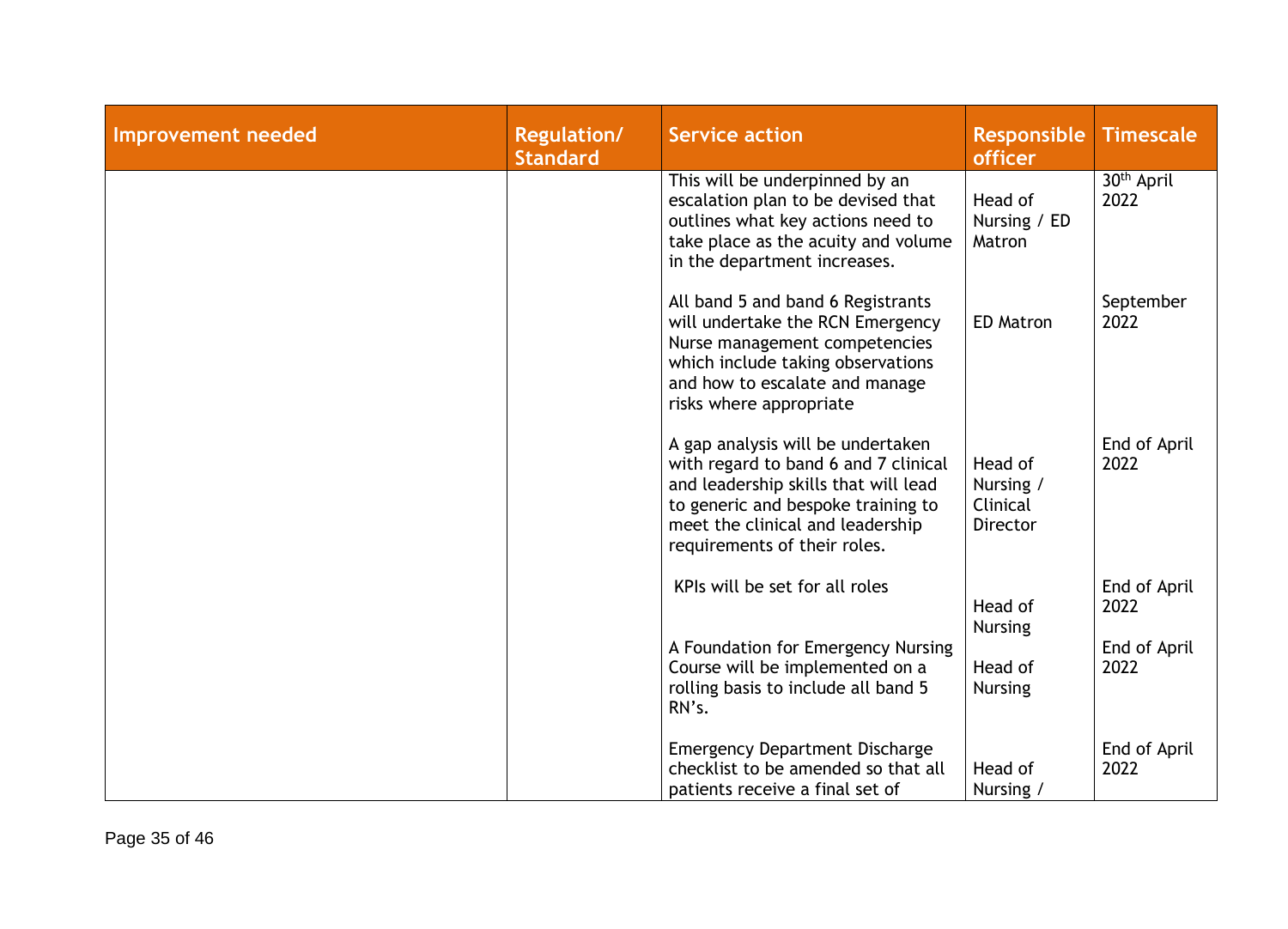| Improvement needed                                                                                                                                                                                | <b>Regulation/</b><br><b>Standard</b> | <b>Service action</b>                                                                                                                                                                                                     | <b>Responsible</b><br><b>officer</b>                                                                                                                                                                                                                            | <b>Timescale</b>                                   |                                        |
|---------------------------------------------------------------------------------------------------------------------------------------------------------------------------------------------------|---------------------------------------|---------------------------------------------------------------------------------------------------------------------------------------------------------------------------------------------------------------------------|-----------------------------------------------------------------------------------------------------------------------------------------------------------------------------------------------------------------------------------------------------------------|----------------------------------------------------|----------------------------------------|
|                                                                                                                                                                                                   |                                       | observations prior to transfer out of<br>the department and discharge. This<br>will be aligned with the BCU<br>discharge policy and compliance<br>spot checked on a daily basis and<br>reported to HMT on a weekly basis. | Clinical<br><b>Director</b>                                                                                                                                                                                                                                     |                                                    |                                        |
|                                                                                                                                                                                                   |                                       | Clear identification of Nurse in<br>Charge will be in place by the end<br>of April 2022                                                                                                                                   | Head of<br><b>Nursing</b>                                                                                                                                                                                                                                       | End of April<br>2022                               |                                        |
| The health board must provide HIW with details                                                                                                                                                    | Governance and<br>Leadership          | The Health Board will put in a place<br>a process enabling the HMT,<br>Executive Team, and Independent                                                                                                                    | <b>HMT</b><br>Executive                                                                                                                                                                                                                                         | Commenced<br>for Board<br>visits                   |                                        |
| of how it will ensure that there are robust and<br>appropriate leadership arrangements in place<br>with robust and effective governance processes<br>and measures.                                | Standard 7.1<br>Workforce             |                                                                                                                                                                                                                           | Board members a regular process of<br>gaining visibility and accessibility<br>across service and clinical areas,<br>which will incorporate walkabouts,<br>safety huddles, Ask the Panel<br>events, as well as hosting monthly<br>listening events for ED staff. | Team and<br>Independent<br><b>Board</b><br>Members | 30 <sup>th</sup> March<br>2022 for HMT |
| HIW requires assurance from the health board<br>that our findings are not indicative of a systemic<br>failure to provide safe, effective and dignified<br>care across all services.               |                                       | HMT will put in place a process of<br>triangulating information from<br>different sources such as:<br>Incidents, complaints, Speak out                                                                                    | <b>HMT</b>                                                                                                                                                                                                                                                      | 30 <sup>th</sup> April<br>2022                     |                                        |
| The health board must provide HIW with details<br>of the action to be taken to ensure that, at all<br>times, staffing levels are appropriate in order to<br>meet the needs of patients on the ED. |                                       | safely guardians, risks and monitor<br>this as part of a mechanism to<br>assess effectiveness.                                                                                                                            |                                                                                                                                                                                                                                                                 | 30 <sup>th</sup> April<br>2022                     |                                        |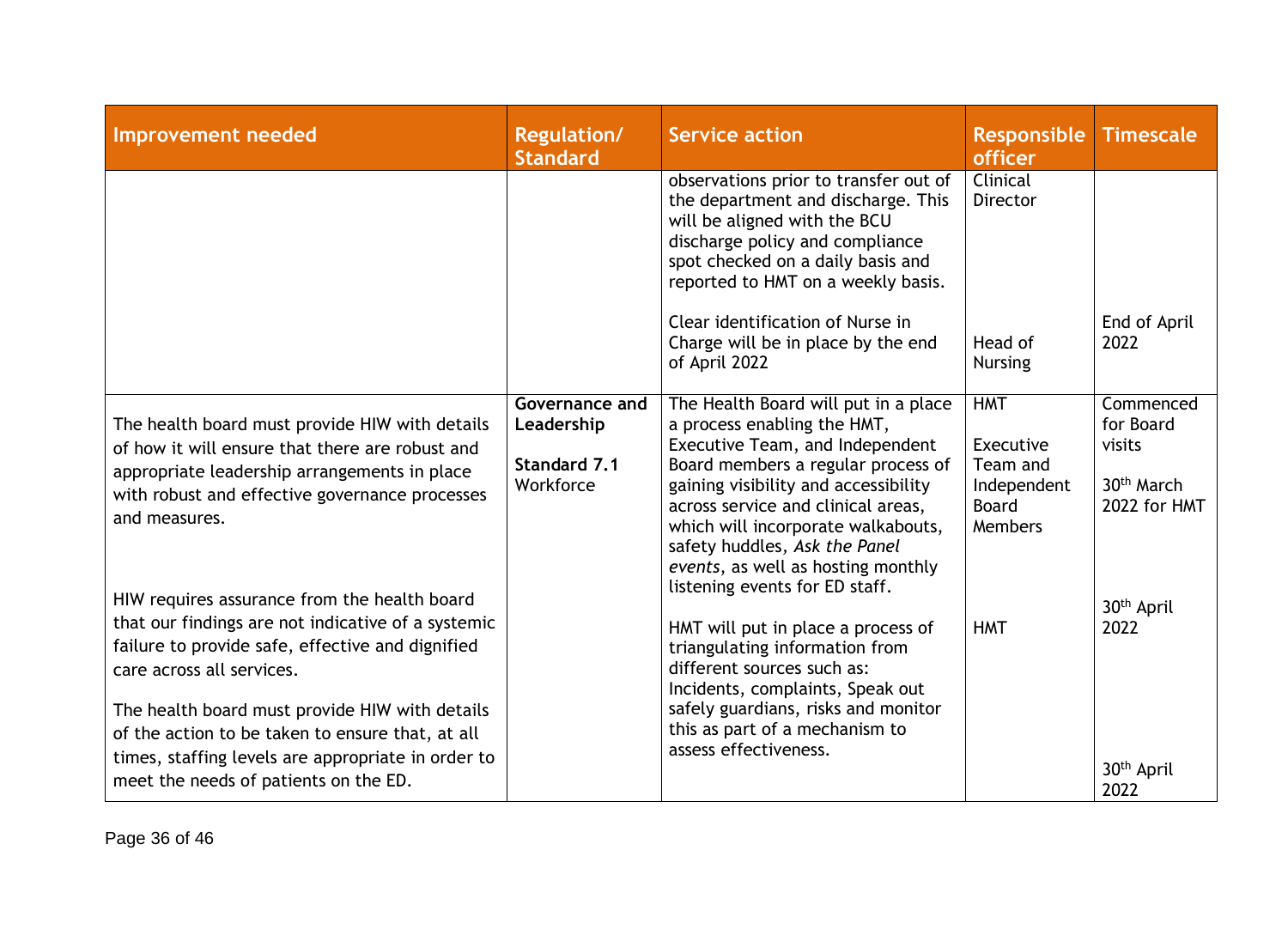| <b>Improvement needed</b>                                                                                                                                         | <b>Regulation/</b><br><b>Standard</b> | <b>Service action</b>                                                                                                                                                                                                                                                                                                                                                                                                                                 | <b>Responsible</b><br>officer       | <b>Timescale</b>           |
|-------------------------------------------------------------------------------------------------------------------------------------------------------------------|---------------------------------------|-------------------------------------------------------------------------------------------------------------------------------------------------------------------------------------------------------------------------------------------------------------------------------------------------------------------------------------------------------------------------------------------------------------------------------------------------------|-------------------------------------|----------------------------|
| The health board must provide HIW with details<br>of the action to be taken to provide on-going<br>support to staff and promote and maintain staff<br>well-being. |                                       | As part of regular performance<br>review meetings, there will be<br>corporate oversight of this action<br>plan. This will incorporate<br>assurance reports through to the<br>Patient Quality and Safety Group.                                                                                                                                                                                                                                        | HMT /<br>Executive<br>Team          | Implemented                |
|                                                                                                                                                                   |                                       | Interim Head of Nursing in place to<br>ensure cover for long term absence.<br>This role will provide daily Senior<br>visibility and give staff an<br>opportunity to share information<br>and escalate concerns.                                                                                                                                                                                                                                       | <b>HMT</b>                          | 4 <sup>th</sup> April 2022 |
|                                                                                                                                                                   |                                       | Staff wellbeing initiatives are in<br>place and will be promoted, and<br>Speak out Safely Guardians have<br>attended the EQ Governance<br>Meeting on 24 <sup>th</sup> February 2022 and<br>all staff were encouraged to raise<br>issues. Following this we will<br>implement a monthly collaborative<br>forum consisting of HMT, Staff Side<br>and SoS Guardians, where the HMT<br>can be appraised of any emerging<br>issues from the SoS Guardians. | HMT and SoS<br><b>Guardians</b>     | 7 <sup>th</sup> April      |
|                                                                                                                                                                   |                                       | Management of rosters will be<br>strengthened to ensure compliance<br>with KPIs. This will be validated for                                                                                                                                                                                                                                                                                                                                           | Head of<br>Nursing / ED<br>Matron / | 2022                       |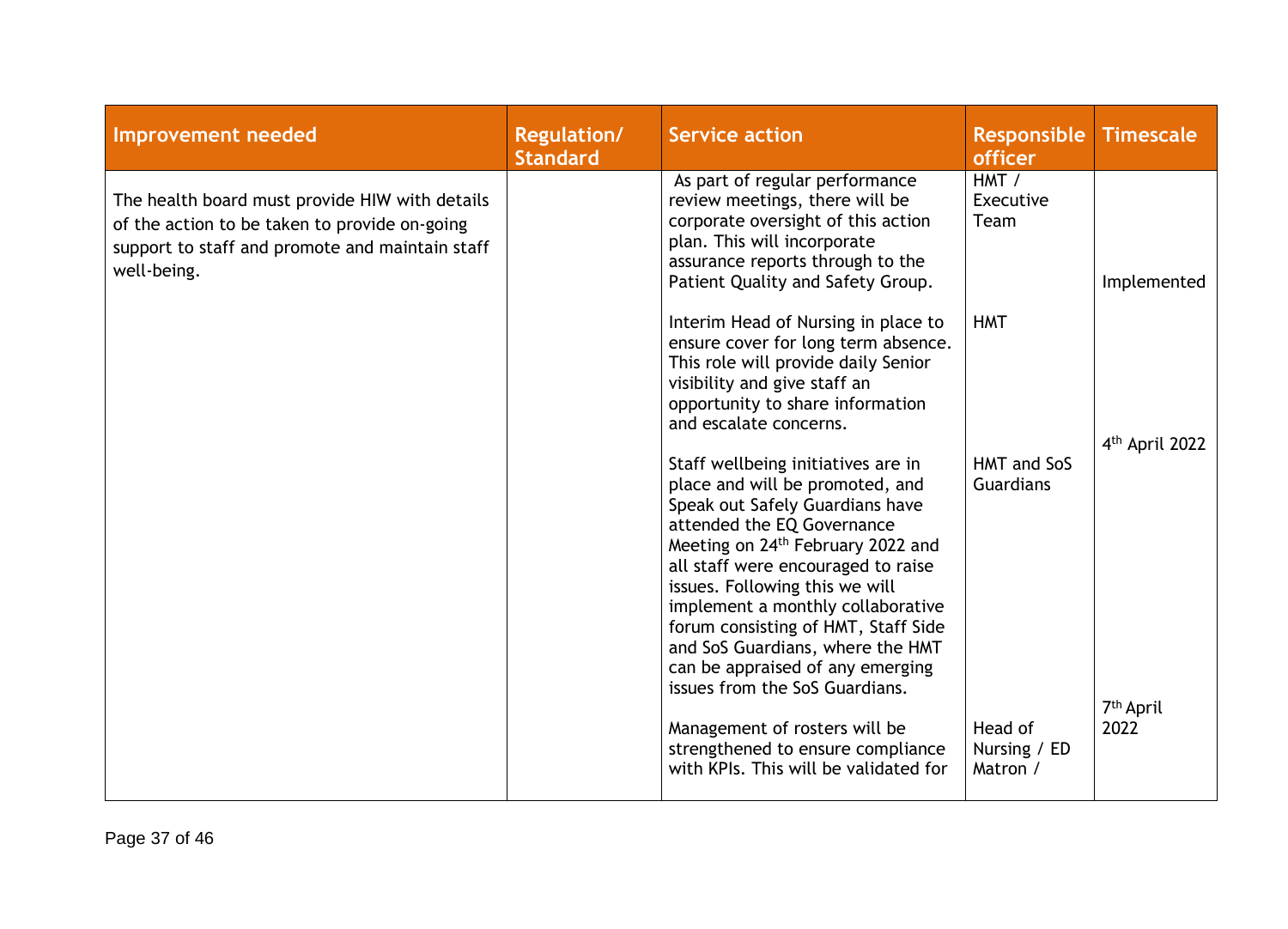| Improvement needed | <b>Regulation/</b><br><b>Standard</b> | Service action                                                                                                                                                                                                   | <b>Responsible</b><br>officer  | <b>Timescale</b>  |
|--------------------|---------------------------------------|------------------------------------------------------------------------------------------------------------------------------------------------------------------------------------------------------------------|--------------------------------|-------------------|
|                    |                                       | approval by the HoN and Clinical<br>Lead prior to every roster sign off.                                                                                                                                         | DoN / HoN                      | May 2022          |
|                    |                                       | In addition to the above real-time<br>staffing levels for the ED footprint<br>are monitored via the Safe Care<br>systems twice daily meeting<br>between the matron of the day and<br>the HoN where any actual or |                                |                   |
|                    |                                       | potential issues are mitigated via<br>staff movement or bank or agency.                                                                                                                                          | DoN / HoN                      | May 2022          |
|                    |                                       | Implement a 'QI Thursday' for<br>senior nursing and medical staff to<br>increase visibility, share good<br>practice and undertake assurance                                                                      | and Medical<br><b>Director</b> |                   |
|                    |                                       | visits.                                                                                                                                                                                                          | ED leadership                  | May 2022          |
|                    |                                       | Safety huddle/debrief post shift,<br>which will include review of shift<br>log and documentation. This will<br>link to existing support around TRIM<br>where required.                                           | team                           | End April         |
|                    |                                       | We will extend the use of LEAF<br>(Learning, Education, Alerts and<br>Feedback) across all staff groups<br>and ensure learning from incidents<br>and concerns is implemented into                                | ED leadership<br>team          | 2022              |
|                    |                                       | practice.                                                                                                                                                                                                        |                                | End April<br>2022 |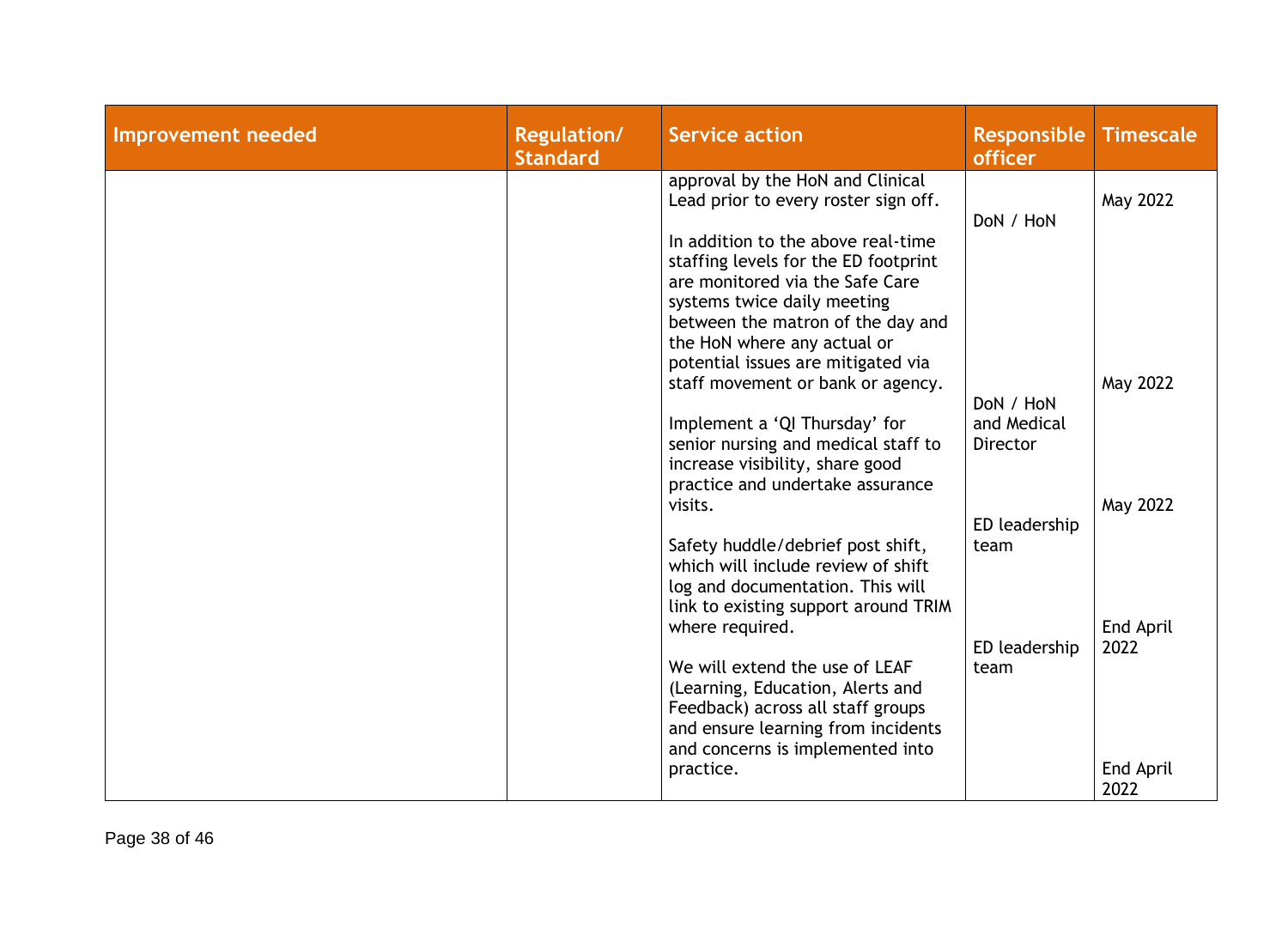| Improvement needed | <b>Regulation/</b><br><b>Standard</b> | <b>Service action</b>                                                                                                                                                                                                                                                                                                                                                                                                                                                                                                                                                                                                        | <b>Responsible</b><br><b>officer</b>                                             | <b>Timescale</b>  |
|--------------------|---------------------------------------|------------------------------------------------------------------------------------------------------------------------------------------------------------------------------------------------------------------------------------------------------------------------------------------------------------------------------------------------------------------------------------------------------------------------------------------------------------------------------------------------------------------------------------------------------------------------------------------------------------------------------|----------------------------------------------------------------------------------|-------------------|
|                    |                                       | Build in PADR/appraisal/LEAF<br>process e.g. to include the<br>submission of a piece of reflective<br>practice<br>Bespoke training in Risk<br>Management will be implemented in<br>a prioritised manner, starting with<br>those in key leadership positions in<br>the department across medical,<br>nursing and operational staff. This<br>will focus on 3 key areas risk<br>assessment, risk escalation<br>arrangements and documentation of<br>risk assessments, and will<br>specifically address areas such as<br>seizures, pressure areas, sepsis<br>management, mental health<br>assessments and alcohol<br>withdrawal. | ED leadership<br>team<br>ED leadership<br>team $/$<br>Interim Board<br>Secretary | End April<br>2022 |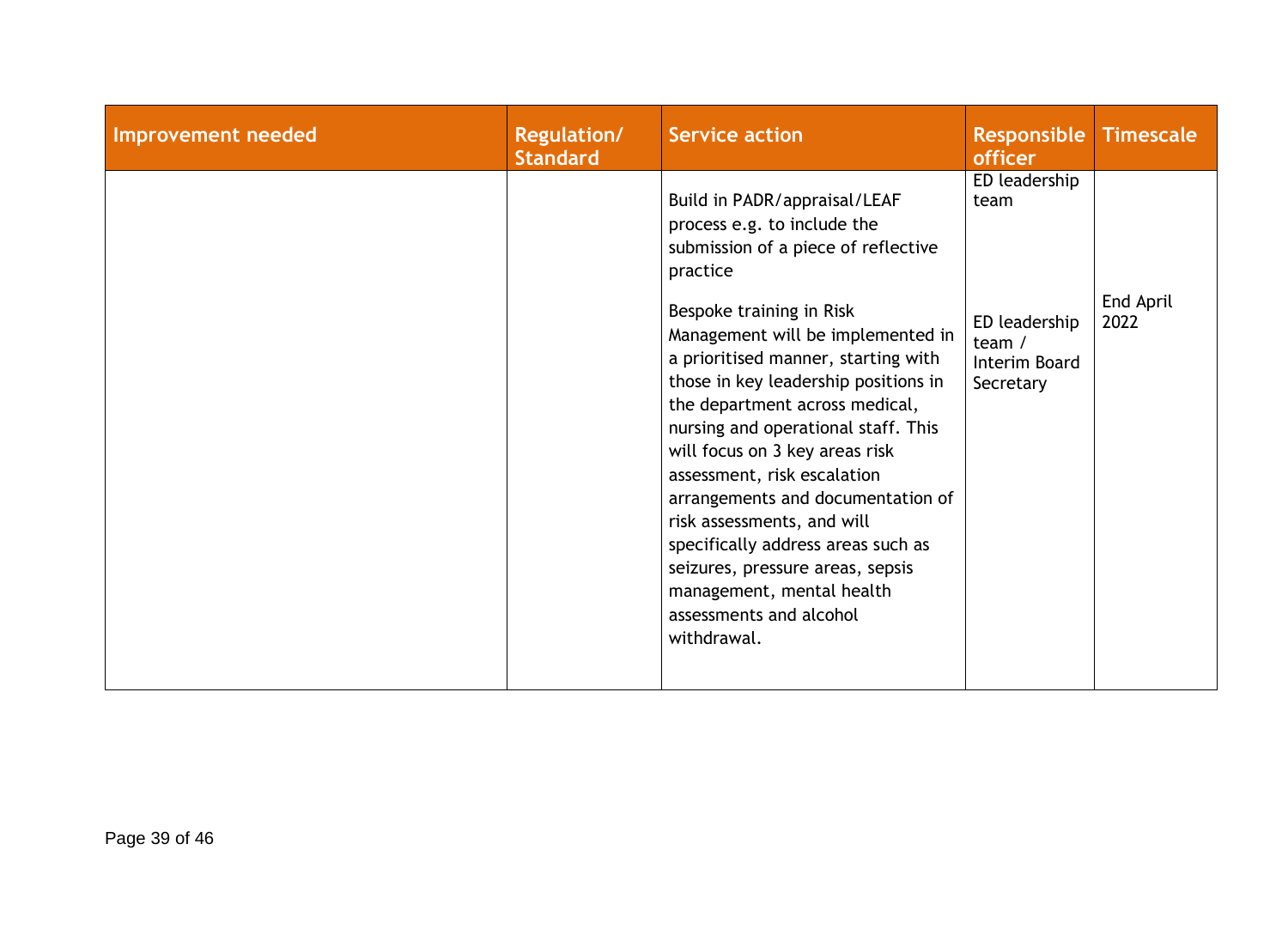## **Ysbyty Glan Clwyd (Emergency Department) Representative:**

| Name (print): | Neil Rogers                |
|---------------|----------------------------|
| Role:         | <b>Acute Site Director</b> |
| Date:         | 21 March 2022              |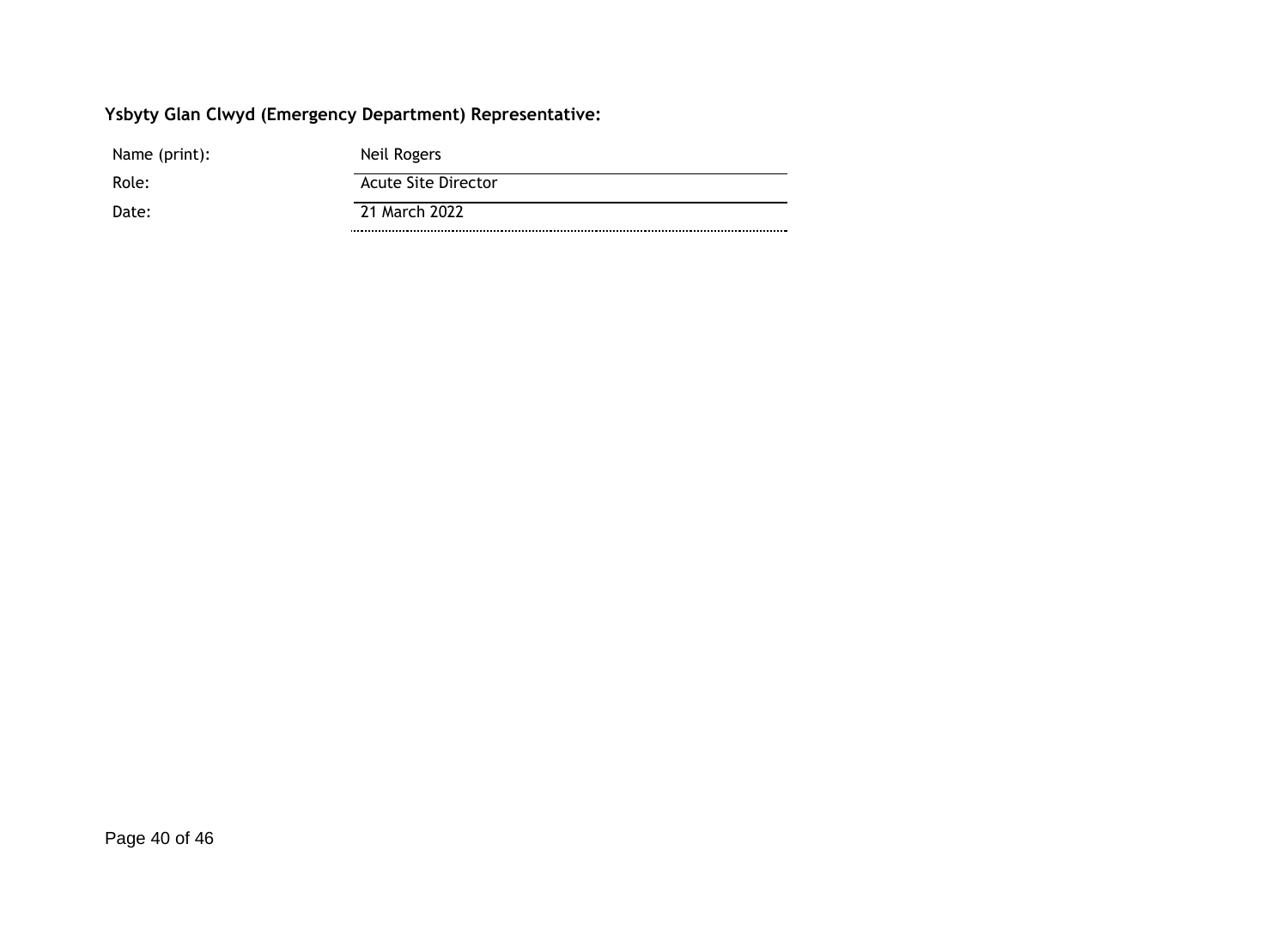## **Improvement plan**

Setting: Ysbyty Glan Clwyd

Ward/Department/Service: Emergency Department

Date of activity: 8-10<sup>th</sup> March 2022.

The table below includes improvements identified during the Quality Check, where we require the service to complete an improvement plan telling us about the actions they are taking to address these areas.

Please note, all actions are expected to be complete within three months of the Quality Check and the final version of the Improvement Plan is to be submitted via Objective Connect once complete.

| <b>Reference</b><br><b>Number</b> | Improvement needed                                                                                                                            | Standard/<br><b>Regulation</b>                                                | <b>Service Action</b>                                                                                                                                                                                                                                                                                                                                                                                                                                         | <b>Responsible</b><br><b>Officer</b> | <b>Timescale</b>          |
|-----------------------------------|-----------------------------------------------------------------------------------------------------------------------------------------------|-------------------------------------------------------------------------------|---------------------------------------------------------------------------------------------------------------------------------------------------------------------------------------------------------------------------------------------------------------------------------------------------------------------------------------------------------------------------------------------------------------------------------------------------------------|--------------------------------------|---------------------------|
|                                   | The health board should ensure that<br>proactive action is commenced when<br>the bed status / acuity of the<br>department is being escalated. | Standard 2.1<br><b>Managing Risk</b><br>and Promoting<br>Health and<br>Safety | Safety huddles are in place every<br>two hours, 24 hours a day 7 days a<br>week. An electronic log is<br>maintained for all safety huddles.<br>All areas of the Emergency<br>Department are reviewed at the<br>safety huddle, including the<br>waiting room and any ambulances<br>queued outside. A risk matrix is<br>completed defining the overall<br>escalation status of ED at that<br>point and what actions have been<br>taken within ED to control and | Director of<br>Nursing, YGC.         | 16 <sup>th</sup> May 2022 |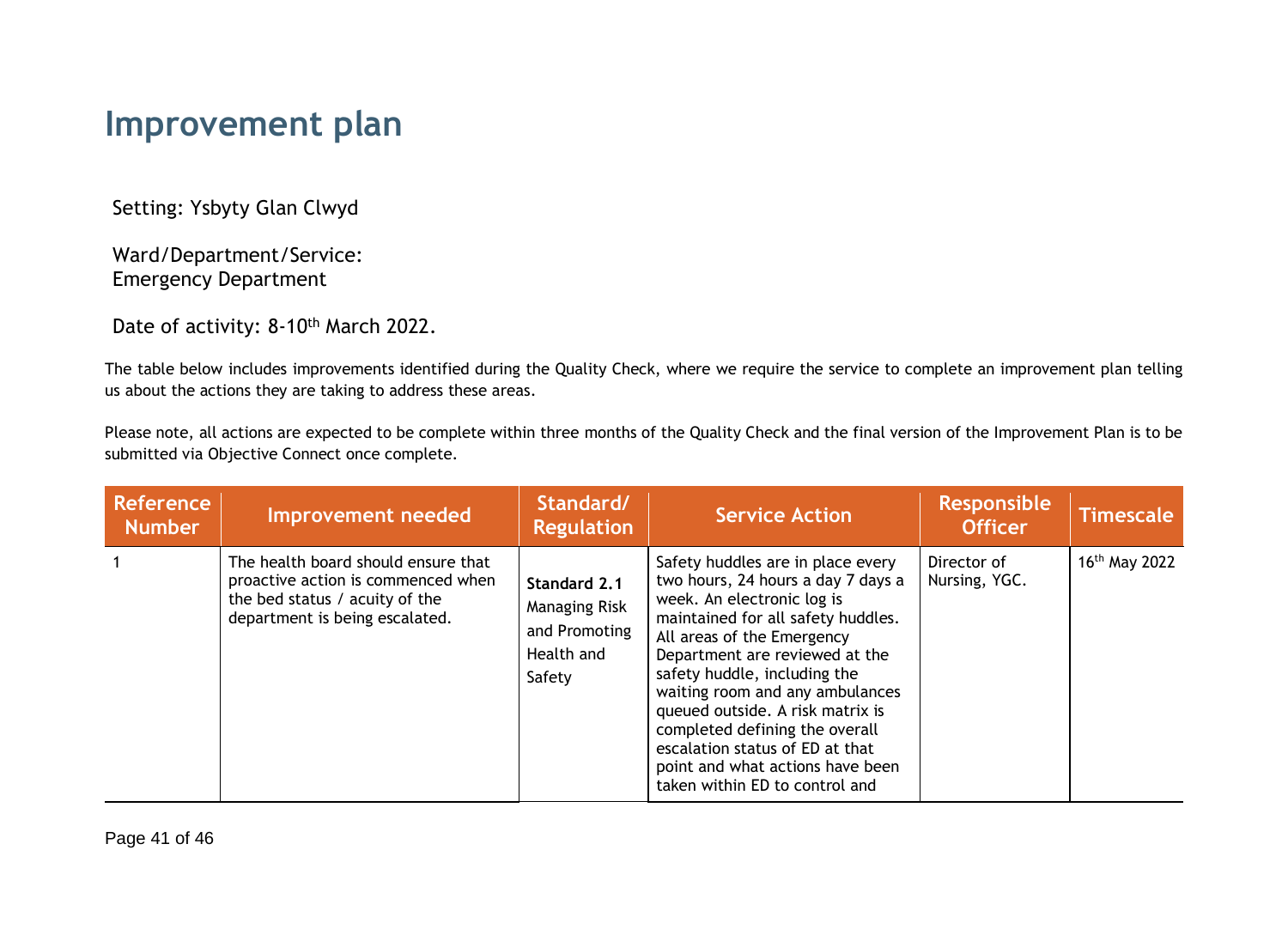| mitigate any risks. Sufficient<br>clinical capability will be<br>maintained to ensure all patients<br>are actively triaged and observed<br>regardless of location                                                                                                                                                                                                                                                                                                                                                                    |                                 |                           |
|--------------------------------------------------------------------------------------------------------------------------------------------------------------------------------------------------------------------------------------------------------------------------------------------------------------------------------------------------------------------------------------------------------------------------------------------------------------------------------------------------------------------------------------|---------------------------------|---------------------------|
| In between the 2 hourly reviews,<br>senior hourly board rounds will<br>take place.                                                                                                                                                                                                                                                                                                                                                                                                                                                   |                                 |                           |
| Escalation in-between huddles and<br>board rounds will be from<br>clinicians to the ED Nurse in<br>Charge, then as needed to the<br>Senior Consultant, and Clinical Site<br>Manager/On-Call Manager.                                                                                                                                                                                                                                                                                                                                 |                                 |                           |
|                                                                                                                                                                                                                                                                                                                                                                                                                                                                                                                                      |                                 | $16th$ May 2022           |
| When the safety huddle triggers<br>any issues in relation to overall<br>capacity / acuity within the<br>department or excessive volumes<br>or delays in patients awaiting<br>transfer out, the Hospital<br>Management Team (HMT) will be<br>alerted. Out of hours, escalation is<br>via the management on call rota.<br>As a consequence of this consistent<br>approach to escalation, patients at<br>clinical risk of deterioration will<br>receive the appropriate input and<br>be transferred to the appropriate<br>care setting. | Director of<br>Operations, YGC. |                           |
| The ED escalation status feeds<br>through in to the overall hospital                                                                                                                                                                                                                                                                                                                                                                                                                                                                 | Director of                     | 16 <sup>th</sup> May 2022 |
| site escalation plan, with defined<br>roles and responsibilities and                                                                                                                                                                                                                                                                                                                                                                                                                                                                 | Operations, YGC.                |                           |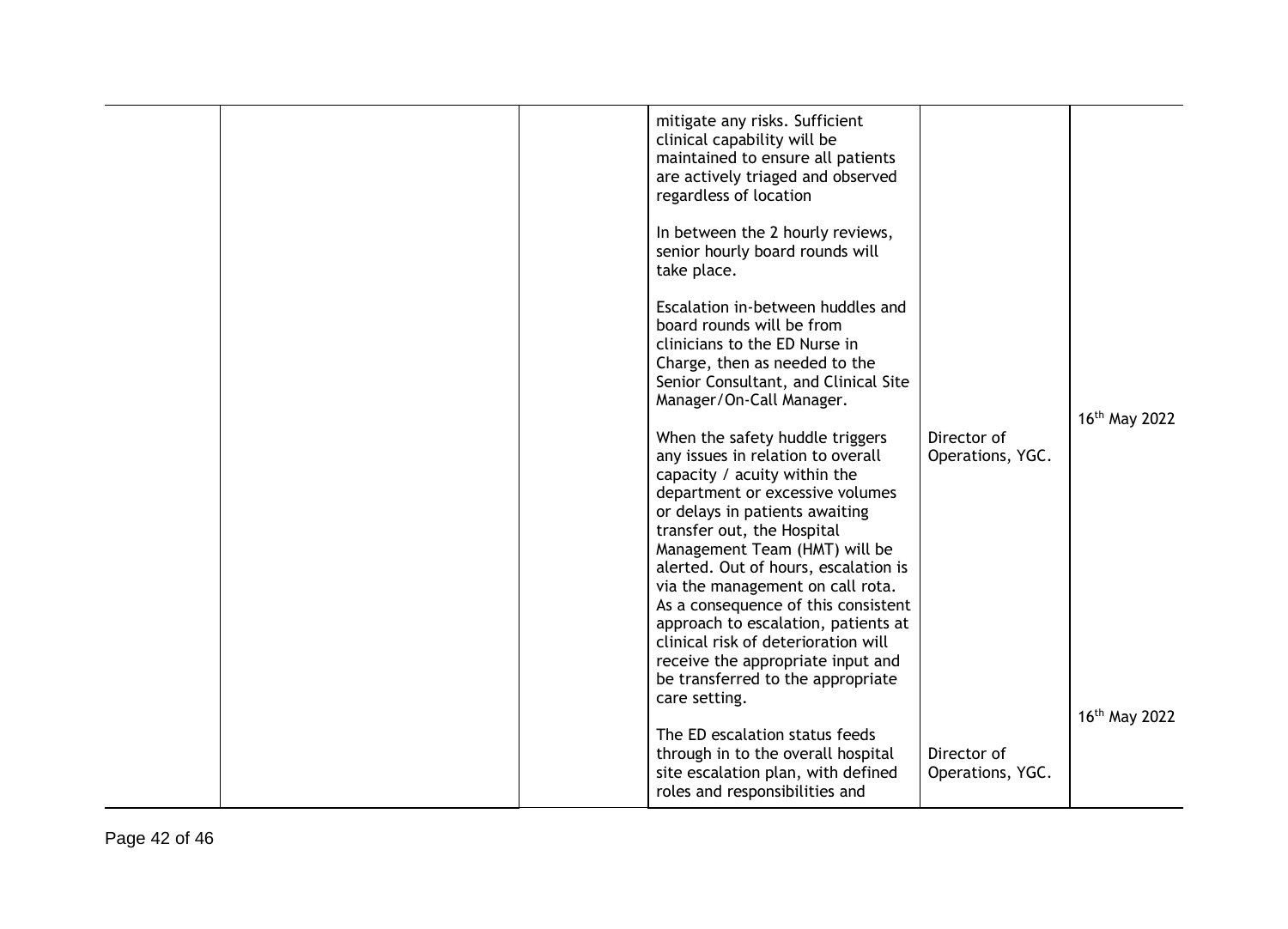|                |                                                                                           | timescales to de-escalate the<br>position in the Emergency<br>Department. The plan is reviewed<br>on a dynamic basis, in accordance<br>with the position at the time and<br>will be a formal agenda item for<br>the weekly HMT meetings.                                                                                                                                                                         |                                    |                                                          |
|----------------|-------------------------------------------------------------------------------------------|------------------------------------------------------------------------------------------------------------------------------------------------------------------------------------------------------------------------------------------------------------------------------------------------------------------------------------------------------------------------------------------------------------------|------------------------------------|----------------------------------------------------------|
| $\overline{2}$ | The health board should ensure that<br>all staff are compliant with mandatory<br>training | Staff will be supported to<br>complete all aspects of available<br>mandatory training that are<br>essential to their role.                                                                                                                                                                                                                                                                                       | Director of<br>Nursing, YGC.       | 31 <sup>st</sup> July 2022                               |
|                |                                                                                           | Where there have been issues with<br>regard to face to face / classroom<br>sessions due to social distancing<br>constraints, staff will be rostered<br>and freed up to attend now that<br>these restrictions have eased. This<br>will include the immediate<br>organisation of resuscitation<br>training (ILS levels $2 \notin 3$ ) for those<br>staff who are not compliant and<br>where compliance has lapsed. | Director of<br>Nursing, YGC.       | 31 <sup>st</sup> July 2022<br>31 <sup>st</sup> July 2022 |
|                |                                                                                           | Where appropriate, additional<br>training sessions will be convened<br>to take place locally within the<br>Emergency Department to provide<br>bespoke training to drive up<br>compliance levels, including Level<br>2 and 3 Safeguarding for<br>registrants and Level 1 for all<br>staff.                                                                                                                        | Director of<br>Nursing, YGC.       | 31 <sup>st</sup> July 2022                               |
|                |                                                                                           | The Hospital Management Team<br>will track performance to maintain                                                                                                                                                                                                                                                                                                                                               | <b>Acute Care</b><br>Director, YGC |                                                          |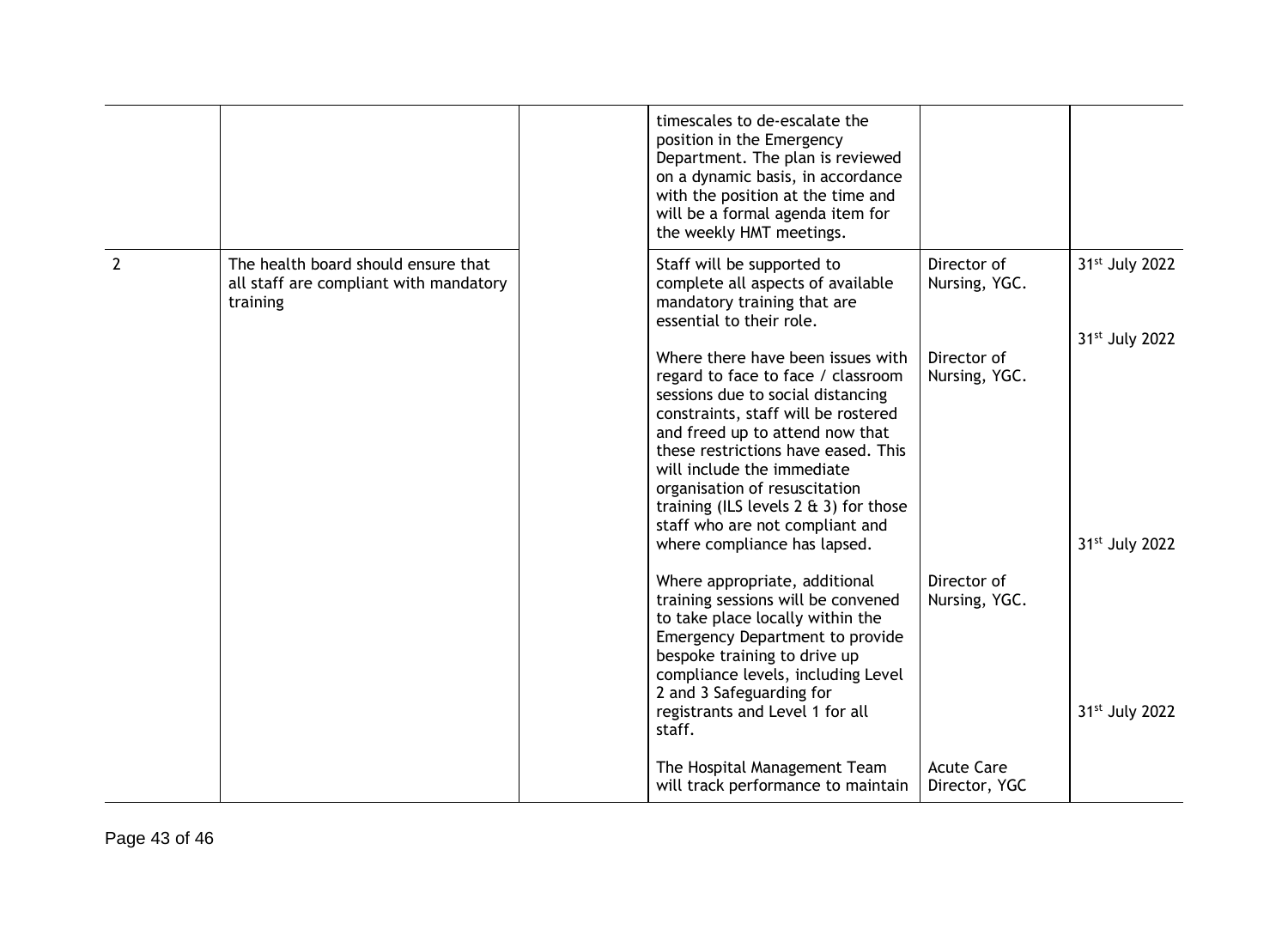|                |                                                                                                                                                                                   |                                      | mandatory training compliance<br>levels across the Emergency<br>Department with a trajectory to<br>achieve a minimum 85%.<br>Compliance will be a standing<br>agenda item on the weekly<br>Hospital Management Team (HMT)<br>meeting.                                                    |                                     |                                         |
|----------------|-----------------------------------------------------------------------------------------------------------------------------------------------------------------------------------|--------------------------------------|------------------------------------------------------------------------------------------------------------------------------------------------------------------------------------------------------------------------------------------------------------------------------------------|-------------------------------------|-----------------------------------------|
| 3              | It is recommended that the health<br>board ensure a further IPC audit is<br>undertaken and an action plan is<br>completed in order to improve the IPC<br>status in the department |                                      | Further audits were undertaken by<br>the Infection Prevention & Control<br>Team. These reports have been<br>reviewed, immediate actions taken<br>and further actions incorporated<br>into the existing action plan. These<br>will be overseen by the site Quality<br>and Safety meeting. | Director of<br>Nursing, YGC.        | Completed -<br>4 <sup>th</sup> May 2022 |
|                |                                                                                                                                                                                   |                                      | A further audit has been forward-<br>planned for week commencing 20 <sup>th</sup><br>June 2022. This timescale is on the<br>advice of the Health Board's<br>Director of Nursing for Infection<br>Prevention & Decontamination, to<br>formally review and scrutinise<br>progress.         | Director of<br>Nursing, YGC.        | 20 <sup>th</sup> June<br>2022           |
|                |                                                                                                                                                                                   |                                      | An environmental improvement<br>plan is being developed jointly<br>with Estates and Facilities, and<br>will be in place to include<br>additional support to<br>maintain IPC standards.                                                                                                   | <b>Acute Care</b><br>Director, YGC. | 30 <sup>th</sup> June<br>2022.          |
| $\overline{4}$ | The health board should ensure that<br>proactive action is commenced when a<br>patient requires specialty review or if                                                            | Standard 5.1<br><b>Timely Access</b> | The Internal Professional Standards<br>(IPS) have been refreshed and<br>issued to all specialities and will                                                                                                                                                                              | <b>Acute Care</b><br>Director, YGC. | 16 <sup>th</sup> May 2022               |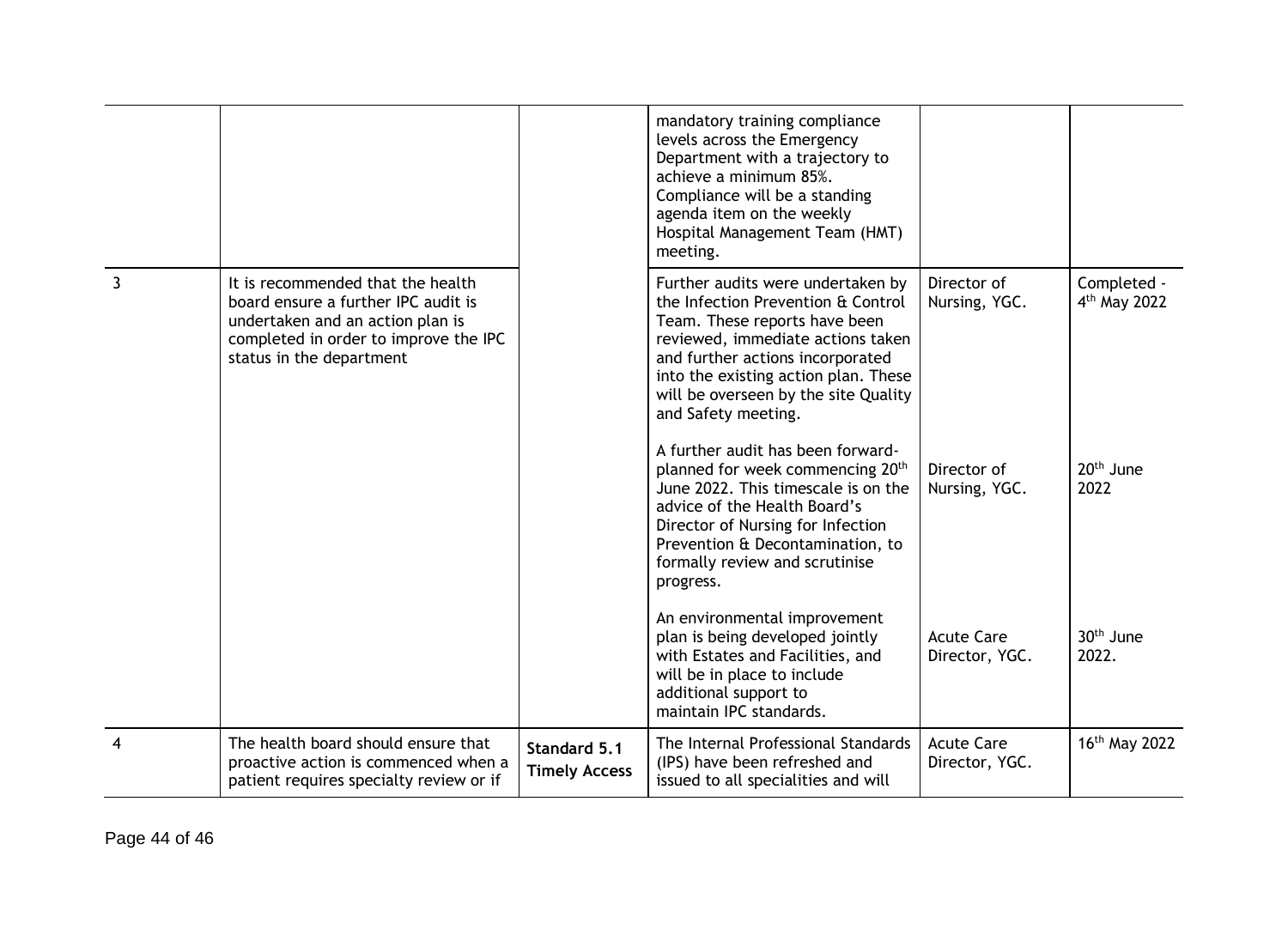| there is a delay in receiving a specialty<br>review. | be shared at all future inductions<br>on an ongoing basis to ensure that<br>expectations are understood and<br>visible.                                                                                                                                                               |                                     | 30 <sup>th</sup> June          |
|------------------------------------------------------|---------------------------------------------------------------------------------------------------------------------------------------------------------------------------------------------------------------------------------------------------------------------------------------|-------------------------------------|--------------------------------|
|                                                      | Training sessions will be organised<br>for all specialities to outline IPS<br>requirements and to highlight any<br>gaps in service provision, and that<br>any mitigations required have been<br>put in to place. This will be<br>overseen and monitored by the<br>weekly HMT meeting. | Medical Director,<br><b>YGC</b>     | 2022                           |
|                                                      | The Hospital Management Team<br>will put an expectation in place,<br>following a workshop with all<br>speciality Clinical Directors and<br>Clinical Leads, that speciality<br>response time to ED will be a<br>maximum of 1 hour at which point<br>it will be escalated.              | <b>Acute Care</b><br>Director, YGC. | 23rd May<br>2022.              |
|                                                      | On an hourly basis, a board round<br>will be undertaken in ED,<br>identifying any patients of concern<br>where a speciality review is either<br>outstanding, or where a review is<br>required and has not been made.                                                                  | Medical Director.<br><b>YGC</b>     | 23rd May 2022<br>23rd May 2022 |
|                                                      | Any patient who is outstanding a<br>speciality review within the 1 hour<br>standard will be highlighted to the<br>ED Nurse in Charge for escalation<br>to the Registrar for the<br>appropriate speciality. Further<br>escalation will be to the Speciality                            | Medical Director,<br><b>YGC</b>     |                                |